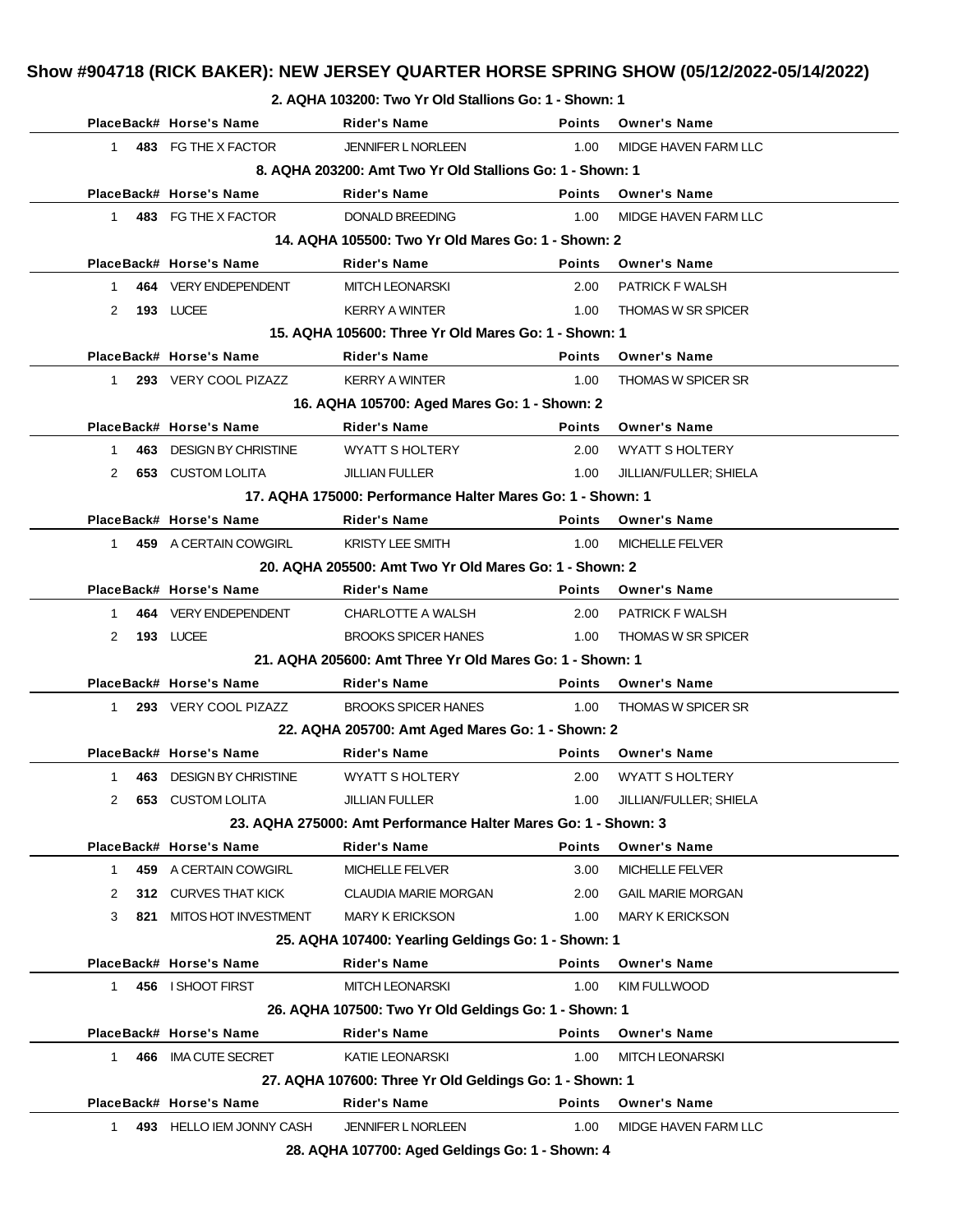|              |     | PlaceBack# Horse's Name       | <b>Rider's Name</b>                                                      | <b>Points</b> | <b>Owner's Name</b>          |
|--------------|-----|-------------------------------|--------------------------------------------------------------------------|---------------|------------------------------|
| 1            |     | 700 LEGENDARY KIDD            | KATHI A BREEDING                                                         | 5.00          | LLC MIDGE HAVEN FARMS        |
| 2            |     | 673 HEZA COOL TD              | <b>DONALD BREEDING</b>                                                   | 4.00          | <b>DONALD BREEDING</b>       |
| 3            |     | 462 MOETE                     | <b>CLAIRE MARIE CLEMENTS</b>                                             | 3.00          | OLIVIA BOYDEN HILL           |
| 4            |     | 391 SUSPICIOUS MYNDS          | DIANE J WAMPOLE                                                          | 2.00          | DIANE J WAMPOLE              |
|              |     |                               | 29. AQHA 177000: Performance Halter Geldings Go: 1 - Shown: 11           |               |                              |
|              |     | PlaceBack# Horse's Name       | <b>Rider's Name</b>                                                      | <b>Points</b> | <b>Owner's Name</b>          |
| 1            |     | 630 ON RED ALERT              | <b>JONATHAN MEILLEUR</b>                                                 | 9.00          | <b>KAREN CINDY VANECSWYK</b> |
| 2            | 828 | COOL LOOKIN LOPER             | <b>MIA CASSO</b>                                                         | 8.00          | MIA CASSO                    |
| 3            | 655 | CODES SMOOTH NOTE             | <b>JONATHAN MEILLEUR</b>                                                 | 7.00          | JOSEPH AND JULIANNE          |
| 4            |     | 727 ROCKKITMAN                | <b>HEIDI KLING</b>                                                       | 6.00          | <b>HEIDI KLING</b>           |
| 5            |     | 772 LAZY TALKIN               | <b>EMILY KUCHTA</b>                                                      | 5.00          | <b>EMILY KUCHTA</b>          |
| 6            | 470 | THINKIN OUT LOUD              | <b>JULIE ZALASKUS</b>                                                    | 4.00          | KATELYN WASHART              |
| 7            | 166 | MADE JUST FOR U               | LORA KNELLY-THOMAS                                                       | 3.00          | <b>JANE L KNELLY</b>         |
| 8            |     | 489 HOOS EASY                 | MARY K COUGHLIN-TIZIO                                                    | 2.00          | <b>MARY K COUGHLIN-TIZIO</b> |
| 9            |     | 329 HAPPENS TOBE INVITED      | SAMANTHA STELLATO                                                        | 1.00          | SAMANTHA STELLATO            |
|              |     |                               | 31. AQHA 207400: Amt Yearling Geldings Go: 1 - Shown: 1                  |               |                              |
|              |     | PlaceBack# Horse's Name       | <b>Rider's Name</b>                                                      | <b>Points</b> | <b>Owner's Name</b>          |
| $\mathbf{1}$ |     | 456 I SHOOT FIRST             | KIM FULLWOOD                                                             | 1.00          | <b>KIM FULLWOOD</b>          |
|              |     |                               | 33. AQHA 207600: Amt Three Yr Old Geldings Go: 1 - Shown: 1              |               |                              |
|              |     | PlaceBack# Horse's Name       | <b>Rider's Name</b>                                                      | <b>Points</b> | <b>Owner's Name</b>          |
| $\mathbf{1}$ |     | 493 HELLO IEM JONNY CASH      | <b>JENNIFER L NORLEEN</b>                                                | 1.00          | MIDGE HAVEN FARM LLC         |
|              |     |                               | 34. AQHA 207700: Amt Aged Geldings Go: 1 - Shown: 5                      |               |                              |
|              |     |                               |                                                                          |               |                              |
|              |     | PlaceBack# Horse's Name       | <b>Rider's Name</b>                                                      | <b>Points</b> | <b>Owner's Name</b>          |
| 1            |     | 700 LEGENDARY KIDD            | KATHI A BREEDING                                                         | 5.00          | LLC MIDGE HAVEN FARMS        |
| 2            |     | 673 HEZA COOL TD              | DONALD BREEDING                                                          | 4.00          | DONALD BREEDING              |
| 3            |     | 462 MOETE                     | <b>CLAIRE MARIE CLEMENTS</b>                                             | 3.00          | OLIVIA BOYDEN HILL           |
| 4            | 391 | <b>SUSPICIOUS MYNDS</b>       | DIANE J WAMPOLE                                                          | 2.00          | <b>DIANE J WAMPOLE</b>       |
| 5            | 585 | SWEET AND SEMI LAZY           | <b>PAUL NEVELLS</b>                                                      | 1.00          | <b>MORRA NEVELLS</b>         |
|              |     |                               | 35. AQHA 277000: Amt Performance Halter Geldings Go: 1 - Shown: 16       |               |                              |
|              |     | PlaceBack# Horse's Name       | <b>Rider's Name</b>                                                      | <b>Points</b> | <b>Owner's Name</b>          |
| 0            |     | <b>654 WILLY WANTS TO WIN</b> | <b>CLAUDIA MARIE MORGAN</b>                                              | 0.00          | <b>GAIL MARIE MORGAN</b>     |
| 0            |     | 331 ABSOLUTELY CERTAIN        | SHARON KREFT                                                             | 0.00          | <b>GRACE KREFT</b>           |
| 1            | 630 | ON RED ALERT                  | <b>KAREN CINDY</b>                                                       | 9.00          | KAREN CINDY VANECSWYK        |
| 2            | 915 | DIRTY RICH                    | <b>DENISE M QUICK</b>                                                    | 8.00          | <b>DENISE M QUICK</b>        |
| 3            | 655 | CODES SMOOTH NOTE             | JOSEPH TYLKA                                                             | 7.00          | JOSEPH AND JULIANNE          |
| 4            | 446 | ONA IMPULSIVE COWBOY          | MARGARET A ZEPKA                                                         | 6.00          | MARGARET A ZEPKA             |
| 5            |     | 727 ROCKKITMAN                | <b>HEIDI KLING</b>                                                       | 5.00          | <b>HEIDI KLING</b>           |
| 6            | 668 | <b>LOPIN INVITATION</b>       | <b>AMBER LIBRIZZI</b>                                                    | 4.00          | <b>AMBER LIBRIZZI</b>        |
| 7            | 166 | MADE JUST FOR U               | JANE L KNELLY                                                            | 3.00          | JANE L KNELLY                |
| 8            | 489 | HOOS EASY                     | MARY K COUGHLIN-TIZIO                                                    | 2.00          | <b>MARY K COUGHLIN-TIZIO</b> |
| 9            |     | 329 HAPPENS TOBE INVITED      | SAMANTHA STELLATO                                                        | 1.00          | SAMANTHA STELLATO            |
|              |     |                               | 44. AQHA 407500: Youth Two Yr Old Geldings Go: 1 - Shown: 1              |               |                              |
|              |     | PlaceBack# Horse's Name       | <b>Rider's Name</b>                                                      | <b>Points</b> | <b>Owner's Name</b>          |
| $\mathbf{1}$ |     | 466 IMA CUTE SECRET           | KATIE LEONARSKI<br>46. AQHA 407700: Youth Aged Geldings Go: 1 - Shown: 4 | 1.00          | <b>MITCH LEONARSKI</b>       |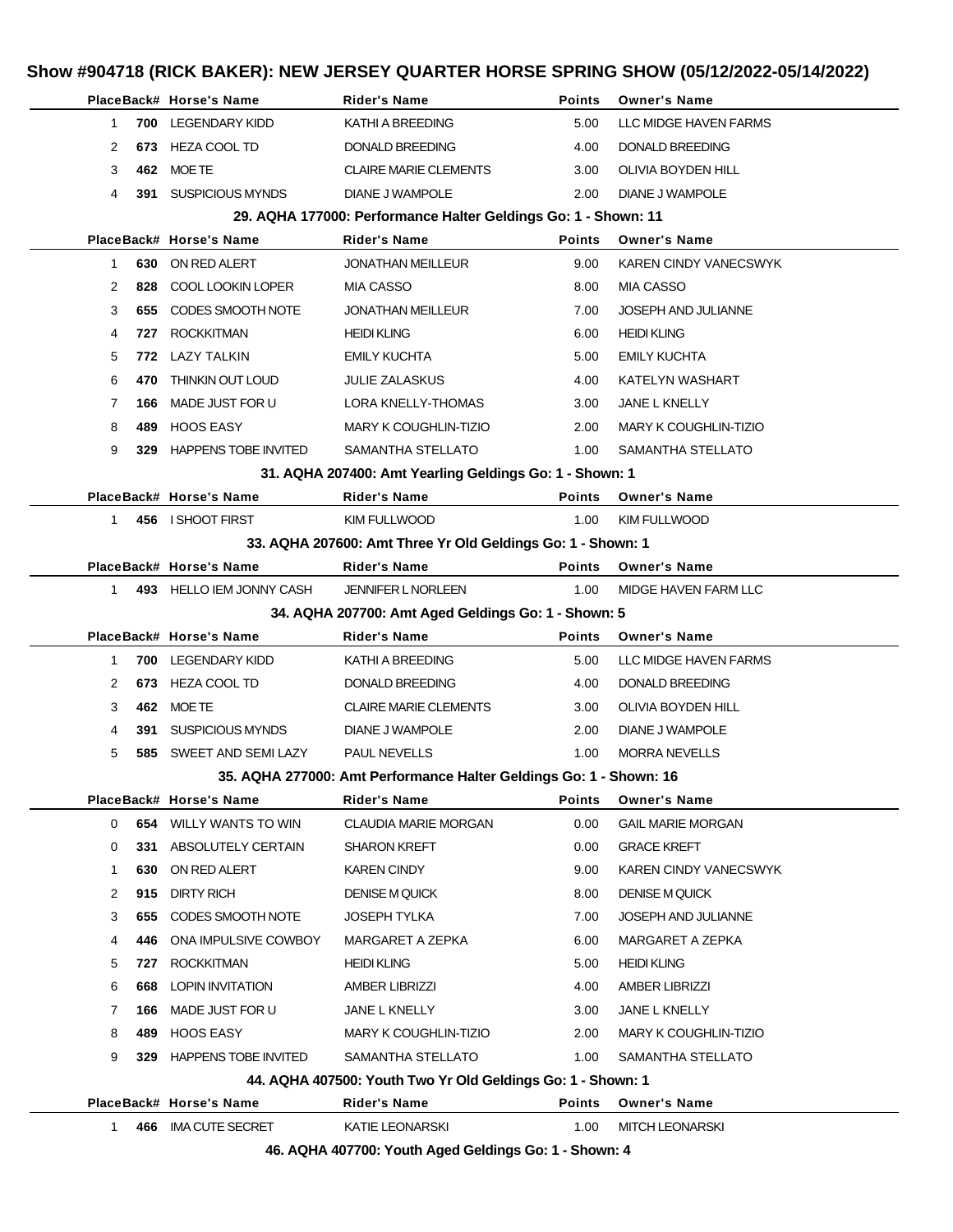|              |            | PlaceBack# Horse's Name                  | <b>Rider's Name</b>                                                 | Points        | <b>Owner's Name</b>                   |
|--------------|------------|------------------------------------------|---------------------------------------------------------------------|---------------|---------------------------------------|
| 1            |            | 462 MOETE                                | <b>AIDEN CLEMENTS</b>                                               | 4.00          | OLIVIA BOYDEN HILL                    |
| 2            | 713        | <b>WIN YOUR DREAMS</b>                   | ADRIANNA M GOOLSBY                                                  | 3.00          | ADRIANNA M GOOLSBY                    |
| 3            | 231        | ITSALLWAYSSUMPN                          | <b>JILLIAN STRINGER</b>                                             | 2.00          | JILLIAN STRINGER                      |
| 4            |            | 305 FLASHNTHEDARK                        | ALEX MORGAN                                                         | 1.00          | <b>GAIL MARIE MORGAN</b>              |
|              |            |                                          | 47. AQHA 477000: Youth Performance Halter Geldings Go: 1 - Shown: 9 |               |                                       |
|              |            | PlaceBack# Horse's Name                  | <b>Rider's Name</b>                                                 | <b>Points</b> | <b>Owner's Name</b>                   |
| $\mathbf{1}$ |            | 772 LAZY TALKIN                          | EMILY KUCHTA                                                        | 9.00          | <b>EMILY KUCHTA</b>                   |
| 2            | 828        | COOL LOOKIN LOPER                        | <b>MIA CASSO</b>                                                    | 8.00          | <b>MIA CASSO</b>                      |
| 3            | 167        | <b>JUS CALL ME SOUTHERN</b>              | <b>ALISSA MONETTI</b>                                               | 7.00          | <b>ALISSA MONETTI</b>                 |
| 4            | 893        | SIMPLE IS BEST                           | ALYSSA PAPIEZ                                                       | 6.00          | ALYSSA PAPIEZ                         |
| 5            | 479        | <b>ISLE DECK YA</b>                      | ELIZABETH SCHALICK                                                  | 5.00          | <b>JULIE SCHALICK</b>                 |
| 6            | 830        | GOOD KIND OF LAZY                        | ALEX MORGAN                                                         | 4.00          | <b>CLAUDIA MARIE MORGAN</b>           |
| 7            | 331        | ABSOLUTELY CERTAIN                       | <b>GRACE KREFT</b>                                                  | 3.00          | <b>GRACE KREFT</b>                    |
| 8            |            | 812 HES GENUINE ABSOLUTE                 | LAUREN R GOOLSBY                                                    | 2.00          | ADRIANNA M GOOLSBY                    |
| 9            |            | 473 COOL TO BE INVITED                   | LUCI COLASANTE                                                      | 1.00          | LUCI COLASANTE                        |
|              |            |                                          | 49. AQHA 212002: L1 Amt Showmanship at Halter Go: 1 - Shown: 11     |               |                                       |
|              |            | PlaceBack# Horse's Name                  | <b>Rider's Name</b>                                                 | Points        | <b>Owner's Name</b>                   |
| 1            | 668        | <b>LOPIN INVITATION</b>                  | <b>AMBER LIBRIZZI</b>                                               | 9.00          | <b>AMBER LIBRIZZI</b>                 |
| 2            | 915        | <b>DIRTY RICH</b>                        | <b>DENISE M QUICK</b>                                               | 8.00          | <b>DENISE M QUICK</b>                 |
| 3            | 468        | MAJORS CINDY CHEX                        | SHIELA FULLER                                                       | 7.00          | <b>MARK CASSTELLANO</b>               |
| 4            | 342        | <b>HOLIDAY LOVES LADY</b>                | <b>JAMIE CARPENTER</b>                                              | 6.00          | <b>JAMIE CARPENTER</b>                |
| 5            | 523        | CADBURY PEPTO                            | <b>THERESE PERRETTE</b>                                             | 5.00          | <b>THERESE PERRETTE</b>               |
| 6            | 329        | <b>HAPPENS TOBE INVITED</b>              | SAMANTHA STELLATO                                                   | 4.00          | SAMANTHA STELLATO                     |
| 7            | 500        | <b>BMQ TRICKED OUT RIDE</b>              | <b>PATSY WELLS</b>                                                  | 3.00          | <b>PATSY WELLS</b>                    |
| 8            | 945        | <b>BROKE MACHINE</b>                     | DANIEL J MALETIC                                                    | 2.00          | DANIEL J MALETIC                      |
| 9            | 477        | IM SUCHA GOODIE                          | KATHERINE E O'DRISCOLL                                              | 1.00          | KATHERINE E O'DRISCOLL                |
|              |            |                                          | 50. AQHA 212800: Amt Select Showmanship at Halter Go: 1 - Shown: 5  |               |                                       |
|              |            | PlaceBack# Horse's Name                  | <b>Rider's Name</b>                                                 | <b>Points</b> | <b>Owner's Name</b>                   |
| $\mathbf{1}$ |            | 821 MITOS HOT INVESTMENT                 | MARY K ERICKSON                                                     | 5.00          | <b>MARY K ERICKSON</b>                |
| 2            |            | 915 DIRTY RICH                           | <b>DENISE M QUICK</b>                                               | 4.00          | <b>DENISE M QUICK</b>                 |
| 3            | 945        | <b>BROKE MACHINE</b>                     | DANIEL J MALETIC                                                    | 3.00          | DANIEL J MALETIC                      |
| 4            |            | 523 CADBURY PEPTO                        | THERESE PERRETTE                                                    | 2.00          | THERESE PERRETTE                      |
|              |            | 5 2868 SECRET SANTA                      | KELLY J BUTZ                                                        | 1.00          | KELLY J BUTZ                          |
|              |            |                                          | 51. AQHA 212000: Amt Showmanship at Halter Go: 1 - Shown: 6         |               |                                       |
|              |            | PlaceBack# Horse's Name                  | <b>Rider's Name</b>                                                 | Points        | <b>Owner's Name</b>                   |
| 1            |            | <b>668 LOPIN INVITATION</b>              | <b>AMBER LIBRIZZI</b>                                               | 6.00          | <b>AMBER LIBRIZZI</b>                 |
| 2            | 101        | IMA RAGEOUS LEAGUER<br><b>ROCKKITMAN</b> | NICOLE BARBARO                                                      | 5.00          | NICOLE BARBARO                        |
| 3<br>4       | 727<br>348 | MY BEST BLUE JEANS                       | <b>HEIDI KLING</b><br>LAURA BREZEZYNSKI                             | 4.00<br>3.00  | <b>HEIDI KLING</b><br>JILL BRZEZYNSKI |
| 5            |            | 554 GOTA SHOW ME OFF                     | REBECCA A BROWN                                                     | 2.00          |                                       |
|              |            | 6 1231 NOTHINGBUTPERFECTION              | SHILPA R DESHPANDE                                                  | 1.00          | REBECCA A BROWN<br>SHILPA R DESHPANDE |
|              |            |                                          | 52. SM FRY 7001: SMALL FRY SHOWMANSHIP Go: 1 - Shown: 5             |               |                                       |
|              |            | PlaceBack# Horse's Name                  | Rider's Name                                                        | <b>Points</b> | <b>Owner's Name</b>                   |
| 1.           |            | 451 CIERRAS BEAUTY SLEEP                 | NATALEE G DEGROOT                                                   | 5.00          | CHARLENE MCDONALD                     |
| 2            |            | 478 ZIPPOS MR GOOD BODY                  | <b>ISABELLA R REYNOLDS</b>                                          | 4.00          | ADRIANA TOTTEN                        |
|              |            |                                          |                                                                     |               |                                       |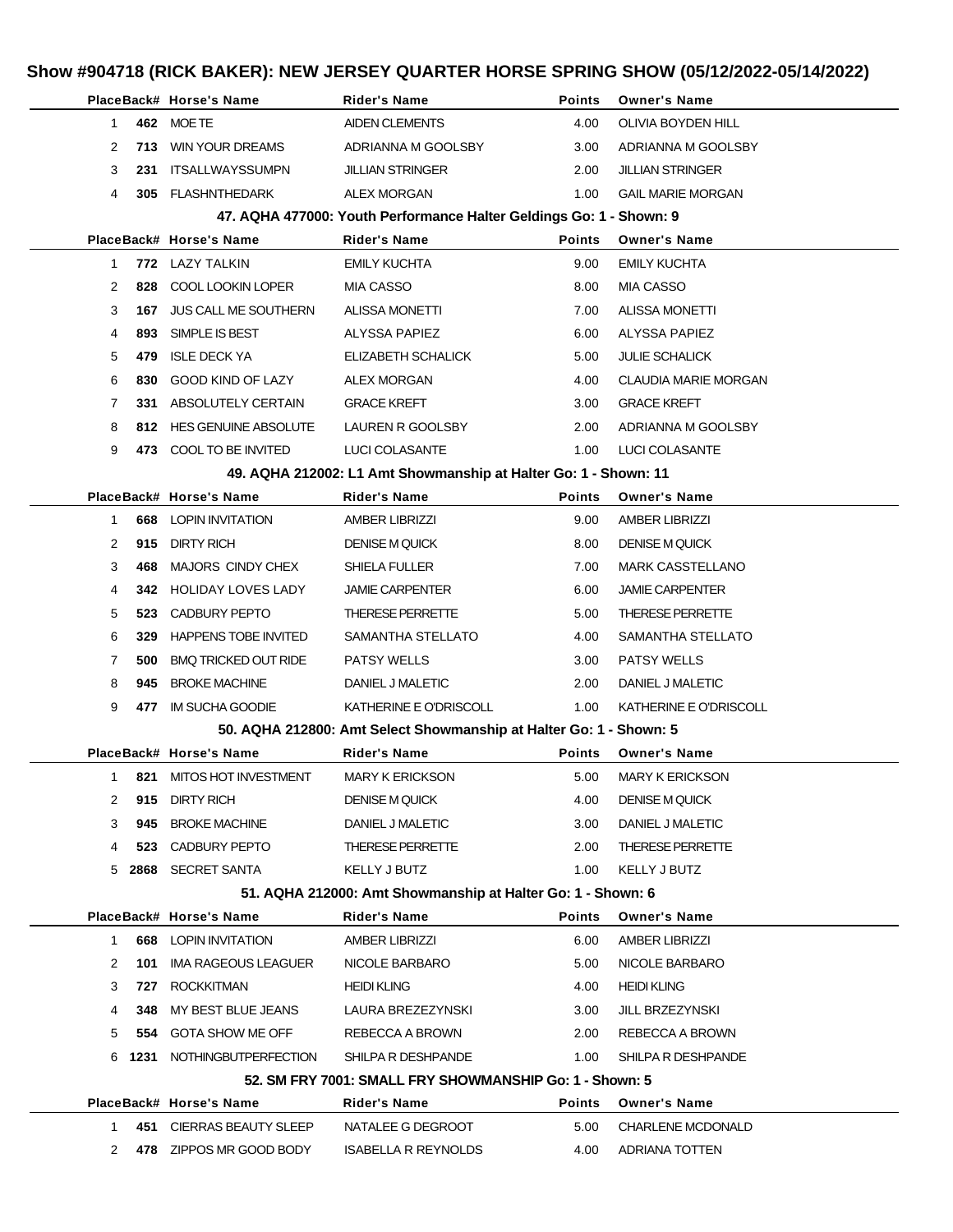### **Show #904718 (RICK BAKER): NEW JERSEY QUARTER HORSE SPRING SHOW (05/12/2022-05/14/2022) 469** HOT FRIDAY NIGHT MADELINE G REYNOLDS 3.00 ALISSA MONETTI **476** ABITA REDFORDS CHIP LEVI MARX 2.00 KAREN L MARX **364** TOO HOT N RADICAL SAMANTHA ZIMMERMAN 1.00 KELLI WEEKS **53. AQHA 412002: L1 Youth Showmanship at Halter Go: 1 - Shown: 13 PlaceBack# Horse's Name Rider's Name Points Owner's Name 298** WHIRLD KLASS KRYMSUN ADDISON RENAE RICKER 9.00 PATSY WELLS **772** LAZY TALKIN EMILY KUCHTA 8.00 EMILY KUCHTA **167** JUS CALL ME SOUTHERN ALISSA MONETTI 7.00 ALISSA MONETTI **451** CIERRAS BEAUTY SLEEP NATALEE G DEGROOT 6.00 CHARLENE MCDONALD **713** WIN YOUR DREAMS ADRIANNA M GOOLSBY 5.00 ADRIANNA M GOOLSBY **231** ITSALLWAYSSUMPN JILLIAN STRINGER 4.00 JILLIAN STRINGER **812** HES GENUINE ABSOLUTE LAUREN R GOOLSBY 3.00 ADRIANNA M GOOLSBY **470** THINKIN OUT LOUD EMILY ORGERA 2.00 KATELYN WASHART **826** REAL HOT KRYMSUN CAROLINE WISNIEWSKI 1.00 CAROLINE WISNIEWSKI **54. AQHA 412700: Youth Showmanship (13 & Under) Go: 1 - Shown: 3 PlaceBack# Horse's Name Rider's Name Points Owner's Name 812** HES GENUINE ABSOLUTE LAUREN R GOOLSBY 3.00 ADRIANNA M GOOLSBY **298** WHIRLD KLASS KRYMSUN ADDISON RENAE RICKER 2.00 PATSY WELLS **473** COOL TO BE INVITED LUCI COLASANTE 1.00 LUCI COLASANTE **55. AQHA 412800: Youth Showmanship (14 - 18) Go: 1 - Shown: 8 PlaceBack# Horse's Name Rider's Name Points Owner's Name 167** JUS CALL ME SOUTHERN ALISSA MONETTI 8.00 ALISSA MONETTI **893** SIMPLE IS BEST ALYSSA PAPIEZ 7.00 ALYSSA PAPIEZ **772** LAZY TALKIN EMILY KUCHTA 6.00 EMILY KUCHTA **183** VS IRISH COWGIRL ELLA KUCHTA 5.00 ELLA KUCHTA **713** WIN YOUR DREAMS ADRIANNA M GOOLSBY 4.00 ADRIANNA M GOOLSBY **331** ABSOLUTELY CERTAIN GRACE KREFT 3.00 GRACE KREFT **828** COOL LOOKIN LOPER MIA CASSO 2.00 MIA CASSO DQ **231** ITSALLWAYSSUMPN JILLIAN STRINGER 1.00 JILLIAN STRINGER **61. OPEN 61: Mock Class Hunter Under Saddle Go: 1 - Shown: 3 PlaceBack# Horse's Name Rider's Name Points Owner's Name 416** QUIET RIET **LAURA STILES** 0.00 LAURA STILES **101** IMA RAGEOUS LEAGUER NICOLE BARBARO 0.00 NICOLE BARBARO **2868** SECRET SANTA KELLY J BUTZ 0.00 KELLY J BUTZ **62. NJQH 962: OPEN W/T HUNTER UNDER SADDLE JACKPOT ALL AGE Go: 1 - Shown: 14 PlaceBack# Horse's Name Rider's Name Points Owner's Name 479** ISLE DECK YA ASHLEY H ERICKSON 0.00 JULIE SCHALICK **489** HOOS EASY MARY K COUGHLIN-TIZIO 9.00 MARY K COUGHLIN-TIZIO **2868** SECRET SANTA KELLY J BUTZ 8.00 KELLY J BUTZ **929** HES WILLY AWESOME SAMANTHA STELLATO 7.00 SAMANTHA STELLATO **989** AL BE EXPENSIVE ERIN L CYMERMAN 5.00 ERIN L CYMERMAN **416** QUIET RIET LAURA STILES 4.00 LAURA STILES **831** ONLYIMPULSIONSWILLDO KAITLYN ELIZABETH 3.00 KAITLYN ELIZABETH **654** WILLY WANTS TO WIN CLAUDIA MARIE MORGAN 2.00 GAIL MARIE MORGAN **772** LAZY TALKIN EMILY KUCHTA 1.00 EMILY KUCHTA

**63. AQHA 144004: L1 Hunter Under Saddle Go: 1 - Shown: 3**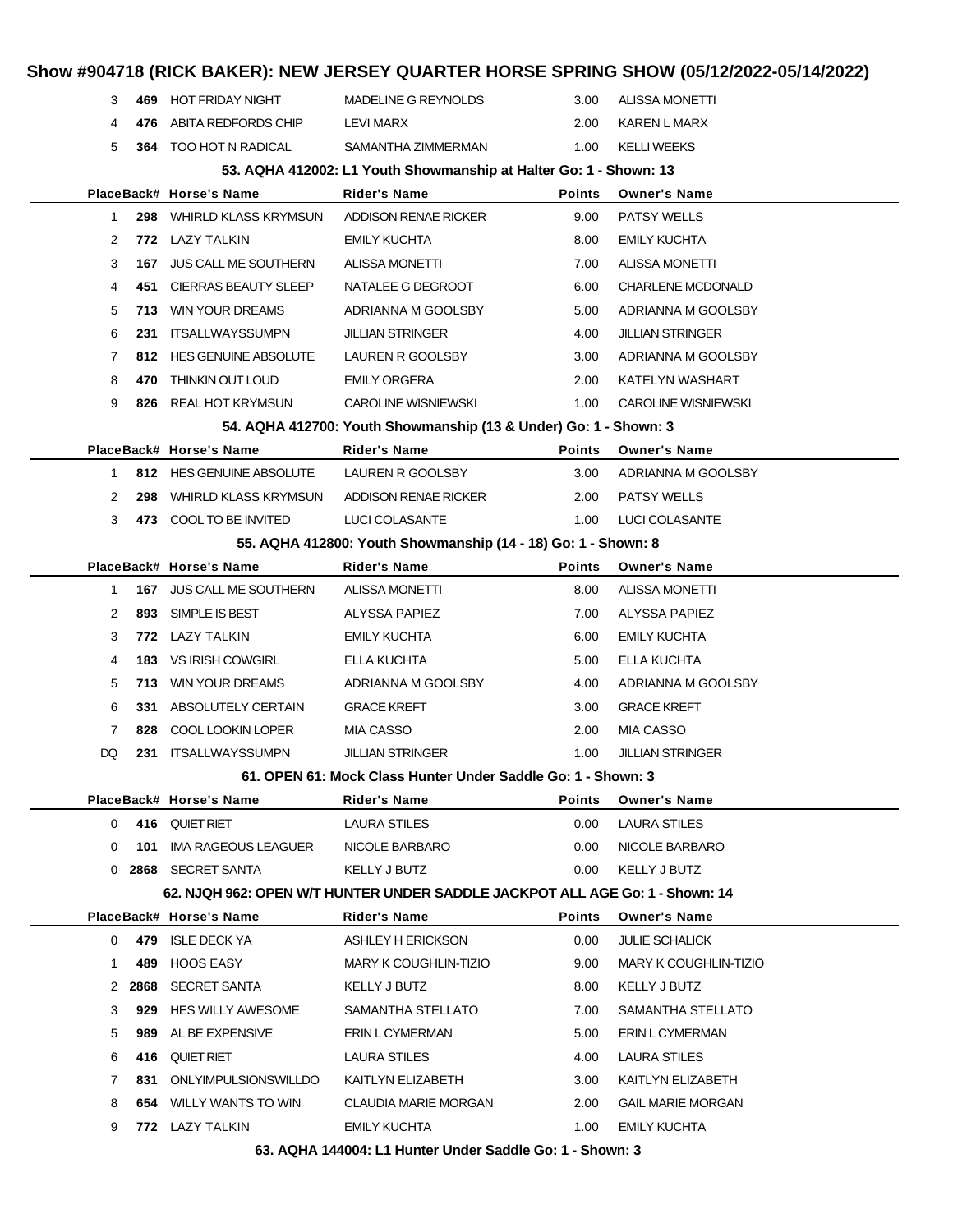|        |     | PlaceBack# Horse's Name                       | Rider's Name                                                             | <b>Points</b> | <b>Owner's Name</b>       |
|--------|-----|-----------------------------------------------|--------------------------------------------------------------------------|---------------|---------------------------|
| 1      |     | 472 KICK BACK AND KRUZ                        | <b>LORA KNELLY-THOMAS</b>                                                | 3.00          | LORA KNELLY-THOMAS        |
| 2      | 484 | BRING YOUR BEST                               | LYNDSEY T CURIALE                                                        | 2.00          | CHRISTINA CURIALE         |
| 3      |     | 735 I JUST ESCAPED                            | ALYSSA M COSCIA                                                          | 1.00          | <b>CHRISTINA CURIALE</b>  |
|        |     |                                               | 64. AQHA 244002: L1 Amt Hunter Under Saddle Go: 1 - Shown: 9             |               |                           |
|        |     | PlaceBack# Horse's Name                       | Rider's Name                                                             | <b>Points</b> | <b>Owner's Name</b>       |
| 1      |     | 929 HES WILLY AWESOME                         | SAMANTHA STELLATO                                                        | 9.00          | SAMANTHA STELLATO         |
| 2      | 489 | HOOS EASY                                     | <b>MARY K COUGHLIN-TIZIO</b>                                             | 8.00          | MARY K COUGHLIN-TIZIO     |
| 3      | 654 | WILLY WANTS TO WIN                            | <b>CLAUDIA MARIE MORGAN</b>                                              | 7.00          | <b>GAIL MARIE MORGAN</b>  |
| 4      | 106 | IF U ONLY NEW                                 | <b>MORGAN MARIE TODD</b>                                                 | 6.00          | <b>MORGAN MARIE TODD</b>  |
| 5      | 668 | LOPIN INVITATION                              | <b>AMBER LIBRIZZI</b>                                                    | 5.00          | AMBER LIBRIZZI            |
| 6      |     | 333 CLASS WITH POTENTIAL                      | <b>MARY K ERICKSON</b>                                                   | 4.00          | ASHLEY H ERICKSON         |
| 7      |     | <b>342 HOLIDAY LOVES LADY</b>                 | <b>JAMIE CARPENTER</b>                                                   | 3.00          | <b>JAMIE CARPENTER</b>    |
| 8      | 831 | ONLYIMPULSIONSWILLDO                          | KAITLYN ELIZABETH                                                        | 2.00          | KAITLYN ELIZABETH         |
| 9      |     | 348 MY BEST BLUE JEANS                        | LAURA BREZEZYNSKI                                                        | 1.00          | <b>JILL BRZEZYNSKI</b>    |
|        |     |                                               | 66. AQHA 244000: Amt Hunter Under Saddle Go: 1 - Shown: 9                |               |                           |
|        |     | PlaceBack# Horse's Name                       | <b>Rider's Name</b>                                                      | <b>Points</b> | <b>Owner's Name</b>       |
| 1      |     | 727 ROCKKITMAN                                | <b>HEIDI KLING</b>                                                       | 9.00          | <b>HEIDI KLING</b>        |
| 2      | 929 | <b>HES WILLY AWESOME</b>                      | SAMANTHA STELLATO                                                        | 8.00          | SAMANTHA STELLATO         |
| 3      | 489 | HOOS EASY                                     | MARY K COUGHLIN-TIZIO                                                    | 7.00          | MARY K COUGHLIN-TIZIO     |
| 4      | 126 | Super Chip My Ride                            | C LYNN HARRISON                                                          | 6.00          | C LYNN HARRISON           |
| 5      | 166 | MADE JUST FOR U                               | JANE L KNELLY                                                            | 5.00          | JANE L KNELLY             |
| 6      |     | <b>654 WILLY WANTS TO WIN</b>                 | <b>CLAUDIA MARIE MORGAN</b>                                              | 4.00          | <b>GAIL MARIE MORGAN</b>  |
| 7      | 989 | AL BE EXPENSIVE                               | ERIN L CYMERMAN                                                          | 3.00          | ERIN L CYMERMAN           |
| 8      | 831 | ONLYIMPULSIONSWILLDO                          | KAITLYN ELIZABETH                                                        | 2.00          | KAITLYN ELIZABETH         |
| 9      |     | 118 BLUE SUEDE IRONS                          | <b>LINDSEY MEDIO</b>                                                     | 1.00          | LINDSEY RUGGIERO          |
|        |     |                                               | 68. AQHA 444002: L1 Youth Hunter Under Saddle Go: 1 - Shown: 7           |               |                           |
|        |     | PlaceBack# Horse's Name                       | Rider's Name                                                             | <b>Points</b> | Owner's Name              |
| 1      |     | 772 LAZY TALKIN                               | <b>EMILY KUCHTA</b>                                                      | 7.00          | <b>EMILY KUCHTA</b>       |
| 2      |     | <b>500 BMQ TRICKED OUT RIDE</b>               | <b>GRACE ANNE RICKER</b>                                                 | 6.00          | <b>PATSY WELLS</b>        |
| 3      |     | 298 WHIRLD KLASS KRYMSUN ADDISON RENAE RICKER |                                                                          | 5.00          | <b>PATSY WELLS</b>        |
| 4      | 231 | ITSALLWAYSSUMPN                               | <b>JILLIAN STRINGER</b>                                                  | 4.00          | <b>JILLIAN STRINGER</b>   |
| 5      |     | <b>713</b> WIN YOUR DREAMS                    | ADRIANNA M GOOLSBY                                                       | 3.00          | ADRIANNA M GOOLSBY        |
| 6      |     | 331 ABSOLUTELY CERTAIN                        | <b>GRACE KREFT</b>                                                       | 2.00          | <b>GRACE KREFT</b>        |
| 7      |     | 708 HES NATURAL                               | ALEX MORGAN                                                              | 1.00          | <b>GAIL MARIE MORGAN</b>  |
|        |     |                                               | 69. AQHA 444700: Youth Hunter Under Saddle (13 & Under) Go: 1 - Shown: 3 |               |                           |
|        |     | PlaceBack# Horse's Name                       | <b>Rider's Name</b>                                                      | Points        | <b>Owner's Name</b>       |
| 1      |     | 298 WHIRLD KLASS KRYMSUN ADDISON RENAE RICKER |                                                                          | 3.00          | <b>PATSY WELLS</b>        |
| 2      |     | 812 HES GENUINE ABSOLUTE                      | LAUREN R GOOLSBY                                                         |               | 2.00 ADRIANNA M GOOLSBY   |
| 3      |     | <b>500 BMQ TRICKED OUT RIDE</b>               | <b>GRACE ANNE RICKER</b>                                                 | 1.00          | <b>PATSY WELLS</b>        |
|        |     |                                               | 70. AQHA 444800: Youth Hunter Under Saddle (14-18) Go: 1 - Shown: 5      |               |                           |
|        |     | PlaceBack# Horse's Name                       | <b>Rider's Name</b>                                                      | <b>Points</b> | <b>Owner's Name</b>       |
| 1<br>2 |     | 828 COOL LOOKIN LOPER<br>772 LAZY TALKIN      | MIA CASSO<br>EMILY KUCHTA                                                | 5.00<br>4.00  | MIA CASSO<br>EMILY KUCHTA |
| 3      |     |                                               |                                                                          |               |                           |
|        |     | <b>713</b> WIN YOUR DREAMS                    | ADRIANNA M GOOLSBY                                                       | 3.00          | ADRIANNA M GOOLSBY        |
| 4      |     | 331 ABSOLUTELY CERTAIN                        | <b>GRACE KREFT</b>                                                       | 2.00          | <b>GRACE KREFT</b>        |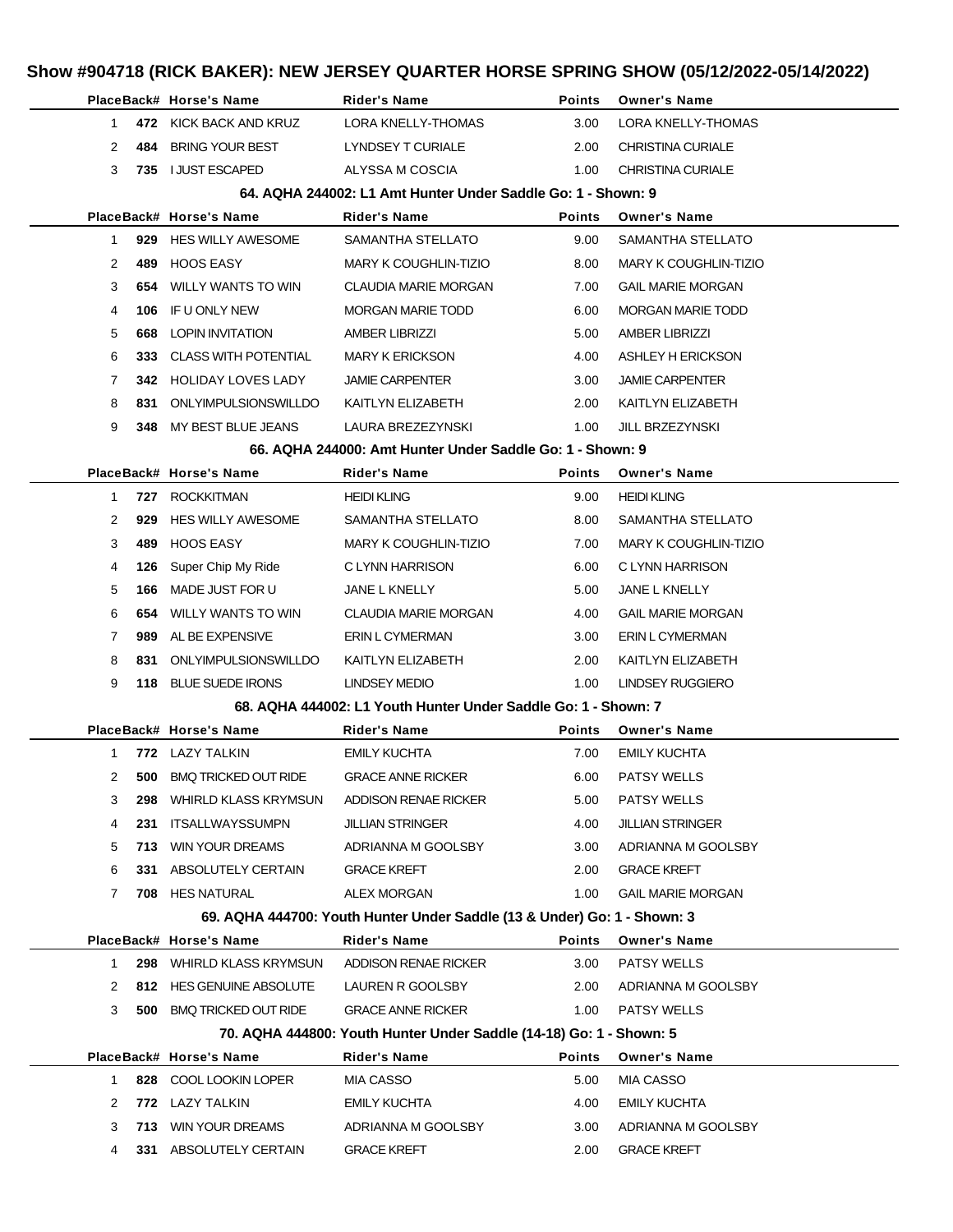| 5            |     | 708 HES NATURAL                      | <b>ALEX MORGAN</b>                                                  | 1.00          | <b>GAIL MARIE MORGAN</b>     |
|--------------|-----|--------------------------------------|---------------------------------------------------------------------|---------------|------------------------------|
|              |     |                                      | 71. AQHA 144200: Senior Hunter Under Saddle Go: 1 - Shown: 4        |               |                              |
|              |     | PlaceBack# Horse's Name              | Rider's Name                                                        | <b>Points</b> | <b>Owner's Name</b>          |
| $\mathbf{1}$ |     | 457 RUSLEEPING                       | NICOLE JACOBSEN                                                     | 4.00          | SUSAN GOUGH                  |
| 2            | 489 | <b>HOOS EASY</b>                     | SAMANTHA L MARKLEY                                                  | 3.00          | <b>MARY K COUGHLIN-TIZIO</b> |
| 3            | 826 | REAL HOT KRYMSUN                     | LYNDSEY T CURIALE                                                   | 2.00          | <b>CAROLINE WISNIEWSKI</b>   |
| 4            | 106 | IF U ONLY NEW                        | <b>MORGAN MARIE TODD</b>                                            | 1.00          | <b>MORGAN MARIE TODD</b>     |
|              |     |                                      | 72. SM FRY 7007: LEADLINE Go: 1 - Shown: 8                          |               |                              |
|              |     | PlaceBack# Horse's Name              | <b>Rider's Name</b>                                                 | <b>Points</b> | <b>Owner's Name</b>          |
| 0            |     | 700 LEGENDARY KIDD                   | <b>ISABELLA NORLEEN</b>                                             | 0.00          | LLC MIDGE HAVEN FARMS        |
| 0            | 653 | <b>CUSTOM LOLITA</b>                 | RAELEE DUBOIS                                                       | 0.00          | JILLIAN/FULLER; SHIELA       |
| 0            | 622 | ROCKIN ROLEX                         | <b>BROCK BEERS</b>                                                  | 0.00          | <b>MARISSA DE MATTIO</b>     |
| 0            | 714 | SHES TOO GOOD FOR YOU HARRISON MEDIO |                                                                     | 0.00          | <b>LINDSEY MEDIO</b>         |
| 0            |     | 331 ABSOLUTELY CERTAIN               | OLIVIA NEWHARD                                                      | 0.00          | <b>GRACE KREFT</b>           |
| 0            | 953 | ALL OF THE BEST                      | <b>BOONE CURIALE</b>                                                | 0.00          | <b>HADDIE CURIALE</b>        |
| 0            | 446 | ONA IMPULSIVE COWBOY                 | <b>BRIGID JOHNSON</b>                                               | 0.00          | MARGARET A ZEPKA             |
| 0            | 477 | IM SUCHA GOODIE                      | <b>WILLIAM VOCKE</b>                                                | 0.00          | KATHERINE E O'DRISCOLL       |
|              |     |                                      | 73. SM FRY 7002: SMALL FRY ENGLISH WALK TROT Go: 1 - Shown: 5       |               |                              |
|              |     | PlaceBack# Horse's Name              | Rider's Name                                                        | <b>Points</b> | <b>Owner's Name</b>          |
| $\mathbf{1}$ |     | 484 BRING YOUR BEST                  | <b>HADDIE F CURIALE</b>                                             | 5.00          | <b>CHRISTINA CURIALE</b>     |
| 2            | 473 | COOL TO BE INVITED                   | <b>LUCI COLASANTE</b>                                               | 4.00          | LUCI COLASANTE               |
| 3            |     | 476 ABITA REDFORDS CHIP              | LEVI MARX                                                           | 3.00          | KAREN L MARX                 |
| 4            | 451 | <b>CIERRAS BEAUTY SLEEP</b>          | NATALEE G DEGROOT                                                   | 2.00          | <b>CHARLENE MCDONALD</b>     |
| 5            |     | 364 TOO HOT N RADICAL                | SAMANTHA ZIMMERMAN                                                  | 1.00          | <b>KELLI WEEKS</b>           |
|              |     |                                      | 74. SM FRY 7003: SMALL FRY WALK TROT HS EQUITATION Go: 1 - Shown: 5 |               |                              |
|              |     | PlaceBack# Horse's Name              | Rider's Name                                                        | <b>Points</b> | <b>Owner's Name</b>          |
| 1.           |     | 473 COOL TO BE INVITED               | LUCI COLASANTE                                                      | 5.00          | LUCI COLASANTE               |
| 2            | 451 |                                      |                                                                     |               |                              |
|              |     | CIERRAS BEAUTY SLEEP                 | NATALEE G DEGROOT                                                   | 4.00          | <b>CHARLENE MCDONALD</b>     |
| 3            | 484 | <b>BRING YOUR BEST</b>               | <b>HADDIE F CURIALE</b>                                             | 3.00          | <b>CHRISTINA CURIALE</b>     |
| 4            | 476 | ABITA REDFORDS CHIP                  | LEVI MARX                                                           | 2.00          | KAREN L MARX                 |
| 5            | 364 | TOO HOT N RADICAL                    | SAMANTHA ZIMMERMAN                                                  | 1.00          | <b>KELLI WEEKS</b>           |
|              |     |                                      | 75. NJQH 975: OPEN W/T EQUITATION JACKPOT OPEN Go: 1 - Shown: 8     |               |                              |
|              |     | PlaceBack# Horse's Name              | Rider's Name                                                        | <b>Points</b> | <b>Owner's Name</b>          |
| 1            |     | 772 LAZY TALKIN                      | <b>EMILY KUCHTA</b>                                                 | 8.00          | <b>EMILY KUCHTA</b>          |
| 2            | 831 | <b>ONLYIMPULSIONSWILLDO</b>          | KAITLYN ELIZABETH                                                   | 7.00          | KAITLYN ELIZABETH            |
| 3            | 348 | MY BEST BLUE JEANS                   | LAURA BREZEZYNSKI                                                   | 6.00          | JILL BRZEZYNSKI              |
| 4            | 929 | <b>HES WILLY AWESOME</b>             | SAMANTHA STELLATO                                                   | 5.00          | SAMANTHA STELLATO            |
| 5            | 654 | WILLY WANTS TO WIN                   | <b>CLAUDIA MARIE MORGAN</b>                                         | 4.00          | <b>GAIL MARIE MORGAN</b>     |
| 6            | 713 | WIN YOUR DREAMS                      | ADRIANNA M GOOLSBY                                                  | 3.00          | ADRIANNA M GOOLSBY           |
| 7            | 468 | MAJORS CINDY CHEX                    | SHIELA FULLER                                                       | 2.00          | <b>MARK CASSTELLANO</b>      |
| 8            | 708 | HES NATURAL                          | <b>ALEX MORGAN</b>                                                  | 1.00          | <b>GAIL MARIE MORGAN</b>     |
|              |     |                                      | 76. AQHA 252002: L1 Amt Hunt Seat Equitation Go: 1 - Shown: 8       |               |                              |
|              |     | PlaceBack# Horse's Name              | <b>Rider's Name</b>                                                 | <b>Points</b> | <b>Owner's Name</b>          |
| 1            |     | 106 IF U ONLY NEW                    | <b>MORGAN MARIE TODD</b>                                            | 8.00          | <b>MORGAN MARIE TODD</b>     |
| 2            | 118 | <b>BLUE SUEDE IRONS</b>              | LINDSEY MEDIO                                                       | 7.00          | LINDSEY RUGGIERO             |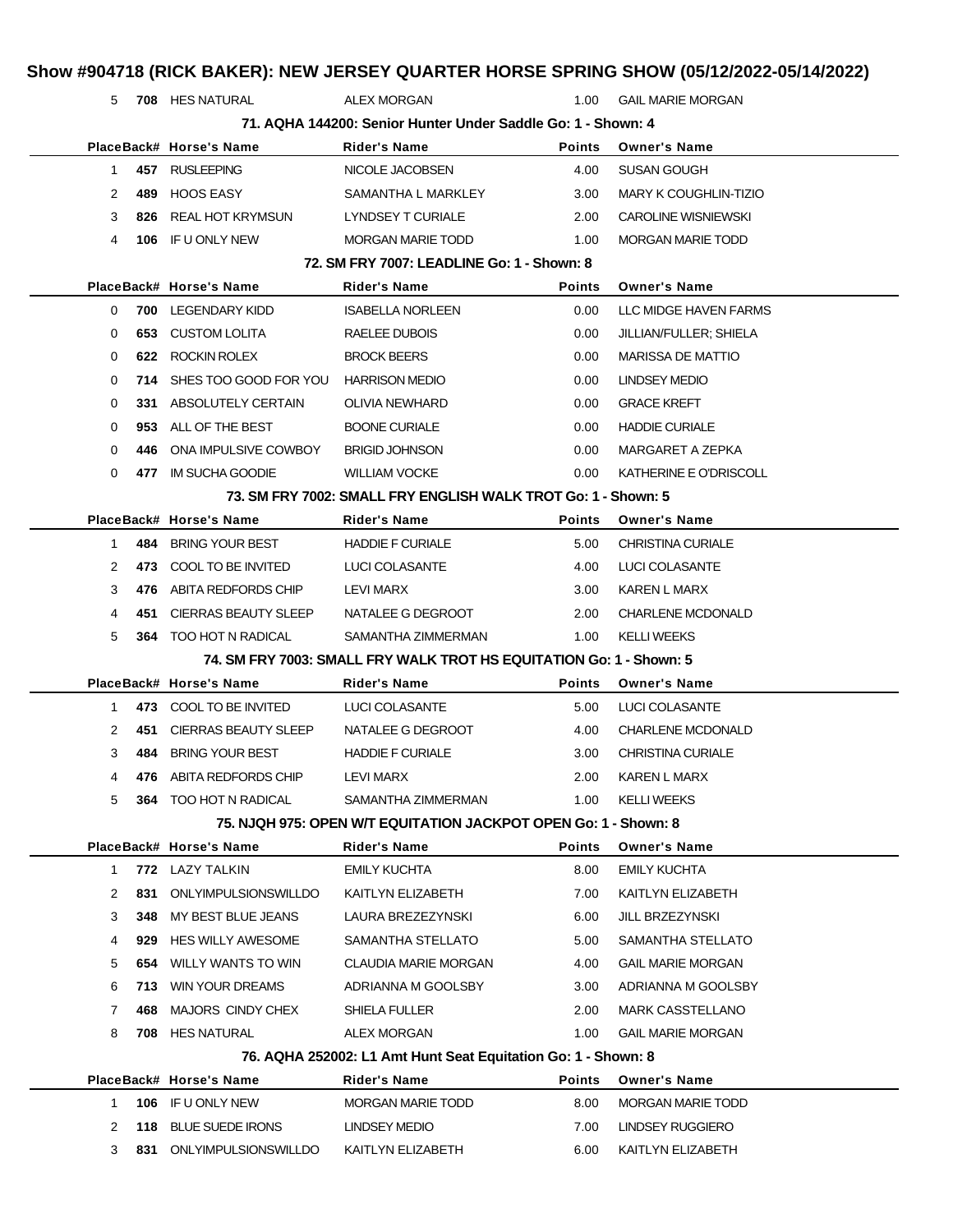### **Show #904718 (RICK BAKER): NEW JERSEY QUARTER HORSE SPRING SHOW (05/12/2022-05/14/2022) 668** LOPIN INVITATION AMBER LIBRIZZI 5.00 AMBER LIBRIZZI **654** WILLY WANTS TO WIN CLAUDIA MARIE MORGAN 4.00 GAIL MARIE MORGAN **342** HOLIDAY LOVES LADY JAMIE CARPENTER 3.00 JAMIE CARPENTER **500** BMQ TRICKED OUT RIDE PATSY WELLS 2.00 PATSY WELLS **333** CLASS WITH POTENTIAL MARY K ERICKSON 1.00 ASHLEY H ERICKSON **78. AQHA 252000: Amt Hunt Seat Equitation Go: 1 - Shown: 7 PlaceBack# Horse's Name Rider's Name Points Owner's Name 727** ROCKKITMAN **HEIDI KLING HEIDI KLING** 7.00 HEIDI KLING **831** ONLYIMPULSIONSWILLDO KAITLYN ELIZABETH 6.00 KAITLYN ELIZABETH **126** Super Chip My Ride C LYNN HARRISON 5.00 C LYNN HARRISON **929** HES WILLY AWESOME SAMANTHA STELLATO 4.00 SAMANTHA STELLATO **554** GOTA SHOW ME OFF REBECCA A BROWN 3.00 REBECCA A BROWN **668** LOPIN INVITATION AMBER LIBRIZZI 2.00 AMBER LIBRIZZI DQ **106** IF U ONLY NEW MORGAN MARIE TODD 1.00 MORGAN MARIE TODD **79. AQHA 452002: L1 Youth Hunt Seat Equitation Go: 1 - Shown: 6 PlaceBack# Horse's Name Rider's Name Points Owner's Name 826** REAL HOT KRYMSUN CAROLINE WISNIEWSKI 6.00 CAROLINE WISNIEWSKI **167** JUS CALL ME SOUTHERN ALISSA MONETTI 5.00 ALISSA MONETTI **231** ITSALLWAYSSUMPN JILLIAN STRINGER 4.00 JILLIAN STRINGER **331** ABSOLUTELY CERTAIN GRACE KREFT 3.00 GRACE KREFT **812** HES GENUINE ABSOLUTE LAUREN R GOOLSBY 2.00 ADRIANNA M GOOLSBY **708** HES NATURAL ALEX MORGAN 1.00 GAIL MARIE MORGAN **82. AQHA 138004: L1 Trail Go: 1 - Shown: 4 PlaceBack# Horse's Name Rider's Name Points Owner's Name 470** THINKIN OUT LOUD JULIE ZALASKUS 4.00 KATELYN WASHART **727** ROCKKITMAN LORA KNELLY-THOMAS 3.00 HEIDI KLING **474** THE MIDNIGHT LOPER ANDREW GROVES 2.00 SUZANNE W GONZALES DQ **385** PSU DYNAMIC LOPER LORA KNELLY-THOMAS 1.00 LORA KNELLY-THOMAS **83. AQHA 238002: L1 Amt Trail Go: 1 - Shown: 3 PlaceBack# Horse's Name Rider's Name Points Owner's Name 329** HAPPENS TOBE INVITED SAMANTHA STELLATO 3.00 SAMANTHA STELLATO **474** THE MIDNIGHT LOPER SUZANNE W GONZALES 2.00 SUZANNE W GONZALES **333** CLASS WITH POTENTIAL MARY K ERICKSON 1.00 ASHLEY H ERICKSON **85. AQHA 238000: Amt Trail Go: 1 - Shown: 6 PlaceBack# Horse's Name Rider's Name Points Owner's Name 166** MADE JUST FOR U JANE L KNELLY 6.00 JANE L KNELLY

**86. AQHA 438002: L1 Youth Trail Go: 1 - Shown: 4 PlaceBack# Horse's Name Rider's Name Points Owner's Name 167** JUS CALL ME SOUTHERN ALISSA MONETTI 4.00 ALISSA MONETTI **812** HES GENUINE ABSOLUTE LAUREN R GOOLSBY 3.00 ADRIANNA M GOOLSBY DQ 331 ABSOLUTELY CERTAIN GRACE KREFT 2.00 GRACE KREFT

 **126** Super Chip My Ride C LYNN HARRISON 5.00 C LYNN HARRISON **329** HAPPENS TOBE INVITED SAMANTHA STELLATO 4.00 SAMANTHA STELLATO **333** CLASS WITH POTENTIAL MARY K ERICKSON 3.00 ASHLEY H ERICKSON **821** MITOS HOT INVESTMENT MARY K ERICKSON 2.00 MARY K ERICKSON **474** THE MIDNIGHT LOPER SUZANNE W GONZALES 1.00 SUZANNE W GONZALES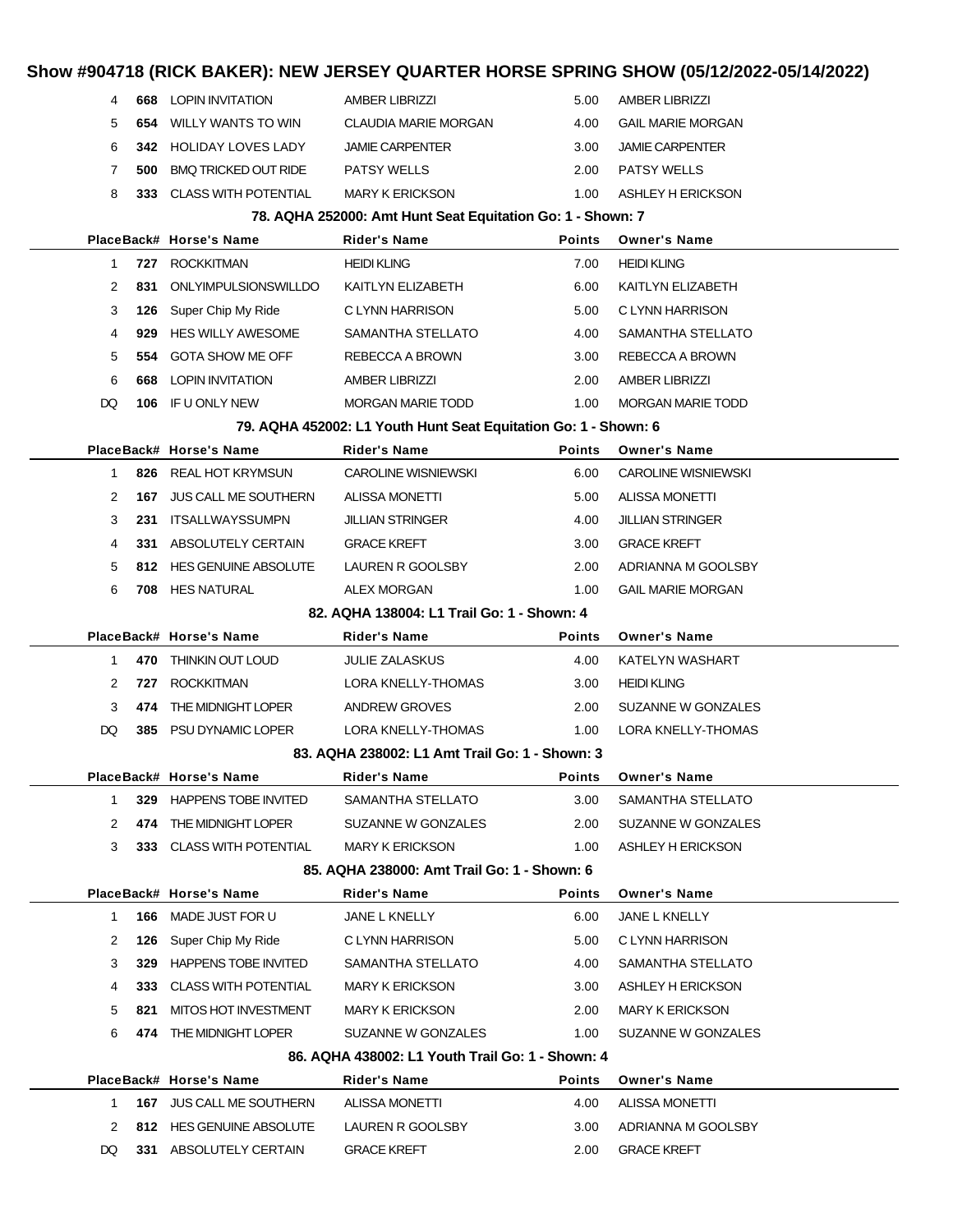|                                                              |                             |                                                                        |               | Show #904718 (RICK BAKER): NEW JERSEY QUARTER HORSE SPRING SHOW (05/12/2022-05/14/2022) |  |  |
|--------------------------------------------------------------|-----------------------------|------------------------------------------------------------------------|---------------|-----------------------------------------------------------------------------------------|--|--|
| DQ.                                                          | 830 GOOD KIND OF LAZY       | <b>ALEX MORGAN</b>                                                     | 1.00          | <b>CLAUDIA MARIE MORGAN</b>                                                             |  |  |
|                                                              |                             | 87. AQHA 438000: Youth Trail Go: 1 - Shown: 4                          |               |                                                                                         |  |  |
|                                                              | PlaceBack# Horse's Name     | Rider's Name                                                           | <b>Points</b> | <b>Owner's Name</b>                                                                     |  |  |
| 1                                                            | 167 JUS CALL ME SOUTHERN    | <b>ALISSA MONETTI</b>                                                  | 4.00          | <b>ALISSA MONETTI</b>                                                                   |  |  |
| 2                                                            | 331 ABSOLUTELY CERTAIN      | <b>GRACE KREFT</b>                                                     | 3.00          | <b>GRACE KREFT</b>                                                                      |  |  |
| 3                                                            | 812 HES GENUINE ABSOLUTE    | LAUREN R GOOLSBY                                                       | 2.00          | ADRIANNA M GOOLSBY                                                                      |  |  |
| 4                                                            | 830 GOOD KIND OF LAZY       | <b>ALEX MORGAN</b>                                                     | 1.00          | <b>CLAUDIA MARIE MORGAN</b>                                                             |  |  |
|                                                              |                             | 88. AQHA 138000: Trail Go: 1 - Shown: 5                                |               |                                                                                         |  |  |
|                                                              | PlaceBack# Horse's Name     | Rider's Name                                                           | <b>Points</b> | <b>Owner's Name</b>                                                                     |  |  |
| $\mathbf{1}$                                                 | 329 HAPPENS TOBE INVITED    | LORA KNELLY-THOMAS                                                     | 5.00          | SAMANTHA STELLATO                                                                       |  |  |
| 2<br>166                                                     | MADE JUST FOR U             | LORA KNELLY-THOMAS                                                     | 4.00          | JANE L KNELLY                                                                           |  |  |
| 3<br>386                                                     | <b>IM FUN SIZED</b>         | NICOLE JACOBSEN                                                        | 3.00          | <b>WILLIAM &amp; URSULA</b>                                                             |  |  |
| 4<br>473                                                     | COOL TO BE INVITED          | <b>JULIE ZALASKUS</b>                                                  | 2.00          | <b>LUCI COLASANTE</b>                                                                   |  |  |
| DQ<br>727                                                    | <b>ROCKKITMAN</b>           | LORA KNELLY-THOMAS                                                     | 1.00          | <b>HEIDI KLING</b>                                                                      |  |  |
|                                                              |                             | 89. SM FRY 7008: Small Fry Trail Go: 1 - Shown: 3                      |               |                                                                                         |  |  |
|                                                              | PlaceBack# Horse's Name     | Rider's Name                                                           | <b>Points</b> | <b>Owner's Name</b>                                                                     |  |  |
| 1                                                            | 473 COOL TO BE INVITED      | LUCI COLASANTE                                                         | 3.00          | LUCI COLASANTE                                                                          |  |  |
| 2<br>451                                                     | CIERRAS BEAUTY SLEEP        | NATALEE G DEGROOT                                                      | 2.00          | <b>CHARLENE MCDONALD</b>                                                                |  |  |
| 3                                                            | 476 ABITA REDFORDS CHIP     | <b>LEVI MARX</b>                                                       | 1.00          | KAREN L MARX                                                                            |  |  |
| 90. NJQH 2: ALL AGE WALK/TROT TRAIL JACKPOT Go: 1 - Shown: 7 |                             |                                                                        |               |                                                                                         |  |  |
|                                                              | PlaceBack# Horse's Name     | <b>Rider's Name</b>                                                    | <b>Points</b> | <b>Owner's Name</b>                                                                     |  |  |
| $\mathbf{1}$                                                 | 329 HAPPENS TOBE INVITED    | SAMANTHA STELLATO                                                      | 7.00          | SAMANTHA STELLATO                                                                       |  |  |
| 2<br>469                                                     | HOT FRIDAY NIGHT            | ALISSA MONETTI                                                         | 6.00          | <b>ALISSA MONETTI</b>                                                                   |  |  |
| 2868<br>3                                                    | <b>SECRET SANTA</b>         | KELLY J BUTZ                                                           | 5.00          | KELLY J BUTZ                                                                            |  |  |
| 4<br>391                                                     | <b>SUSPICIOUS MYNDS</b>     | DIANE J WAMPOLE                                                        | 4.00          | DIANE J WAMPOLE                                                                         |  |  |
| 5<br>468                                                     | MAJORS CINDY CHEX           | <b>SHIELA FULLER</b>                                                   | 3.00          | <b>MARK CASSTELLANO</b>                                                                 |  |  |
| 6                                                            | 312 CURVES THAT KICK        | CLAUDIA MARIE MORGAN                                                   | 2.00          | <b>GAIL MARIE MORGAN</b>                                                                |  |  |
| 7<br>915                                                     | <b>DIRTY RICH</b>           | <b>DENISE M QUICK</b>                                                  | 1.00          | <b>DENISE M QUICK</b>                                                                   |  |  |
|                                                              |                             | 91. NJQH 991: NON PRO TRAIL STAKES Go: 1 - Shown: 3                    |               |                                                                                         |  |  |
|                                                              | PlaceBack# Horse's Name     | <b>Rider's Name</b>                                                    | <b>Points</b> | <b>Owner's Name</b>                                                                     |  |  |
| 0                                                            | 166 MADE JUST FOR U         | JANE L KNELLY                                                          | 0.00          | JANE L KNELLY                                                                           |  |  |
| 0                                                            | 167 JUS CALL ME SOUTHERN    | ALISSA MONETTI                                                         | $0.00\,$      | <b>ALISSA MONETTI</b>                                                                   |  |  |
| 0                                                            | 329 HAPPENS TOBE INVITED    | SAMANTHA STELLATO                                                      | 0.00          | SAMANTHA STELLATO                                                                       |  |  |
|                                                              |                             | 92. NJQH 201: OPEN ALL AGE TRAIL STAKES Go: 1 - Shown: 2               |               |                                                                                         |  |  |
|                                                              | PlaceBack# Horse's Name     | Rider's Name                                                           | <b>Points</b> | <b>Owner's Name</b>                                                                     |  |  |
| 0                                                            | 166 MADE JUST FOR U         | LORA KNELLY-THOMAS                                                     | 0.00          | JANE L KNELLY                                                                           |  |  |
| 0                                                            | 329 HAPPENS TOBE INVITED    | LORA KNELLY-THOMAS                                                     | 0.00          | SAMANTHA STELLATO                                                                       |  |  |
|                                                              |                             | 93. NJQH 993: MOCK CLASS WESTER PLEASURE OPEN Go: 1 - Shown: 3         |               |                                                                                         |  |  |
|                                                              | PlaceBack# Horse's Name     | Rider's Name                                                           | <b>Points</b> | <b>Owner's Name</b>                                                                     |  |  |
| $\Omega$                                                     | 630 ON RED ALERT            | <b>JONATHAN MEILLEUR</b>                                               | $0.00\,$      | KAREN CINDY VANECSWYK                                                                   |  |  |
|                                                              | 0 1231 NOTHINGBUTPERFECTION | SHILPA R DESHPANDE                                                     | $0.00\,$      | SHILPA R DESHPANDE                                                                      |  |  |
| 0                                                            | 477 IM SUCHA GOODIE         | KATHERINE E O'DRISCOLL                                                 | $0.00\,$      | KATHERINE E O'DRISCOLL                                                                  |  |  |
|                                                              |                             | 94. SM FRY 7004: SMALL FRY WALK TROT WESTERN PLEASURE Go: 1 - Shown: 5 |               |                                                                                         |  |  |
|                                                              | PlaceBack# Horse's Name     | <b>Rider's Name</b>                                                    | <b>Points</b> | <b>Owner's Name</b>                                                                     |  |  |
| $1 \quad$                                                    | 473 COOL TO BE INVITED      | LUCI COLASANTE                                                         | 5.00          | LUCI COLASANTE                                                                          |  |  |
| 2                                                            | 469 HOT FRIDAY NIGHT        | MADELINE G REYNOLDS                                                    | 4.00          | ALISSA MONETTI                                                                          |  |  |
|                                                              |                             |                                                                        |               |                                                                                         |  |  |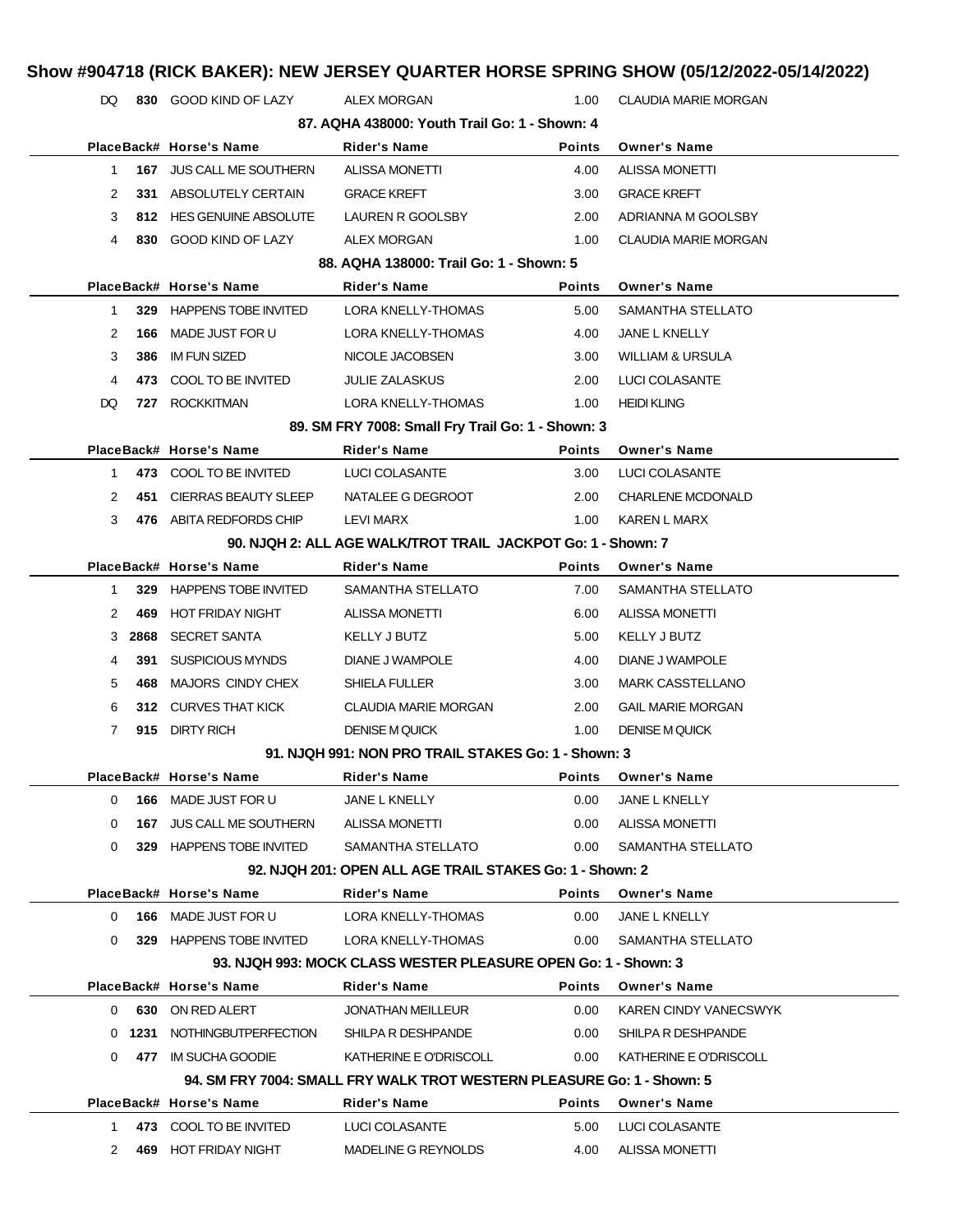|              |     |                                     |                                                                           |               | Show #904718 (RICK BAKER): NEW JERSEY QUARTER HORSE SPRING SHOW (05/12/2022-05/14/2022) |  |
|--------------|-----|-------------------------------------|---------------------------------------------------------------------------|---------------|-----------------------------------------------------------------------------------------|--|
| 3            |     | 451 CIERRAS BEAUTY SLEEP            | NATALEE G DEGROOT                                                         | 3.00          | <b>CHARLENE MCDONALD</b>                                                                |  |
| 4            | 476 | ABITA REDFORDS CHIP                 | LEVI MARX                                                                 | 2.00          | KAREN L MARX                                                                            |  |
| 5            |     | 478 ZIPPOS MR GOOD BODY             | <b>ISABELLA R REYNOLDS</b>                                                | 1.00          | ADRIANA TOTTEN                                                                          |  |
|              |     |                                     | 95. SM FRY 7005: SMALL FRY WESTER HORSEMANSHIP Go: 1 - Shown: 6           |               |                                                                                         |  |
|              |     | PlaceBack# Horse's Name             | Rider's Name                                                              | <b>Points</b> | <b>Owner's Name</b>                                                                     |  |
| 1            |     | 473 COOL TO BE INVITED              | <b>LUCI COLASANTE</b>                                                     | 6.00          | LUCI COLASANTE                                                                          |  |
| 2            |     | 451 CIERRAS BEAUTY SLEEP            | NATALEE G DEGROOT                                                         | 5.00          | <b>CHARLENE MCDONALD</b>                                                                |  |
| 3            | 364 | TOO HOT N RADICAL                   | SAMANTHA ZIMMERMAN                                                        | 4.00          | <b>KELLI WEEKS</b>                                                                      |  |
| 4            |     | 478 ZIPPOS MR GOOD BODY             | <b>ISABELLA R REYNOLDS</b>                                                | 3.00          | ADRIANA TOTTEN                                                                          |  |
| 5            | 476 | ABITA REDFORDS CHIP                 | LEVI MARX                                                                 | 2.00          | KAREN L MARX                                                                            |  |
| 6            | 469 | HOT FRIDAY NIGHT                    | MADELINE G REYNOLDS                                                       | 1.00          | <b>ALISSA MONETTI</b>                                                                   |  |
|              |     |                                     | 96. NJQH 996: OPEN W/T WESTERN PLEASURE JACKPOT ALL AGE Go: 1 - Shown: 11 |               |                                                                                         |  |
|              |     | PlaceBack# Horse's Name             | Rider's Name                                                              | <b>Points</b> | <b>Owner's Name</b>                                                                     |  |
| $\mathbf{1}$ |     | 772 LAZY TALKIN                     | <b>EMILY KUCHTA</b>                                                       | 9.00          | <b>EMILY KUCHTA</b>                                                                     |  |
| 2            | 305 | FLASHNTHEDARK                       | ALEX MORGAN                                                               | 8.00          | <b>GAIL MARIE MORGAN</b>                                                                |  |
| 3            | 329 | <b>HAPPENS TOBE INVITED</b>         | SAMANTHA STELLATO                                                         | 7.00          | SAMANTHA STELLATO                                                                       |  |
| 4            | 585 | SWEET AND SEMI LAZY                 | <b>MORRA NEVELLS</b>                                                      | 6.00          | <b>MORRA NEVELLS</b>                                                                    |  |
| 5            | 941 | INVEST IN A GOOD ONE                | <b>LORI CYMERMAN</b>                                                      | 5.00          | <b>LORI CYMERMAN</b>                                                                    |  |
| 6            | 283 | WILL HE BE HOT                      | <b>KARLSON BAUER</b>                                                      | 4.00          | <b>KARLSON BAUER</b>                                                                    |  |
| 7            | 391 | SUSPICIOUS MYNDS                    | DIANE J WAMPOLE                                                           | 3.00          | DIANE J WAMPOLE                                                                         |  |
| 8            |     | 333 CLASS WITH POTENTIAL            | <b>MARY K ERICKSON</b>                                                    | 2.00          | ASHLEY H ERICKSON                                                                       |  |
| 9            |     | 312 CURVES THAT KICK                | <b>CLAUDIA MARIE MORGAN</b>                                               | 1.00          | <b>GAIL MARIE MORGAN</b>                                                                |  |
|              |     |                                     | 97. AQHA 142004: L1 Western Pleasure Go: 1 - Shown: 4                     |               |                                                                                         |  |
|              |     | PlaceBack# Horse's Name             | Rider's Name                                                              | <b>Points</b> | <b>Owner's Name</b>                                                                     |  |
| 1            |     | 727 ROCKKITMAN                      | <b>HEIDI KLING</b>                                                        | 4.00          | <b>HEIDI KLING</b>                                                                      |  |
| 2            | 595 | <b>IM WILLY IMPULSIVE</b>           | PIERRE BRIERE                                                             | 3.00          | <b>JOSHUA M INMAN</b>                                                                   |  |
| 3            | 385 | PSU DYNAMIC LOPER                   | LORA KNELLY-THOMAS                                                        | 2.00          | LORA KNELLY-THOMAS                                                                      |  |
| 4            |     | 333 CLASS WITH POTENTIAL            | <b>MARY K ERICKSON</b>                                                    | 1.00          | ASHLEY H ERICKSON                                                                       |  |
|              |     |                                     | 98. AQHA 242002: L1 Amt Western Pleasure Go: 1 - Shown: 8                 |               |                                                                                         |  |
|              |     | PlaceBack# Horse's Name             | Rider's Name                                                              | <b>Points</b> | <b>Owner's Name</b>                                                                     |  |
| $\mathbf{1}$ |     | 474 THE MIDNIGHT LOPER              | SUZANNE W GONZALES                                                        | 8.00          | SUZANNE W GONZALES                                                                      |  |
| 2            | 459 | A CERTAIN COWGIRL                   | <b>MICHELLE FELVER</b>                                                    | 7.00          | <b>MICHELLE FELVER</b>                                                                  |  |
|              |     |                                     |                                                                           |               |                                                                                         |  |
| 3            | 945 | <b>BROKE MACHINE</b>                | DANIEL J MALETIC                                                          | 6.00          | DANIEL J MALETIC                                                                        |  |
| 4            |     | 333 CLASS WITH POTENTIAL            | <b>MARY K ERICKSON</b>                                                    | 5.00          | ASHLEY H ERICKSON                                                                       |  |
| 5            | 391 | SUSPICIOUS MYNDS                    | DIANE J WAMPOLE                                                           | 4.00          | DIANE J WAMPOLE                                                                         |  |
| 6            |     | 2868 SECRET SANTA                   | KELLY J BUTZ                                                              | 3.00          | KELLY J BUTZ                                                                            |  |
| 7            |     | <b>342 HOLIDAY LOVES LADY</b>       | <b>JAMIE CARPENTER</b>                                                    | 2.00          | <b>JAMIE CARPENTER</b>                                                                  |  |
| 8            |     | 1231 NOTHINGBUTPERFECTION           | SHILPA R DESHPANDE                                                        | 1.00          | SHILPA R DESHPANDE                                                                      |  |
|              |     |                                     | 100. AQHA 242000: Amt Western Pleasure Go: 1 - Shown: 7                   |               |                                                                                         |  |
|              |     | PlaceBack# Horse's Name             | Rider's Name                                                              | <b>Points</b> | <b>Owner's Name</b>                                                                     |  |
| 1            |     | 446 ONA IMPULSIVE COWBOY            | MARGARET A ZEPKA                                                          | 7.00          | MARGARET A ZEPKA                                                                        |  |
| 2            |     | 630 ON RED ALERT                    | <b>KAREN CINDY</b>                                                        | 6.00          | KAREN CINDY VANECSWYK                                                                   |  |
| 3            | 727 | <b>ROCKKITMAN</b>                   | <b>HEIDI KLING</b>                                                        | 5.00          | <b>HEIDI KLING</b>                                                                      |  |
| 4            | 945 | <b>BROKE MACHINE</b>                | DANIEL J MALETIC                                                          | 4.00          | DANIEL J MALETIC                                                                        |  |
| 5<br>6       | 915 | DIRTY RICH<br>459 A CERTAIN COWGIRL | <b>DENISE M QUICK</b><br><b>MICHELLE FELVER</b>                           | 3.00<br>2.00  | <b>DENISE M QUICK</b><br><b>MICHELLE FELVER</b>                                         |  |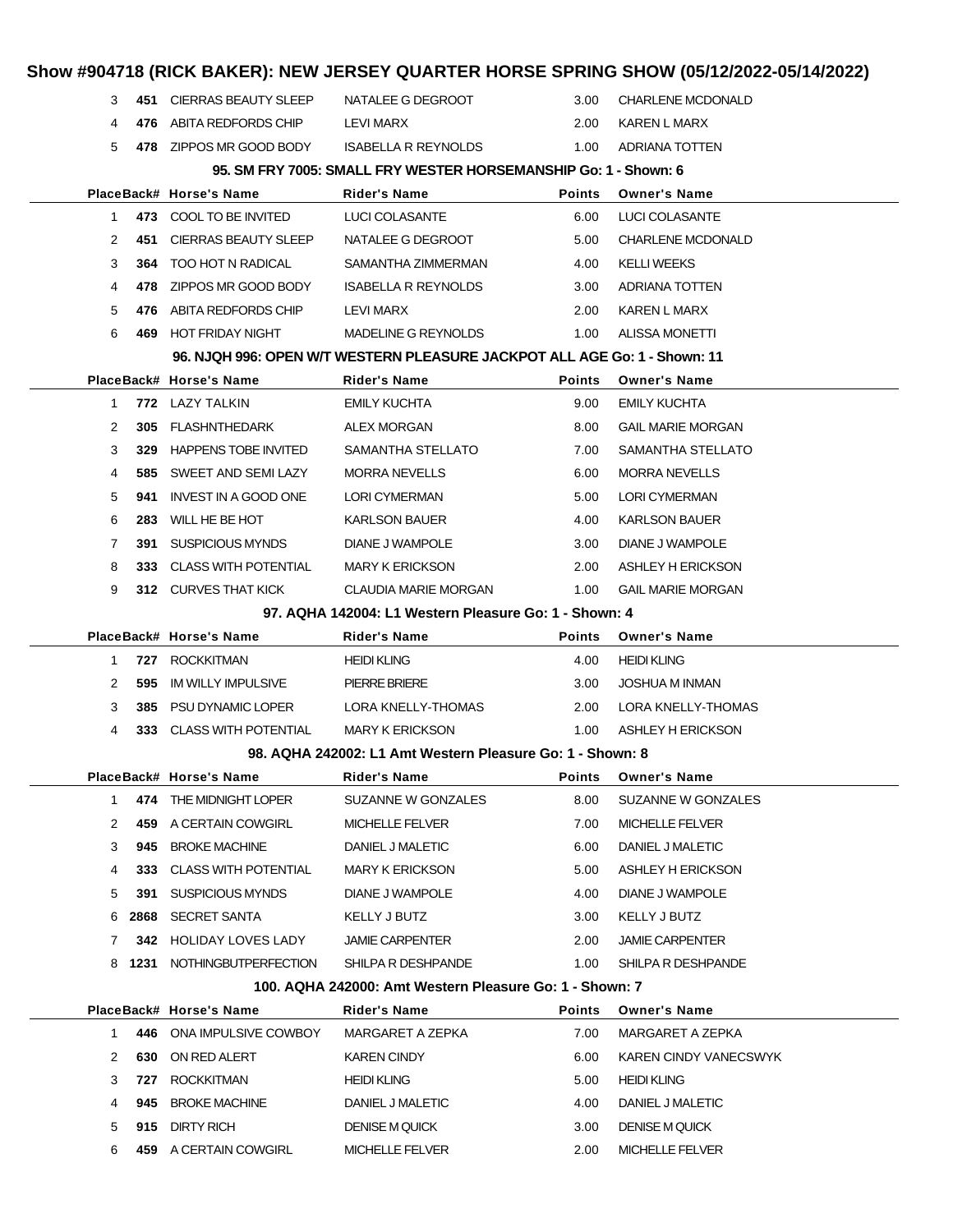DQ **474** THE MIDNIGHT LOPER SUZANNE W GONZALES 1.00 SUZANNE W GONZALES

|             |      |                             | 102. AQHA 442002: L1 Youth Western Pleasure Go: 1 - Shown: 5            |               |                          |
|-------------|------|-----------------------------|-------------------------------------------------------------------------|---------------|--------------------------|
|             |      | PlaceBack# Horse's Name     | Rider's Name                                                            | <b>Points</b> | <b>Owner's Name</b>      |
| $\mathbf 1$ |      | 812 HES GENUINE ABSOLUTE    | LAUREN R GOOLSBY                                                        | 5.00          | ADRIANNA M GOOLSBY       |
| 2           | 146  | KRYMSUNS MY NAME            | ALEXANDER KHAN                                                          | 4.00          | <b>MICHELLE KHAN</b>     |
| 3           | 167  | <b>JUS CALL ME SOUTHERN</b> | <b>ALISSA MONETTI</b>                                                   | 3.00          | <b>ALISSA MONETTI</b>    |
| 4           |      | 331 ABSOLUTELY CERTAIN      | <b>GRACE KREFT</b>                                                      | 2.00          | <b>GRACE KREFT</b>       |
| 5           |      | 305 FLASHNTHEDARK           | <b>ALEX MORGAN</b>                                                      | 1.00          | <b>GAIL MARIE MORGAN</b> |
|             |      |                             | 106. NJQH 9106: OPEN W/T WESTERN HORSEMANSHIP JACKPOT Go: 1 - Shown: 12 |               |                          |
|             |      | PlaceBack# Horse's Name     | Rider's Name                                                            | Points        | <b>Owner's Name</b>      |
| 1           |      | 772 LAZY TALKIN             | <b>EMILY KUCHTA</b>                                                     | 9.00          | <b>EMILY KUCHTA</b>      |
| 2           | 941  | INVEST IN A GOOD ONE        | LORI CYMERMAN                                                           | 8.00          | <b>LORI CYMERMAN</b>     |
| 3           | 118  | <b>BLUE SUEDE IRONS</b>     | LINDSEY MEDIO                                                           | 7.00          | LINDSEY RUGGIERO         |
| 4           | 585  | SWEET AND SEMI LAZY         | <b>MORRA NEVELLS</b>                                                    | 6.00          | <b>MORRA NEVELLS</b>     |
| 5           | 468  | MAJORS CINDY CHEX           | SHIELA FULLER                                                           | 5.00          | <b>MARK CASSTELLANO</b>  |
| 6           | 1231 | <b>NOTHINGBUTPERFECTION</b> | SHILPA R DESHPANDE                                                      | 4.00          | SHILPA R DESHPANDE       |
| 7           | 146  | <b>KRYMSUNS MY NAME</b>     | ALEXANDER KHAN                                                          | 3.00          | <b>MICHELLE KHAN</b>     |
| 8           | 329  | <b>HAPPENS TOBE INVITED</b> | SAMANTHA STELLATO                                                       | 2.00          | SAMANTHA STELLATO        |
| 9           |      | 459 A CERTAIN COWGIRL       | <b>MICHELLE FELVER</b>                                                  | 1.00          | <b>MICHELLE FELVER</b>   |
|             |      |                             | 107. AQHA 240002: L1 Amt Western Horsemanship Go: 1 - Shown: 13         |               |                          |
|             |      | PlaceBack# Horse's Name     | Rider's Name                                                            | <b>Points</b> | <b>Owner's Name</b>      |
| 0           |      | 470 THINKIN OUT LOUD        | <b>VERONICA M TENNARIELLO</b>                                           | 0.00          | KATELYN WASHART          |
| -1          |      | 460 SURE FEELS GOOD         | KIMBERLY HOSTETLER                                                      | 9.00          | KIMBERLY HOSTETLER       |
| 2           | 668  | LOPIN INVITATION            | <b>AMBER LIBRIZZI</b>                                                   | 8.00          | <b>AMBER LIBRIZZI</b>    |
| 4           | 915  | DIRTY RICH                  | <b>DENISE M QUICK</b>                                                   | 6.00          | <b>DENISE M QUICK</b>    |
| 5           | 831  | ONLYIMPULSIONSWILLDO        | KAITLYN ELIZABETH                                                       | 5.00          | KAITLYN ELIZABETH        |
| 6           |      | 333 CLASS WITH POTENTIAL    | <b>MARY K ERICKSON</b>                                                  | 4.00          | ASHLEY H ERICKSON        |
| 7           |      | 329 HAPPENS TOBE INVITED    | SAMANTHA STELLATO                                                       | 3.00          | SAMANTHA STELLATO        |
| 8           | 459  | A CERTAIN COWGIRL           | <b>MICHELLE FELVER</b>                                                  | 2.00          | <b>MICHELLE FELVER</b>   |
| 9           | 1231 | <b>NOTHINGBUTPERFECTION</b> | SHILPA R DESHPANDE                                                      | 1.00          | SHILPA R DESHPANDE       |
|             |      |                             | 108. AQHA 240800: Amt Select Western Horsemanship Go: 1 - Shown: 4      |               |                          |
|             |      | PlaceBack# Horse's Name     | <b>Rider's Name</b>                                                     | Points        | <b>Owner's Name</b>      |
| 1           | 166  | MADE JUST FOR U             | JANE L KNELLY                                                           | 4.00          | JANE L KNELLY            |
| 2           | 126  | Super Chip My Ride          | C LYNN HARRISON                                                         | 3.00          | C LYNN HARRISON          |
| 3           | 915  | <b>DIRTY RICH</b>           | <b>DENISE M QUICK</b>                                                   | 2.00          | <b>DENISE M QUICK</b>    |
| 4           | 945  | <b>BROKE MACHINE</b>        | DANIEL J MALETIC                                                        | 1.00          | DANIEL J MALETIC         |
|             |      |                             | 109. AQHA 240000: Amt Western Horsemanship Go: 1 - Shown: 3             |               |                          |
|             |      | PlaceBack# Horse's Name     | Rider's Name                                                            | Points        | <b>Owner's Name</b>      |
| 1           |      | 446 ONA IMPULSIVE COWBOY    | MARGARET A ZEPKA                                                        | 3.00          | MARGARET A ZEPKA         |
| 2           | 727  | <b>ROCKKITMAN</b>           | <b>HEIDI KLING</b>                                                      | 2.00          | <b>HEIDI KLING</b>       |
| DQ.         |      | 831 ONLYIMPULSIONSWILLDO    | KAITLYN ELIZABETH                                                       | 1.00          | KAITLYN ELIZABETH        |
|             |      |                             | 110. AQHA 440002: L1 Youth Western Horsemanship Go: 1 - Shown: 7        |               |                          |
|             |      | PlaceBack# Horse's Name     | Rider's Name                                                            | <b>Points</b> | <b>Owner's Name</b>      |
| 1           | 167  | <b>JUS CALL ME SOUTHERN</b> | <b>ALISSA MONETTI</b>                                                   | 7.00          | ALISSA MONETTI           |
| 2           |      | 812 HES GENUINE ABSOLUTE    | LAUREN R GOOLSBY                                                        | 6.00          | ADRIANNA M GOOLSBY       |
| 3           |      | 231 ITSALLWAYSSUMPN         | <b>JILLIAN STRINGER</b>                                                 | 5.00          | <b>JILLIAN STRINGER</b>  |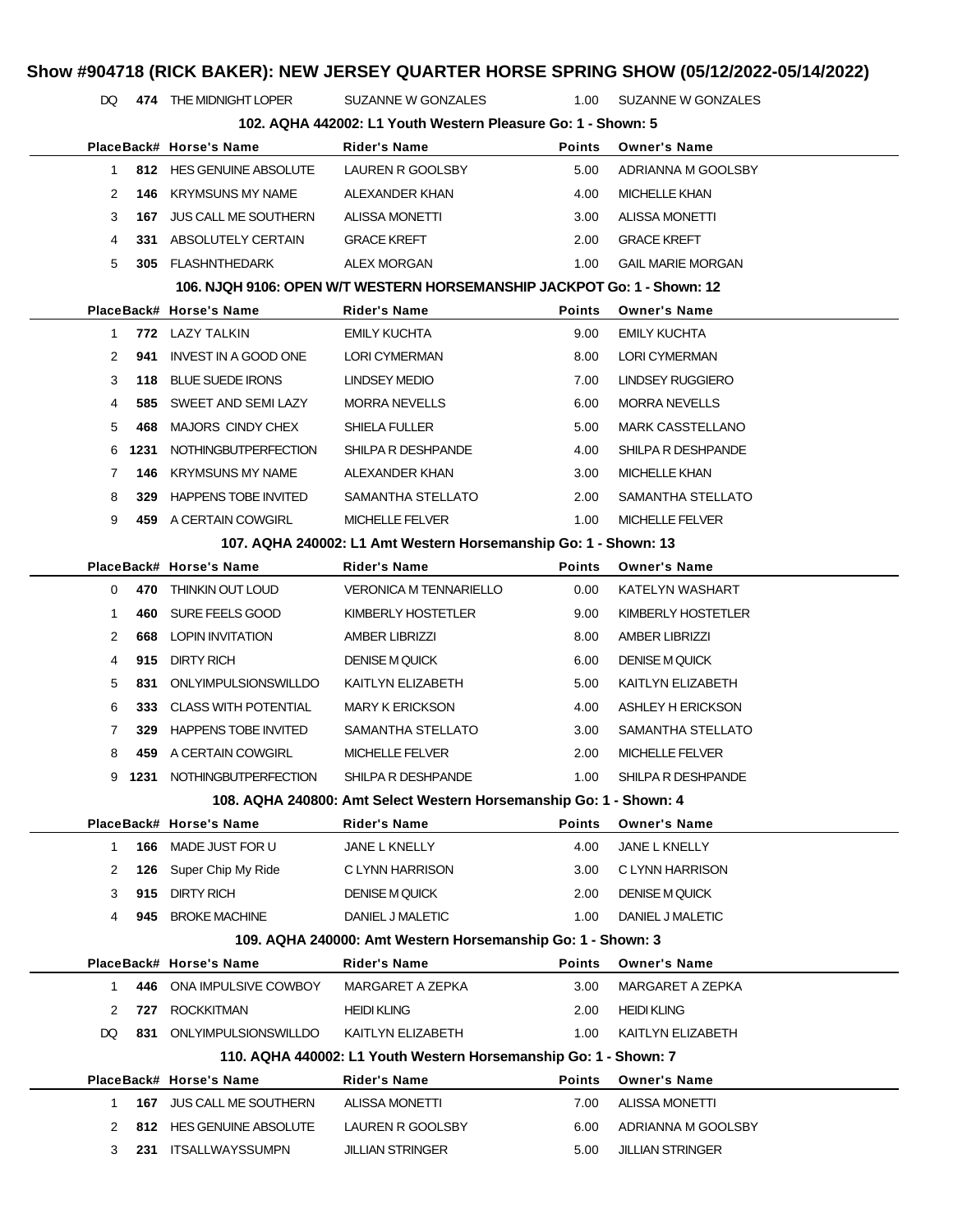| 4  |      | 331 ABSOLUTELY CERTAIN      | <b>GRACE KREFT</b>                                       | 4.00          | <b>GRACE KREFT</b>          |
|----|------|-----------------------------|----------------------------------------------------------|---------------|-----------------------------|
| 5  | 146  | <b>KRYMSUNS MY NAME</b>     | ALEXANDER KHAN                                           | 3.00          | <b>MICHELLE KHAN</b>        |
| 6  | 830  | GOOD KIND OF LAZY           | <b>ALEX MORGAN</b>                                       | 2.00          | <b>CLAUDIA MARIE MORGAN</b> |
| 7  |      | 772 LAZY TALKIN             | <b>EMILY KUCHTA</b>                                      | 1.00          | <b>EMILY KUCHTA</b>         |
|    |      |                             | 113. AQHA 136004: L1 Western Riding Go: 1 - Shown: 3     |               |                             |
|    |      | PlaceBack# Horse's Name     | Rider's Name                                             | <b>Points</b> | <b>Owner's Name</b>         |
| 1  |      | 727 ROCKKITMAN              | LORA KNELLY-THOMAS                                       | 3.00          | <b>HEIDI KLING</b>          |
| 2  | 772  | LAZY TALKIN                 | <b>EMILY KUCHTA</b>                                      | 2.00          | <b>EMILY KUCHTA</b>         |
| DQ | 166  | MADE JUST FOR U             | LORA KNELLY-THOMAS                                       | 1.00          | <b>JANE L KNELLY</b>        |
|    |      |                             | 114. AQHA 436000: Youth Western Riding Go: 1 - Shown: 1  |               |                             |
|    |      | PlaceBack# Horse's Name     | <b>Rider's Name</b>                                      | <b>Points</b> | <b>Owner's Name</b>         |
| 1  |      | 893 SIMPLE IS BEST          | ALYSSA PAPIEZ                                            | 1.00          | <b>ALYSSA PAPIEZ</b>        |
|    |      |                             | 116. AQHA 136000: Western Riding Go: 1 - Shown: 2        |               |                             |
|    |      | PlaceBack# Horse's Name     | <b>Rider's Name</b>                                      | <b>Points</b> | <b>Owner's Name</b>         |
| 1. | 893  | SIMPLE IS BEST              | <b>PIERRE BRIERE</b>                                     | 2.00          | ALYSSA PAPIEZ               |
| 2  |      | 460 SURE FEELS GOOD         | <b>PIERRE BRIERE</b>                                     | 1.00          | KIMBERLY HOSTETLER          |
|    |      |                             | 117. AQHA 143004: L1 Ranch Riding Go: 1 - Shown: 7       |               |                             |
|    |      | PlaceBack# Horse's Name     | <b>Rider's Name</b>                                      | <b>Points</b> | <b>Owner's Name</b>         |
| 1  |      | 453 VOODOO U THINK U R      | <b>KRISTY LEE SMITH</b>                                  | 7.00          | REBECCA SPLAN               |
| 2  | 468  | MAJORS CINDY CHEX           | <b>ALISSA MONETTI</b>                                    | 6.00          | <b>MARK CASSTELLANO</b>     |
| 3  | 454  | REDO MY VOODOO              | <b>KRISTY LEE SMITH</b>                                  | 5.00          | KIM K VANDERWENDE           |
| 4  | 495  | THE ONE IN THE DARK         | KARL BAUER                                               | 4.00          | KARL BAUER                  |
| 5  | 523  | CADBURY PEPTO               | DANIELLE E MARCINE                                       | 3.00          | <b>THERESE PERRETTE</b>     |
| 6  | 452. | SMOKINGUNS N WHIZKEY        | BRIANNA LYNN ORLANDO                                     | 2.00          | BRIANNA LYNN ORLANDO        |
| DQ |      | 455 CNF FROSTED PISTOL      | NICOLE GONZALEZ                                          | 1.00          | LAURA RAPA                  |
|    |      |                             | 118. AQHA 443002: L1 Youth Ranch Riding Go: 1 - Shown: 2 |               |                             |
|    |      | PlaceBack# Horse's Name     | Rider's Name                                             | <b>Points</b> | <b>Owner's Name</b>         |
| 1  |      | 511 A DREAM KAT             | <b>KARLSON BAUER</b>                                     | 2.00          | KARL BAUER                  |
| 2  | 468  | MAJORS CINDY CHEX           | <b>ALISSA MONETTI</b>                                    | 1.00          | <b>MARK CASSTELLANO</b>     |
|    |      |                             | 119. AQHA 443000: Youth Ranch Riding Go: 1 - Shown: 1    |               |                             |
|    |      | PlaceBack# Horse's Name     | Rider's Name                                             | <b>Points</b> | <b>Owner's Name</b>         |
| 1. |      | 511 A DREAM KAT             | <b>KARLSON BAUER</b>                                     | 1.00          | <b>KARL BAUER</b>           |
|    |      |                             | 120. AQHA 243002: L1 Amt Ranch Riding Go: 1 - Shown: 5   |               |                             |
|    |      | PlaceBack# Horse's Name     | Rider's Name                                             | <b>Points</b> | <b>Owner's Name</b>         |
| 1  | 455  | CNF FROSTED PISTOL          | LINDA HENDRICKSON                                        | 5.00          | LAURA RAPA                  |
| 2  | 508  | PERFECT IN THE DARK         | COURTNEY VANGROUW                                        | 4.00          | COURTNEY VANGROUW           |
| 3  | 668  | <b>LOPIN INVITATION</b>     | <b>THERESE PERRETTE</b>                                  | 3.00          | <b>AMBER LIBRIZZI</b>       |
| 4  | 821  | <b>MITOS HOT INVESTMENT</b> | <b>MARY K ERICKSON</b>                                   | 2.00          | <b>MARY K ERICKSON</b>      |
| 5  |      | 452 SMOKINGUNS N WHIZKEY    | BRIANNA LYNN ORLANDO                                     | 1.00          | BRIANNA LYNN ORLANDO        |
|    |      |                             | 121. AQHA 243000: Amt Ranch Riding Go: 1 - Shown: 7      |               |                             |
|    |      | PlaceBack# Horse's Name     | Rider's Name                                             | Points        | <b>Owner's Name</b>         |
| 1  | 455  | CNF FROSTED PISTOL          | LINDA HENDRICKSON                                        | 7.00          | LAURA RAPA                  |
|    | 508  | PERFECT IN THE DARK         | COURTNEY VANGROUW                                        | 6.00          | COURTNEY VANGROUW           |
| 2  |      |                             | KIM K VANDERWENDE                                        | 5.00          | KIM K VANDERWENDE           |
| 3  | 454  | REDO MY VOODOO              |                                                          |               |                             |
| 4  | 541  | <b>GO JOE WHIZ</b>          | <b>FRED DIETRICH</b>                                     | 4.00          | <b>FRED DIETRICH</b>        |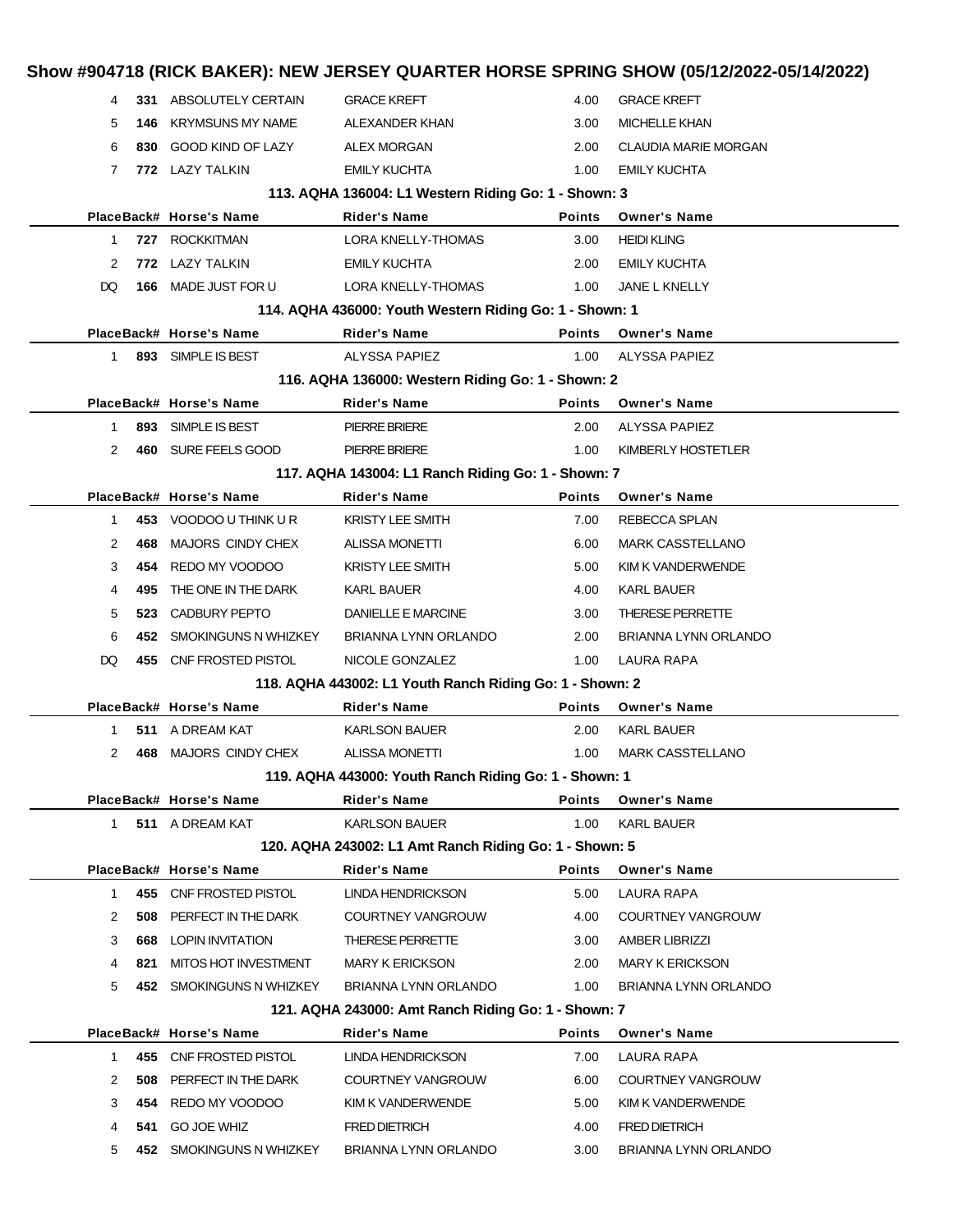### **Show #904718 (RICK BAKER): NEW JERSEY QUARTER HORSE SPRING SHOW (05/12/2022-05/14/2022)** 6 **821** MITOS HOT INVESTMENT MARY K ERICKSON 2.00 MARY K ERICKSON DQ 453 VOODOO U THINK U R REBECCA SPLAN 1.00 REBECCA SPLAN **122. AQHA 143000: Ranch Riding Go: 1 - Shown: 6 PlaceBack# Horse's Name Rider's Name Points Owner's Name** 1 **453** VOODOO U THINK U R REBECCA SPLAN 6.00 REBECCA SPLAN 2 **454** REDO MY VOODOO KRISTY LEE SMITH 5.00 KIM K VANDERWENDE 3 **541** GO JOE WHIZ FRED DIETRICH 4.00 FRED DIETRICH 4 **523** CADBURY PEPTO DANIELLE E MARCINE 3.00 THERESE PERRETTE 5 **452** SMOKINGUNS N WHIZKEY BRIANNA LYNN ORLANDO 2.00 BRIANNA LYNN ORLANDO DQ **455** CNF FROSTED PISTOL NICOLE GONZALEZ 1.00 LAURA RAPA **124. AQHA 234000: Amt Reining Go: 1 - Shown: 1 PlaceBack# Horse's Name Rider's Name Points Owner's Name** DQ **541** GO JOE WHIZ FRED DIETRICH 1.00 FRED DIETRICH **127. AQHA 228002: L1 Amt Barrel Racing Go: 1 - Shown: 1 PlaceBack# Horse's Name Rider's Name Points Owner's Name** 1 **471** A SABE VANDA HUNTER MORGAN 1.00 GAIL MARIE MORGAN **130. AQHA 128000: Barrel Racing Go: 1 - Shown: 1 PlaceBack# Horse's Name Rider's Name Points Owner's Name** 1 **471** A SABE VANDA **HUNTER MORGAN** 1.00 GAIL MARIE MORGAN **132. AQHA 230002: L1 Amt Pole Bending Go: 1 - Shown: 1 PlaceBack# Horse's Name Rider's Name Points Owner's Name** DQ **471** A SABE VANDA HUNTER MORGAN 1.00 GAIL MARIE MORGAN **135. AQHA 130000: Pole Bending Go: 1 - Shown: 1 PlaceBack# Horse's Name Rider's Name Points Owner's Name** 1 **471** A SABE VANDA HUNTER MORGAN 1.00 GAIL MARIE MORGAN **138. AQHA 452000: Youth Hunt Seat Equitation Go: 1 - Shown: 6 PlaceBack# Horse's Name Rider's Name Points Owner's Name** 1 **167** JUS CALL ME SOUTHERN ALISSA MONETTI 6.00 ALISSA MONETTI 2 **772** LAZY TALKIN EMILY KUCHTA 5.00 EMILY KUCHTA 3 **828** COOL LOOKIN LOPER MIA CASSO 4.00 MIA CASSO 4 **231** ITSALLWAYSSUMPN JILLIAN STRINGER 3.00 JILLIAN STRINGER 5 **331** ABSOLUTELY CERTAIN GRACE KREFT 2.00 GRACE KREFT 6 **812** HES GENUINE ABSOLUTE LAUREN R GOOLSBY 1.00 ADRIANNA M GOOLSBY **139. AQHA 442000: Youth Western Pleasure Go: 1 - Shown: 5 PlaceBack# Horse's Name Rider's Name Points Owner's Name** 1 **893** SIMPLE IS BEST ALYSSA PAPIEZ 5.00 ALYSSA PAPIEZ 2 **283** WILL HE BE HOT **KARLSON BAUER** 4.00 KARLSON BAUER 3 **812** HES GENUINE ABSOLUTE LAUREN R GOOLSBY 3.00 ADRIANNA M GOOLSBY 4 **331** ABSOLUTELY CERTAIN GRACE KREFT 2.00 GRACE KREFT 5 **305** FLASHNTHEDARK ALEX MORGAN 1.00 GAIL MARIE MORGAN **140. AQHA 440000: Youth Western Horsemanship Go: 1 - Shown: 9 PlaceBack# Horse's Name Rider's Name Points Owner's Name** 1 **893** SIMPLE IS BEST ALYSSA PAPIEZ 9.00 ALYSSA PAPIEZ 2 **772** LAZY TALKIN **EMILY KUCHTA** 8.00 EMILY KUCHTA 3 **828** COOL LOOKIN LOPER MIA CASSO 7.00 MIA CASSO 4 **183** VS IRISH COWGIRL ELLA KUCHTA 6.00 ELLA KUCHTA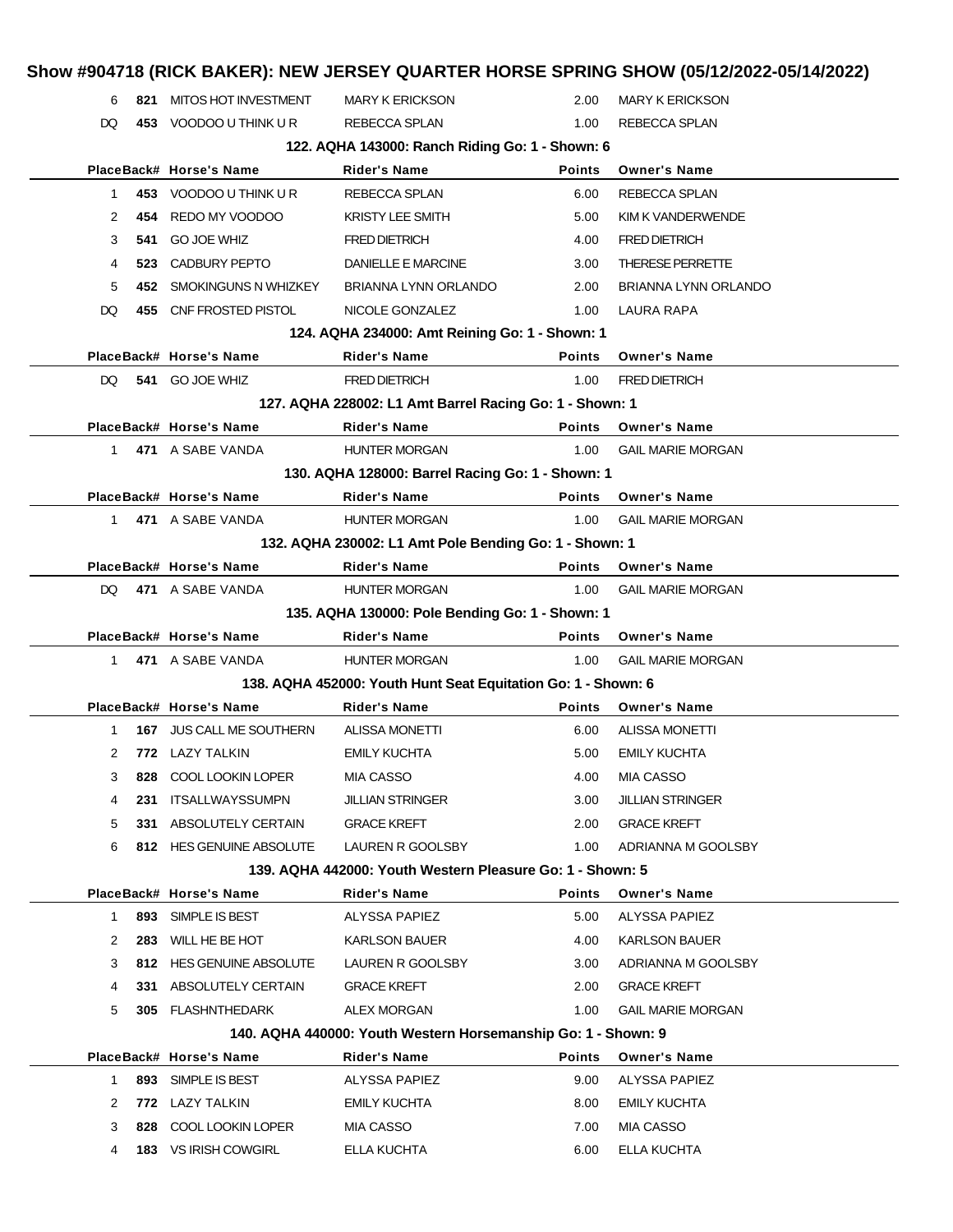|              |     |                             |                                                                    |               | Show #904718 (RICK BAKER): NEW JERSEY QUARTER HORSE SPRING SHOW (05/12/2022-05/14/2022) |  |
|--------------|-----|-----------------------------|--------------------------------------------------------------------|---------------|-----------------------------------------------------------------------------------------|--|
| 5            |     | 331 ABSOLUTELY CERTAIN      | <b>GRACE KREFT</b>                                                 | 5.00          | <b>GRACE KREFT</b>                                                                      |  |
| 6            |     | 231 ITSALLWAYSSUMPN         | <b>JILLIAN STRINGER</b>                                            | 4.00          | <b>JILLIAN STRINGER</b>                                                                 |  |
| 7            |     | 812 HES GENUINE ABSOLUTE    | LAUREN R GOOLSBY                                                   | 3.00          | ADRIANNA M GOOLSBY                                                                      |  |
| DQ           | 167 | <b>JUS CALL ME SOUTHERN</b> | <b>ALISSA MONETTI</b>                                              | 2.00          | <b>ALISSA MONETTI</b>                                                                   |  |
| DQ           |     | 830 GOOD KIND OF LAZY       | <b>ALEX MORGAN</b>                                                 | 1.00          | <b>CLAUDIA MARIE MORGAN</b>                                                             |  |
|              |     |                             | 141. AQHA 142000: Western Pleasure Go: 1 - Shown: 3                |               |                                                                                         |  |
|              |     | PlaceBack# Horse's Name     | Rider's Name                                                       | <b>Points</b> | <b>Owner's Name</b>                                                                     |  |
| 1            |     | 166 MADE JUST FOR U         | JANE L KNELLY                                                      | 3.00          | JANE L KNELLY                                                                           |  |
| 2            | 329 | <b>HAPPENS TOBE INVITED</b> | LORA KNELLY-THOMAS                                                 | 2.00          | SAMANTHA STELLATO                                                                       |  |
| 3            |     | 727 ROCKKITMAN              | <b>HEIDI KLING</b>                                                 | 1.00          | <b>HEIDI KLING</b>                                                                      |  |
|              |     |                             | 1012. AQHA 101200: Grand Champion Mares Go: 1 - Shown: 4           |               |                                                                                         |  |
|              |     | PlaceBack# Horse's Name     | <b>Rider's Name</b>                                                | <b>Points</b> | <b>Owner's Name</b>                                                                     |  |
| $\mathbf 1$  |     | 463 DESIGN BY CHRISTINE     | <b>WYATT S HOLTERY</b>                                             | 0.00          | <b>WYATT S HOLTERY</b>                                                                  |  |
|              |     |                             | 1013. AQHA 101300: Reserve Champion Mare Go: 1 - Shown: 5          |               |                                                                                         |  |
|              |     | PlaceBack# Horse's Name     | <b>Rider's Name</b>                                                | <b>Points</b> | <b>Owner's Name</b>                                                                     |  |
| $\mathbf{1}$ |     | 293 VERY COOL PIZAZZ        | <b>KERRY A WINTER</b>                                              | 0.00          | <b>THOMAS W SPICER SR</b>                                                               |  |
|              |     |                             | 1014. AQHA 101400: Grand Champion Geldings Go: 1 - Shown: 4        |               |                                                                                         |  |
|              |     | PlaceBack# Horse's Name     | <b>Rider's Name</b>                                                | <b>Points</b> | <b>Owner's Name</b>                                                                     |  |
| $1 \quad$    |     | 493 HELLO IEM JONNY CASH    | <b>JENNIFER L NORLEEN</b>                                          | 0.00          | MIDGE HAVEN FARM LLC                                                                    |  |
|              |     |                             | 1015. AQHA 101500: Reserve Champion Gelding Go: 1 - Shown: 5       |               |                                                                                         |  |
|              |     | PlaceBack# Horse's Name     | <b>Rider's Name</b>                                                | <b>Points</b> | <b>Owner's Name</b>                                                                     |  |
| $\mathbf{1}$ |     | 456 I SHOOT FIRST           | <b>MITCH LEONARSKI</b>                                             | 0.00          | KIM FULLWOOD                                                                            |  |
|              |     |                             | 2012. AQHA 201200: Amt Grand Champion Mares Go: 1 - Shown: 4       |               |                                                                                         |  |
|              |     | PlaceBack# Horse's Name     | <b>Rider's Name</b>                                                | <b>Points</b> | <b>Owner's Name</b>                                                                     |  |
| $\mathbf 1$  |     | 463 DESIGN BY CHRISTINE     | <b>WYATT S HOLTERY</b>                                             | 0.00          | <b>WYATT S HOLTERY</b>                                                                  |  |
|              |     |                             | 2013. AQHA 201300: Amt Reserve Champion Mare Go: 1 - Shown: 5      |               |                                                                                         |  |
|              |     | PlaceBack# Horse's Name     | <b>Rider's Name</b>                                                | <b>Points</b> | <b>Owner's Name</b>                                                                     |  |
| $\mathbf 1$  |     | 463 DESIGN BY CHRISTINE     | <b>WYATT S HOLTERY</b>                                             | 0.00          | <b>WYATT S HOLTERY</b>                                                                  |  |
|              |     |                             | 2014. AQHA 201400: Amt Grand Champion Gelding Go: 1 - Shown: 3     |               |                                                                                         |  |
|              |     | PlaceBack# Horse's Name     | <b>Rider's Name</b>                                                | <b>Points</b> | <b>Owner's Name</b>                                                                     |  |
| $\mathbf{1}$ |     | 493 HELLO IEM JONNY CASH    | <b>JENNIFER L NORLEEN</b>                                          | 0.00          | MIDGE HAVEN FARM LLC                                                                    |  |
|              |     |                             | 2015. AQHA 201500: Amt Reserve Champion Gelding Go: 1 - Shown: 4   |               |                                                                                         |  |
|              |     | PlaceBack# Horse's Name     | <b>Rider's Name</b>                                                | <b>Points</b> | <b>Owner's Name</b>                                                                     |  |
| $\mathbf{1}$ |     | 456 I SHOOT FIRST           | KIM FULLWOOD                                                       | 0.00          | <b>KIM FULLWOOD</b>                                                                     |  |
|              |     |                             | 4014. AQHA 401400: Youth Grand Champion Geldings Go: 1 - Shown: 3  |               |                                                                                         |  |
|              |     | PlaceBack# Horse's Name     | <b>Rider's Name</b>                                                | <b>Points</b> | <b>Owner's Name</b>                                                                     |  |
| 1            |     | 466 IMA CUTE SECRET         | KATIE LEONARSKI                                                    | 0.00          | <b>MITCH LEONARSKI</b>                                                                  |  |
|              |     |                             | 4015. AQHA 401500: Youth Reserve Champion Gelding Go: 1 - Shown: 4 |               |                                                                                         |  |
|              |     | PlaceBack# Horse's Name     | <b>Rider's Name</b>                                                | <b>Points</b> | <b>Owner's Name</b>                                                                     |  |
| 1            |     | 462 MOETE                   | <b>AIDEN CLEMENTS</b>                                              | 0.00          | OLIVIA BOYDEN HILL                                                                      |  |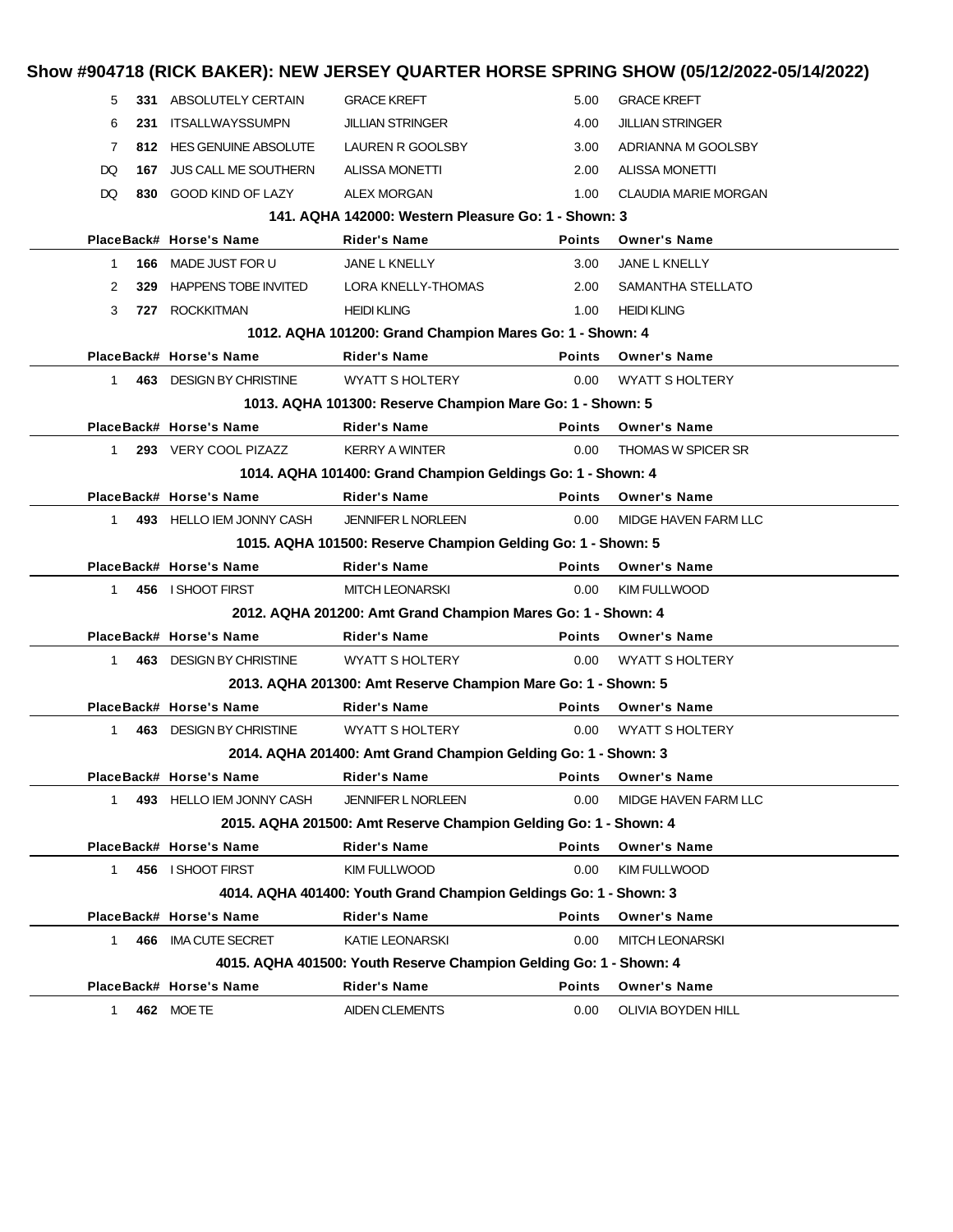| 2. AQHA 103200: Two Yr Old Stallions Go: 1 - Shown: 1     |  |                         |                           |               |                      |  |  |
|-----------------------------------------------------------|--|-------------------------|---------------------------|---------------|----------------------|--|--|
|                                                           |  | PlaceBack# Horse's Name | Rider's Name              | <b>Points</b> | <b>Owner's Name</b>  |  |  |
|                                                           |  | 483 FG THE X FACTOR     | <b>JENNIFER L NORLEEN</b> | 1.00.         | MIDGE HAVEN FARM LLC |  |  |
| 8. AQHA 203200: Amt Two Yr Old Stallions Go: 1 - Shown: 1 |  |                         |                           |               |                      |  |  |
| .                                                         |  |                         |                           |               |                      |  |  |

|              |     |                          | 0. AWNA 200200. ANII TWO TI UIU SIAIIIUNS GO. T-SHOWII. T      |               |                           |
|--------------|-----|--------------------------|----------------------------------------------------------------|---------------|---------------------------|
|              |     | PlaceBack# Horse's Name  | Rider's Name                                                   | <b>Points</b> | <b>Owner's Name</b>       |
| $1 \quad$    |     | 483 FG THE X FACTOR      | <b>DONALD BREEDING</b>                                         | 1.00          | MIDGE HAVEN FARM LLC      |
|              |     |                          | 14. AQHA 105500: Two Yr Old Mares Go: 1 - Shown: 2             |               |                           |
|              |     | PlaceBack# Horse's Name  | <b>Rider's Name</b>                                            | <b>Points</b> | <b>Owner's Name</b>       |
| $\mathbf{1}$ |     | 193 LUCEE                | <b>KERRY A WINTER</b>                                          | 2.00          | <b>THOMAS W SR SPICER</b> |
| 2            |     | 464 VERY ENDEPENDENT     | <b>MITCH LEONARSKI</b>                                         | 1.00          | <b>PATRICK F WALSH</b>    |
|              |     |                          | 15. AQHA 105600: Three Yr Old Mares Go: 1 - Shown: 1           |               |                           |
|              |     | PlaceBack# Horse's Name  | <b>Rider's Name</b>                                            | <b>Points</b> | <b>Owner's Name</b>       |
| 1            |     | 293 VERY COOL PIZAZZ     | <b>KERRY A WINTER</b>                                          | 1.00          | <b>THOMAS W SPICER SR</b> |
|              |     |                          | 16. AQHA 105700: Aged Mares Go: 1 - Shown: 2                   |               |                           |
|              |     | PlaceBack# Horse's Name  | <b>Rider's Name</b>                                            | <b>Points</b> | <b>Owner's Name</b>       |
| $1 \quad$    |     | 463 DESIGN BY CHRISTINE  | <b>WYATT S HOLTERY</b>                                         | 2.00          | <b>WYATT S HOLTERY</b>    |
| 2            |     | <b>653 CUSTOM LOLITA</b> | <b>JILLIAN FULLER</b>                                          | 1.00          | JILLIAN/FULLER; SHIELA    |
|              |     |                          | 17. AQHA 175000: Performance Halter Mares Go: 1 - Shown: 1     |               |                           |
|              |     | PlaceBack# Horse's Name  | <b>Rider's Name</b>                                            | <b>Points</b> | <b>Owner's Name</b>       |
|              |     | 1 459 A CERTAIN COWGIRL  | <b>KRISTY LEE SMITH</b>                                        | 1.00          | <b>MICHELLE FELVER</b>    |
|              |     |                          | 20. AQHA 205500: Amt Two Yr Old Mares Go: 1 - Shown: 2         |               |                           |
|              |     | PlaceBack# Horse's Name  | <b>Rider's Name</b>                                            |               | Points Owner's Name       |
| $\mathbf{1}$ |     | 193 LUCEE                | <b>BROOKS SPICER HANES</b>                                     | 2.00          | <b>THOMAS W SR SPICER</b> |
| 2            |     | 464 VERY ENDEPENDENT     | CHARLOTTE A WALSH                                              |               | 1.00 PATRICK F WALSH      |
|              |     |                          | 21. AQHA 205600: Amt Three Yr Old Mares Go: 1 - Shown: 1       |               |                           |
|              |     | PlaceBack# Horse's Name  | <b>Rider's Name</b>                                            | <b>Points</b> | <b>Owner's Name</b>       |
| $1 \quad$    |     | 293 VERY COOL PIZAZZ     | <b>BROOKS SPICER HANES</b>                                     | 1.00          | <b>THOMAS W SPICER SR</b> |
|              |     |                          | 22. AQHA 205700: Amt Aged Mares Go: 1 - Shown: 2               |               |                           |
|              |     | PlaceBack# Horse's Name  | <b>Rider's Name</b>                                            | <b>Points</b> | <b>Owner's Name</b>       |
| 1            |     | 463 DESIGN BY CHRISTINE  | <b>WYATT S HOLTERY</b>                                         | 2.00          | <b>WYATT S HOLTERY</b>    |
| 2            |     | <b>653 CUSTOM LOLITA</b> | <b>JILLIAN FULLER</b>                                          | 1.00          | JILLIAN/FULLER; SHIELA    |
|              |     |                          | 23. AQHA 275000: Amt Performance Halter Mares Go: 1 - Shown: 3 |               |                           |
|              |     | PlaceBack# Horse's Name  | <b>Rider's Name</b>                                            | Points        | <b>Owner's Name</b>       |
|              |     | 459 A CERTAIN COWGIRL    | MICHELLE FELVER                                                | 3.00          | MICHELLE FELVER           |
| 2            | 821 | MITOS HOT INVESTMENT     | <b>MARY K ERICKSON</b>                                         | 2.00          | <b>MARY K ERICKSON</b>    |
| 3            |     | 312 CURVES THAT KICK     | <b>CLAUDIA MARIE MORGAN</b>                                    | 1.00          | <b>GAIL MARIE MORGAN</b>  |
|              |     |                          | 25. AQHA 107400: Yearling Geldings Go: 1 - Shown: 1            |               |                           |
|              |     | PlaceBack# Horse's Name  | <b>Rider's Name</b>                                            | <b>Points</b> | <b>Owner's Name</b>       |
| $\mathbf{1}$ |     | 456 I SHOOT FIRST        | <b>MITCH LEONARSKI</b>                                         | 1.00          | <b>KIM FULLWOOD</b>       |
|              |     |                          | 26. AQHA 107500: Two Yr Old Geldings Go: 1 - Shown: 1          |               |                           |
|              |     | PlaceBack# Horse's Name  | <b>Rider's Name</b>                                            | <b>Points</b> | <b>Owner's Name</b>       |
| 1            |     | 466 IMA CUTE SECRET      | <b>KATIE LEONARSKI</b>                                         | 1.00          | <b>MITCH LEONARSKI</b>    |
|              |     |                          | 27. AQHA 107600: Three Yr Old Geldings Go: 1 - Shown: 1        |               |                           |
|              |     | PlaceBack# Horse's Name  | <b>Rider's Name</b>                                            | <b>Points</b> | <b>Owner's Name</b>       |
| $\mathbf 1$  |     | 493 HELLO IEM JONNY CASH | <b>JENNIFER L NORLEEN</b>                                      | 1.00          | MIDGE HAVEN FARM LLC      |
|              |     |                          | 28 AOUA 107700: Agod Coldings Cord., Shown: 4                  |               |                           |

**28. AQHA 107700: Aged Geldings Go: 1 - Shown: 4**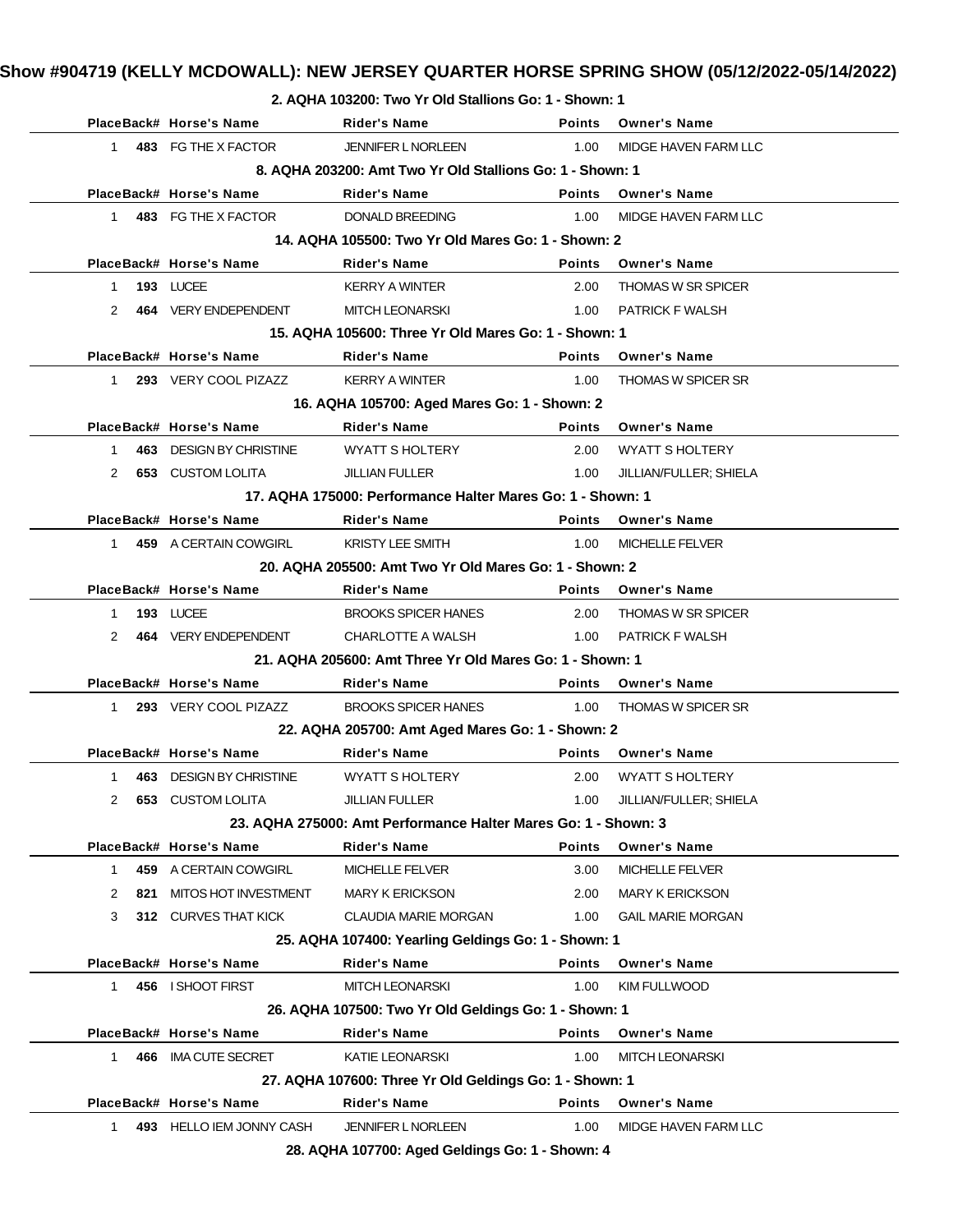|              |     | PlaceBack# Horse's Name     | <b>Rider's Name</b>                                                | <b>Points</b> | <b>Owner's Name</b>          |
|--------------|-----|-----------------------------|--------------------------------------------------------------------|---------------|------------------------------|
| 1            |     | 700 LEGENDARY KIDD          | KATHI A BREEDING                                                   | 5.00          | LLC MIDGE HAVEN FARMS        |
| 2            | 673 | <b>HEZA COOL TD</b>         | DONALD BREEDING                                                    | 4.00          | <b>DONALD BREEDING</b>       |
| 3            | 391 | SUSPICIOUS MYNDS            | DIANE J WAMPOLE                                                    | 3.00          | DIANE J WAMPOLE              |
| 4            |     | 462 MOETE                   | <b>CLAIRE MARIE CLEMENTS</b>                                       | 2.00          | OLIVIA BOYDEN HILL           |
|              |     |                             | 29. AQHA 177000: Performance Halter Geldings Go: 1 - Shown: 11     |               |                              |
|              |     | PlaceBack# Horse's Name     | <b>Rider's Name</b>                                                | <b>Points</b> | <b>Owner's Name</b>          |
| 1            |     | 630 ON RED ALERT            | <b>JONATHAN MEILLEUR</b>                                           | 9.00          | KAREN CINDY VANECSWYK        |
| 2            | 655 | CODES SMOOTH NOTE           | <b>JONATHAN MEILLEUR</b>                                           | 8.00          | <b>JOSEPH AND JULIANNE</b>   |
| 3            | 828 | COOL LOOKIN LOPER           | <b>MIA CASSO</b>                                                   | 7.00          | <b>MIA CASSO</b>             |
| 4            | 470 | THINKIN OUT LOUD            | <b>JULIE ZALASKUS</b>                                              | 6.00          | KATELYN WASHART              |
| 5            | 166 | MADE JUST FOR U             | LORA KNELLY-THOMAS                                                 | 5.00          | JANE L KNELLY                |
| 6            | 329 | <b>HAPPENS TOBE INVITED</b> | SAMANTHA STELLATO                                                  | 4.00          | SAMANTHA STELLATO            |
| 7            |     | 772 LAZY TALKIN             | <b>EMILY KUCHTA</b>                                                | 3.00          | <b>EMILY KUCHTA</b>          |
| 8            | 727 | <b>ROCKKITMAN</b>           | <b>HEIDI KLING</b>                                                 | 2.00          | <b>HEIDI KLING</b>           |
| 9            | 489 | <b>HOOS EASY</b>            | MARY K COUGHLIN-TIZIO                                              | 1.00          | <b>MARY K COUGHLIN-TIZIO</b> |
|              |     |                             | 31. AQHA 207400: Amt Yearling Geldings Go: 1 - Shown: 1            |               |                              |
|              |     | PlaceBack# Horse's Name     | <b>Rider's Name</b>                                                | Points        | <b>Owner's Name</b>          |
| 1            |     | 456 I SHOOT FIRST           | <b>KIM FULLWOOD</b>                                                | 1.00          | <b>KIM FULLWOOD</b>          |
|              |     |                             | 33. AQHA 207600: Amt Three Yr Old Geldings Go: 1 - Shown: 1        |               |                              |
|              |     | PlaceBack# Horse's Name     | <b>Rider's Name</b>                                                | <b>Points</b> | <b>Owner's Name</b>          |
| $\mathbf{1}$ |     | 493 HELLO IEM JONNY CASH    | <b>JENNIFER L NORLEEN</b>                                          | 1.00          | MIDGE HAVEN FARM LLC         |
|              |     |                             | 34. AQHA 207700: Amt Aged Geldings Go: 1 - Shown: 5                |               |                              |
|              |     | PlaceBack# Horse's Name     | <b>Rider's Name</b>                                                | <b>Points</b> | <b>Owner's Name</b>          |
| $\mathbf{1}$ | 700 | <b>LEGENDARY KIDD</b>       | KATHI A BREEDING                                                   | 5.00          | LLC MIDGE HAVEN FARMS        |
| 2            | 673 | HEZA COOL TD                | DONALD BREEDING                                                    | 4.00          | DONALD BREEDING              |
| 3            | 585 | SWEET AND SEMI LAZY         | <b>PAUL NEVELLS</b>                                                | 3.00          | <b>MORRA NEVELLS</b>         |
| 4            | 391 | SUSPICIOUS MYNDS            | DIANE J WAMPOLE                                                    | 2.00          | DIANE J WAMPOLE              |
| 5            |     | 462 MOETE                   | <b>CLAIRE MARIE CLEMENTS</b>                                       | 1.00          | OLIVIA BOYDEN HILL           |
|              |     |                             | 35. AQHA 277000: Amt Performance Halter Geldings Go: 1 - Shown: 16 |               |                              |
|              |     | PlaceBack# Horse's Name     | Rider's Name                                                       | Points        | <b>Owner's Name</b>          |
| 0            |     | 654 WILLY WANTS TO WIN      | <b>CLAUDIA MARIE MORGAN</b>                                        | 0.00          | <b>GAIL MARIE MORGAN</b>     |
| 0            |     | 331 ABSOLUTELY CERTAIN      | <b>SHARON KREFT</b>                                                | 0.00          | <b>GRACE KREFT</b>           |
| 1            | 630 | ON RED ALERT                | KAREN CINDY                                                        | 9.00          | KAREN CINDY VANECSWYK        |
| 2            | 655 | CODES SMOOTH NOTE           | JOSEPH TYLKA                                                       | 8.00          | JOSEPH AND JULIANNE          |
| 3            | 166 | MADE JUST FOR U             | JANE L KNELLY                                                      | 7.00          | JANE L KNELLY                |
| 4            |     | 329 HAPPENS TOBE INVITED    | SAMANTHA STELLATO                                                  | 6.00          | SAMANTHA STELLATO            |
| 5            | 727 | <b>ROCKKITMAN</b>           | <b>HEIDI KLING</b>                                                 | 5.00          | <b>HEIDI KLING</b>           |
| 6            | 446 | ONA IMPULSIVE COWBOY        | MARGARET A ZEPKA                                                   | 4.00          | MARGARET A ZEPKA             |
| 7            | 668 | LOPIN INVITATION            | AMBER LIBRIZZI                                                     | 3.00          | AMBER LIBRIZZI               |
| 8            | 489 | <b>HOOS EASY</b>            | MARY K COUGHLIN-TIZIO                                              | 2.00          | <b>MARY K COUGHLIN-TIZIO</b> |
| 9            |     | 333 CLASS WITH POTENTIAL    | <b>MARY K ERICKSON</b>                                             | 1.00          | ASHLEY H ERICKSON            |
|              |     |                             | 44. AQHA 407500: Youth Two Yr Old Geldings Go: 1 - Shown: 1        |               |                              |
|              |     | PlaceBack# Horse's Name     | <b>Rider's Name</b>                                                | Points        | <b>Owner's Name</b>          |
| $\mathbf{1}$ |     | 466 IMA CUTE SECRET         | KATIE LEONARSKI                                                    | 1.00          | <b>MITCH LEONARSKI</b>       |
|              |     |                             | 46. AQHA 407700: Youth Aged Geldings Go: 1 - Shown: 4              |               |                              |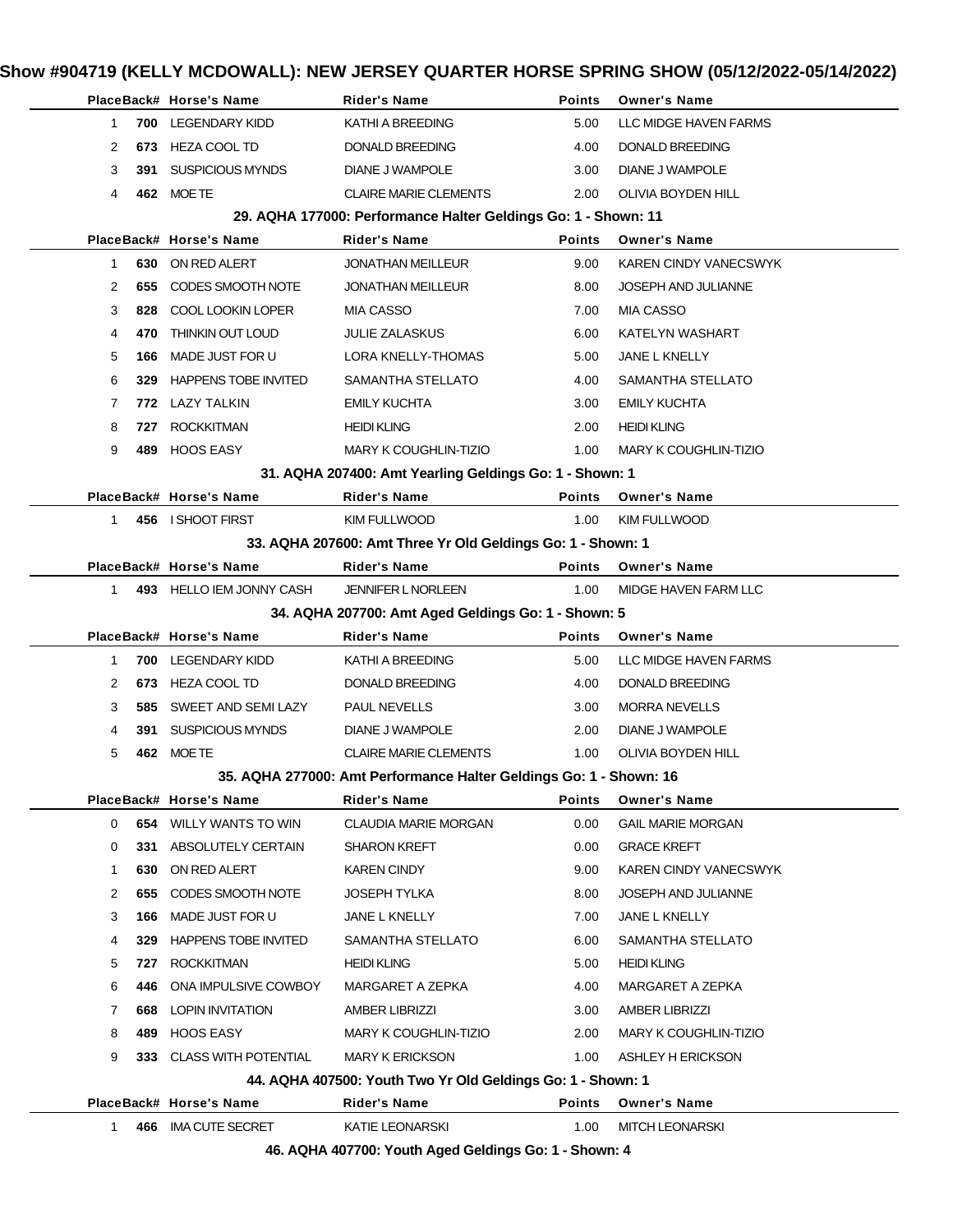|              |                                                             | PlaceBack# Horse's Name        | <b>Rider's Name</b>                                                 | Points        | <b>Owner's Name</b>      |  |  |  |
|--------------|-------------------------------------------------------------|--------------------------------|---------------------------------------------------------------------|---------------|--------------------------|--|--|--|
| $\mathbf{1}$ |                                                             | 713 WIN YOUR DREAMS            | ADRIANNA M GOOLSBY                                                  | 4.00          | ADRIANNA M GOOLSBY       |  |  |  |
| 2            |                                                             | 462 MOETE                      | AIDEN CLEMENTS                                                      | 3.00          | OLIVIA BOYDEN HILL       |  |  |  |
| 3            | 231                                                         | <b>ITSALLWAYSSUMPN</b>         | <b>JILLIAN STRINGER</b>                                             | 2.00          | <b>JILLIAN STRINGER</b>  |  |  |  |
| 4            | 305                                                         | <b>FLASHNTHEDARK</b>           | <b>ALEX MORGAN</b>                                                  | 1.00          | <b>GAIL MARIE MORGAN</b> |  |  |  |
|              |                                                             |                                | 47. AQHA 477000: Youth Performance Halter Geldings Go: 1 - Shown: 9 |               |                          |  |  |  |
|              |                                                             | PlaceBack# Horse's Name        | <b>Rider's Name</b>                                                 | <b>Points</b> | <b>Owner's Name</b>      |  |  |  |
| -1           | 893                                                         | SIMPLE IS BEST                 | ALYSSA PAPIEZ                                                       | 9.00          | ALYSSA PAPIEZ            |  |  |  |
| 2            | 167                                                         | <b>JUS CALL ME SOUTHERN</b>    | <b>ALISSA MONETTI</b>                                               | 8.00          | <b>ALISSA MONETTI</b>    |  |  |  |
| 3            |                                                             | 812 HES GENUINE ABSOLUTE       | LAUREN R GOOLSBY                                                    | 7.00          | ADRIANNA M GOOLSBY       |  |  |  |
| 4            | 473.                                                        | COOL TO BE INVITED             | LUCI COLASANTE                                                      | 6.00          | LUCI COLASANTE           |  |  |  |
| 5            | 772.                                                        | LAZY TALKIN                    | <b>EMILY KUCHTA</b>                                                 | 5.00          | <b>EMILY KUCHTA</b>      |  |  |  |
| 6            | 828                                                         | COOL LOOKIN LOPER              | MIA CASSO                                                           | 4.00          | MIA CASSO                |  |  |  |
| 7            | 479                                                         | <b>ISLE DECK YA</b>            | ELIZABETH SCHALICK                                                  | 3.00          | <b>JULIE SCHALICK</b>    |  |  |  |
| 8            | 331                                                         | ABSOLUTELY CERTAIN             | <b>GRACE KREFT</b>                                                  | 2.00          | <b>GRACE KREFT</b>       |  |  |  |
| 9            | 830                                                         | <b>GOOD KIND OF LAZY</b>       | <b>ALEX MORGAN</b>                                                  | 1.00          | CLAUDIA MARIE MORGAN     |  |  |  |
|              |                                                             |                                | 49. AQHA 212002: L1 Amt Showmanship at Halter Go: 1 - Shown: 11     |               |                          |  |  |  |
|              |                                                             | PlaceBack# Horse's Name        | <b>Rider's Name</b>                                                 | <b>Points</b> | <b>Owner's Name</b>      |  |  |  |
| $\mathbf{1}$ |                                                             | <b>668 LOPIN INVITATION</b>    | <b>AMBER LIBRIZZI</b>                                               | 9.00          | <b>AMBER LIBRIZZI</b>    |  |  |  |
| 2            | 915                                                         | <b>DIRTY RICH</b>              | <b>DENISE M QUICK</b>                                               | 8.00          | <b>DENISE M QUICK</b>    |  |  |  |
| 3            | 500                                                         | <b>BMQ TRICKED OUT RIDE</b>    | <b>PATSY WELLS</b>                                                  | 7.00          | <b>PATSY WELLS</b>       |  |  |  |
| 4            | 468                                                         | MAJORS CINDY CHEX              | SHIELA FULLER                                                       | 6.00          | <b>MARK CASSTELLANO</b>  |  |  |  |
| 5            | 523                                                         | <b>CADBURY PEPTO</b>           | <b>THERESE PERRETTE</b>                                             | 5.00          | <b>THERESE PERRETTE</b>  |  |  |  |
| 6            | 329                                                         | <b>HAPPENS TOBE INVITED</b>    | SAMANTHA STELLATO                                                   | 4.00          | SAMANTHA STELLATO        |  |  |  |
| 7            | 342.                                                        | HOLIDAY LOVES LADY             | <b>JAMIE CARPENTER</b>                                              | 3.00          | <b>JAMIE CARPENTER</b>   |  |  |  |
| 8            | 333.                                                        | <b>CLASS WITH POTENTIAL</b>    | <b>MARY K ERICKSON</b>                                              | 2.00          | ASHLEY H ERICKSON        |  |  |  |
| 9            | 945                                                         | <b>BROKE MACHINE</b>           | DANIEL J MALETIC                                                    | 1.00          | DANIEL J MALETIC         |  |  |  |
|              |                                                             |                                | 50. AQHA 212800: Amt Select Showmanship at Halter Go: 1 - Shown: 5  |               |                          |  |  |  |
|              |                                                             | PlaceBack# Horse's Name        | <b>Rider's Name</b>                                                 | <b>Points</b> | <b>Owner's Name</b>      |  |  |  |
| 1            |                                                             | 915 DIRTY RICH                 | <b>DENISE M QUICK</b>                                               | 5.00          | <b>DENISE M QUICK</b>    |  |  |  |
| 2            |                                                             | 821 MITOS HOT INVESTMENT       | <b>MARY K ERICKSON</b>                                              | 4.00          | <b>MARY K ERICKSON</b>   |  |  |  |
| 3            |                                                             | 523 CADBURY PEPTO              | THERESE PERRETTE                                                    | 3.00          | <b>THERESE PERRETTE</b>  |  |  |  |
| 4            |                                                             | 945 BROKE MACHINE              | DANIEL J MALETIC                                                    | 2.00          | DANIEL J MALETIC         |  |  |  |
|              |                                                             | 5 2868 SECRET SANTA            | <b>KELLY J BUTZ</b>                                                 | 1.00          | KELLY J BUTZ             |  |  |  |
|              | 51. AQHA 212000: Amt Showmanship at Halter Go: 1 - Shown: 6 |                                |                                                                     |               |                          |  |  |  |
|              |                                                             | PlaceBack# Horse's Name        | <b>Rider's Name</b>                                                 | Points        | <b>Owner's Name</b>      |  |  |  |
| 1            |                                                             | <b>101 IMA RAGEOUS LEAGUER</b> | NICOLE BARBARO                                                      | 6.00          | NICOLE BARBARO           |  |  |  |
| 2            | 727                                                         | ROCKKITMAN                     | <b>HEIDI KLING</b>                                                  | 5.00          | <b>HEIDI KLING</b>       |  |  |  |
| 3            |                                                             | <b>668 LOPIN INVITATION</b>    | AMBER LIBRIZZI                                                      | 4.00          | <b>AMBER LIBRIZZI</b>    |  |  |  |
| 4            |                                                             | 554 GOTA SHOW ME OFF           | REBECCA A BROWN                                                     | 3.00          | REBECCA A BROWN          |  |  |  |
| 5            |                                                             | 348 MY BEST BLUE JEANS         | LAURA BREZEZYNSKI                                                   | 2.00          | JILL BRZEZYNSKI          |  |  |  |
|              |                                                             | 6 1231 NOTHINGBUTPERFECTION    | SHILPA R DESHPANDE                                                  | 1.00          | SHILPA R DESHPANDE       |  |  |  |
|              |                                                             |                                | 52. SM FRY 7001: SMALL FRY SHOWMANSHIP Go: 1 - Shown: 5             |               |                          |  |  |  |
|              |                                                             | PlaceBack# Horse's Name        | Rider's Name                                                        | Points        | <b>Owner's Name</b>      |  |  |  |
| 1            |                                                             | 451 CIERRAS BEAUTY SLEEP       | NATALEE G DEGROOT                                                   | 5.00          | <b>CHARLENE MCDONALD</b> |  |  |  |
| 2            |                                                             | 478 ZIPPOS MR GOOD BODY        | <b>ISABELLA R REYNOLDS</b>                                          | 4.00          | ADRIANA TOTTEN           |  |  |  |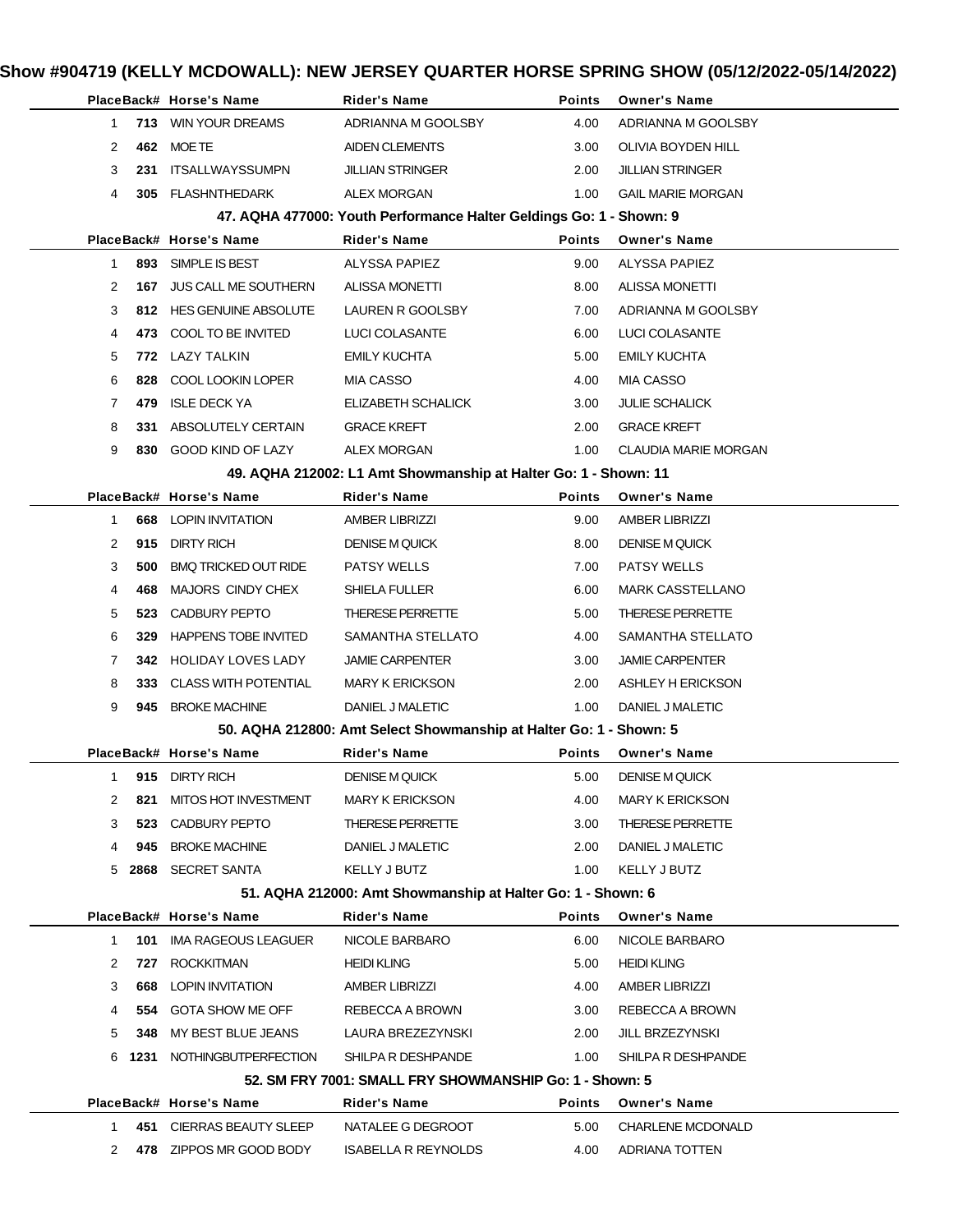### **Show #904719 (KELLY MCDOWALL): NEW JERSEY QUARTER HORSE SPRING SHOW (05/12/2022-05/14/2022) 469** HOT FRIDAY NIGHT MADELINE G REYNOLDS 3.00 ALISSA MONETTI **364** TOO HOT N RADICAL SAMANTHA ZIMMERMAN 2.00 KELLI WEEKS **476** ABITA REDFORDS CHIP LEVI MARX 1.00 KAREN L MARX **53. AQHA 412002: L1 Youth Showmanship at Halter Go: 1 - Shown: 13 PlaceBack# Horse's Name Rider's Name Points Owner's Name 826** REAL HOT KRYMSUN CAROLINE WISNIEWSKI 9.00 CAROLINE WISNIEWSKI **298** WHIRLD KLASS KRYMSUN ADDISON RENAE RICKER 8.00 PATSY WELLS **772** LAZY TALKIN EMILY KUCHTA 7.00 EMILY KUCHTA **451** CIERRAS BEAUTY SLEEP NATALEE G DEGROOT 6.00 CHARLENE MCDONALD **713** WIN YOUR DREAMS ADRIANNA M GOOLSBY 5.00 ADRIANNA M GOOLSBY **167** JUS CALL ME SOUTHERN ALISSA MONETTI 4.00 ALISSA MONETTI **231** ITSALLWAYSSUMPN JILLIAN STRINGER 3.00 JILLIAN STRINGER **473** COOL TO BE INVITED LUCI COLASANTE 2.00 LUCI COLASANTE **812** HES GENUINE ABSOLUTE LAUREN R GOOLSBY 1.00 ADRIANNA M GOOLSBY **54. AQHA 412700: Youth Showmanship (13 & Under) Go: 1 - Shown: 3 PlaceBack# Horse's Name Rider's Name Points Owner's Name 812** HES GENUINE ABSOLUTE LAUREN R GOOLSBY 3.00 ADRIANNA M GOOLSBY **298** WHIRLD KLASS KRYMSUN ADDISON RENAE RICKER 2.00 PATSY WELLS 3 473 COOL TO BE INVITED LUCI COLASANTE 1.00 LUCI COLASANTE **55. AQHA 412800: Youth Showmanship (14 - 18) Go: 1 - Shown: 8 PlaceBack# Horse's Name Rider's Name Points Owner's Name** 1 893 SIMPLE IS BEST ALYSSA PAPIEZ 8.00 ALYSSA PAPIEZ **167** JUS CALL ME SOUTHERN ALISSA MONETTI 7.00 ALISSA MONETTI **183** VS IRISH COWGIRL ELLA KUCHTA 6.00 ELLA KUCHTA **772** LAZY TALKIN EMILY KUCHTA 5.00 EMILY KUCHTA **713** WIN YOUR DREAMS ADRIANNA M GOOLSBY 4.00 ADRIANNA M GOOLSBY **828** COOL LOOKIN LOPER MIA CASSO 3.00 MIA CASSO **331** ABSOLUTELY CERTAIN GRACE KREFT 2.00 GRACE KREFT DQ **231** ITSALLWAYSSUMPN JILLIAN STRINGER 1.00 JILLIAN STRINGER **61. OPEN 61: Mock Class Hunter Under Saddle Go: 1 - Shown: 3 PlaceBack# Horse's Name Rider's Name Points Owner's Name 416** QUIET RIET **LAURA STILES** 0.00 LAURA STILES **101** IMA RAGEOUS LEAGUER NICOLE BARBARO 0.00 NICOLE BARBARO **2868** SECRET SANTA KELLY J BUTZ 0.00 KELLY J BUTZ **62. NJQH 962: OPEN W/T HUNTER UNDER SADDLE JACKPOT ALL AGE Go: 1 - Shown: 14 PlaceBack# Horse's Name Rider's Name Points Owner's Name 479** ISLE DECK YA ASHLEY H ERICKSON 0.00 JULIE SCHALICK 2 416 QUIET RIET LAURA STILES 8.00 LAURA STILES **489** HOOS EASY MARY K COUGHLIN-TIZIO 7.00 MARY K COUGHLIN-TIZIO **929** HES WILLY AWESOME SAMANTHA STELLATO 6.00 SAMANTHA STELLATO **654** WILLY WANTS TO WIN CLAUDIA MARIE MORGAN 5.00 GAIL MARIE MORGAN **2868** SECRET SANTA KELLY J BUTZ 4.00 KELLY J BUTZ **831** ONLYIMPULSIONSWILLDO KAITLYN ELIZABETH 3.00 KAITLYN ELIZABETH **772** LAZY TALKIN EMILY KUCHTA 2.00 EMILY KUCHTA **989** AL BE EXPENSIVE FRIN LOYMERMAN 1.00 FRIN LOYMERMAN

**63. AQHA 144004: L1 Hunter Under Saddle Go: 1 - Shown: 3**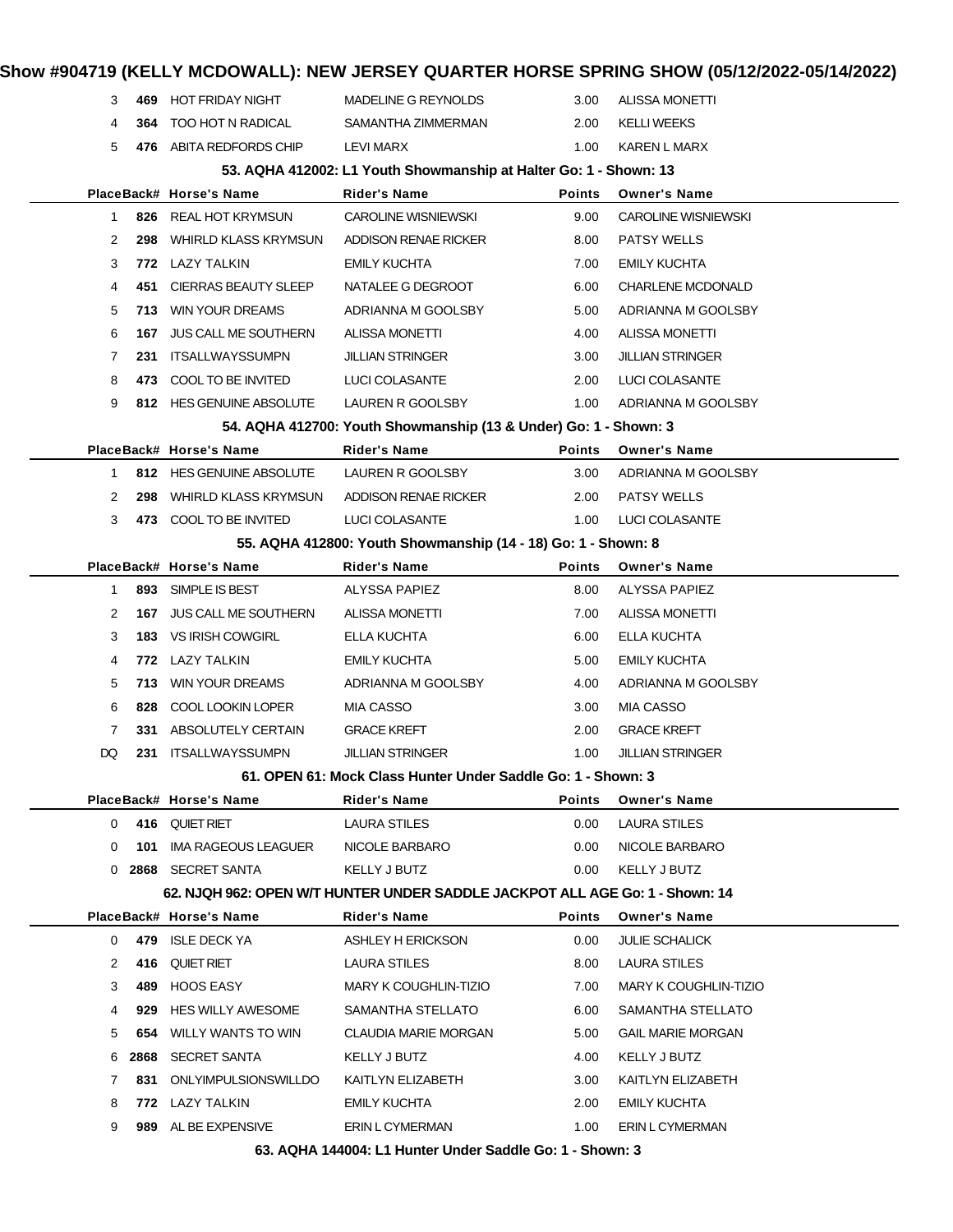|              |      | PlaceBack# Horse's Name         | Rider's Name                                                                            | <b>Points</b> | <b>Owner's Name</b>          |
|--------------|------|---------------------------------|-----------------------------------------------------------------------------------------|---------------|------------------------------|
| 1            | 735  | I JUST ESCAPED                  | ALYSSA M COSCIA                                                                         | 3.00          | <b>CHRISTINA CURIALE</b>     |
| 2            | 484  | <b>BRING YOUR BEST</b>          | LYNDSEY T CURIALE                                                                       | 2.00          | <b>CHRISTINA CURIALE</b>     |
| 3            |      | 472 KICK BACK AND KRUZ          | LORA KNELLY-THOMAS                                                                      | 1.00          | LORA KNELLY-THOMAS           |
|              |      |                                 | 64. AQHA 244002: L1 Amt Hunter Under Saddle Go: 1 - Shown: 9                            |               |                              |
|              |      | PlaceBack# Horse's Name         | Rider's Name                                                                            | <b>Points</b> | <b>Owner's Name</b>          |
| $\mathbf{1}$ |      | 929 HES WILLY AWESOME           | SAMANTHA STELLATO                                                                       | 9.00          | SAMANTHA STELLATO            |
| 2            | 489. | <b>HOOS EASY</b>                | <b>MARY K COUGHLIN-TIZIO</b>                                                            | 8.00          | <b>MARY K COUGHLIN-TIZIO</b> |
| 3            | 654  | WILLY WANTS TO WIN              | <b>CLAUDIA MARIE MORGAN</b>                                                             | 7.00          | <b>GAIL MARIE MORGAN</b>     |
| 4            | 106  | IF U ONLY NEW                   | <b>MORGAN MARIE TODD</b>                                                                | 6.00          | <b>MORGAN MARIE TODD</b>     |
| 5            | 342  | HOLIDAY LOVES LADY              | <b>JAMIE CARPENTER</b>                                                                  | 5.00          | <b>JAMIE CARPENTER</b>       |
| 6            | 831  | ONLYIMPULSIONSWILLDO            | KAITLYN ELIZABETH                                                                       | 4.00          | KAITLYN ELIZABETH            |
| 7            | 668  | LOPIN INVITATION                | AMBER LIBRIZZI                                                                          | 3.00          | <b>AMBER LIBRIZZI</b>        |
| 8            | 348  | MY BEST BLUE JEANS              | LAURA BREZEZYNSKI                                                                       | 2.00          | JILL BRZEZYNSKI              |
| 9            |      | 333 CLASS WITH POTENTIAL        | <b>MARY K ERICKSON</b>                                                                  | 1.00          | ASHLEY H ERICKSON            |
|              |      |                                 | 66. AQHA 244000: Amt Hunter Under Saddle Go: 1 - Shown: 9                               |               |                              |
|              |      | PlaceBack# Horse's Name         | <b>Rider's Name</b>                                                                     | <b>Points</b> | <b>Owner's Name</b>          |
| 1            |      | 929 HES WILLY AWESOME           | SAMANTHA STELLATO                                                                       | 9.00          | SAMANTHA STELLATO            |
| 2            | 727  | <b>ROCKKITMAN</b>               | <b>HEIDI KLING</b>                                                                      | 8.00          | <b>HEIDI KLING</b>           |
| 3            | 166  | MADE JUST FOR U                 | JANE L KNELLY                                                                           | 7.00          | JANE L KNELLY                |
| 4            | 126  | Super Chip My Ride              | C LYNN HARRISON                                                                         | 6.00          | C LYNN HARRISON              |
| 5            | 489. | <b>HOOS EASY</b>                | <b>MARY K COUGHLIN-TIZIO</b>                                                            | 5.00          | <b>MARY K COUGHLIN-TIZIO</b> |
| 6            | 989. | AL BE EXPENSIVE                 | ERIN L CYMERMAN                                                                         | 4.00          | ERIN L CYMERMAN              |
| 7            | 654  | WILLY WANTS TO WIN              | CLAUDIA MARIE MORGAN                                                                    | 3.00          | <b>GAIL MARIE MORGAN</b>     |
| 8            | 831  | ONLYIMPULSIONSWILLDO            | KAITLYN ELIZABETH                                                                       | 2.00          | KAITLYN ELIZABETH            |
| 9            | 118  | <b>BLUE SUEDE IRONS</b>         | LINDSEY MEDIO                                                                           | 1.00          | LINDSEY RUGGIERO             |
|              |      |                                 | 68. AQHA 444002: L1 Youth Hunter Under Saddle Go: 1 - Shown: 7                          |               |                              |
|              |      | PlaceBack# Horse's Name         | Rider's Name                                                                            | Points        | <b>Owner's Name</b>          |
| $\mathbf{1}$ |      | <b>500 BMQ TRICKED OUT RIDE</b> | <b>GRACE ANNE RICKER</b>                                                                | 7.00          | <b>PATSY WELLS</b>           |
| 2            |      | 772 LAZY TALKIN                 | <b>EMILY KUCHTA</b>                                                                     | 6.00          | <b>EMILY KUCHTA</b>          |
| 3            |      | 713 WIN YOUR DREAMS             | ADRIANNA M GOOLSBY                                                                      | 5.00          | ADRIANNA M GOOLSBY           |
| 4            | 331  | ABSOLUTELY CERTAIN              | <b>GRACE KREFT</b>                                                                      | 4.00          | <b>GRACE KREFT</b>           |
| 5            | 231  | <b>ITSALLWAYSSUMPN</b>          | JILLIAN STRINGER                                                                        | 3.00          | <b>JILLIAN STRINGER</b>      |
| 6            | 298  | WHIRLD KLASS KRYMSUN            | ADDISON RENAE RICKER                                                                    | 2.00          | <b>PATSY WELLS</b>           |
| 7            |      | 708 HES NATURAL                 | ALEX MORGAN<br>69. AQHA 444700: Youth Hunter Under Saddle (13 & Under) Go: 1 - Shown: 3 | 1.00          | <b>GAIL MARIE MORGAN</b>     |
|              |      | PlaceBack# Horse's Name         | <b>Rider's Name</b>                                                                     | <b>Points</b> | <b>Owner's Name</b>          |
| 1            |      | 298 WHIRLD KLASS KRYMSUN        | ADDISON RENAE RICKER                                                                    | 3.00          | <b>PATSY WELLS</b>           |
| 2            |      | 812 HES GENUINE ABSOLUTE        | LAUREN R GOOLSBY                                                                        | 2.00          | ADRIANNA M GOOLSBY           |
| 3            | 500  | <b>BMQ TRICKED OUT RIDE</b>     | <b>GRACE ANNE RICKER</b>                                                                | 1.00          | <b>PATSY WELLS</b>           |
|              |      |                                 | 70. AQHA 444800: Youth Hunter Under Saddle (14-18) Go: 1 - Shown: 5                     |               |                              |
|              |      | PlaceBack# Horse's Name         | Rider's Name                                                                            | <b>Points</b> | <b>Owner's Name</b>          |
| $\mathbf{1}$ |      | 828 COOL LOOKIN LOPER           | MIA CASSO                                                                               | 5.00          | MIA CASSO                    |
| 2            | 772  | LAZY TALKIN                     | <b>EMILY KUCHTA</b>                                                                     | 4.00          | <b>EMILY KUCHTA</b>          |
| 3            |      | 713 WIN YOUR DREAMS             | ADRIANNA M GOOLSBY                                                                      | 3.00          | ADRIANNA M GOOLSBY           |
| 4            |      | 331 ABSOLUTELY CERTAIN          | <b>GRACE KREFT</b>                                                                      | 2.00          | <b>GRACE KREFT</b>           |
|              |      |                                 |                                                                                         |               |                              |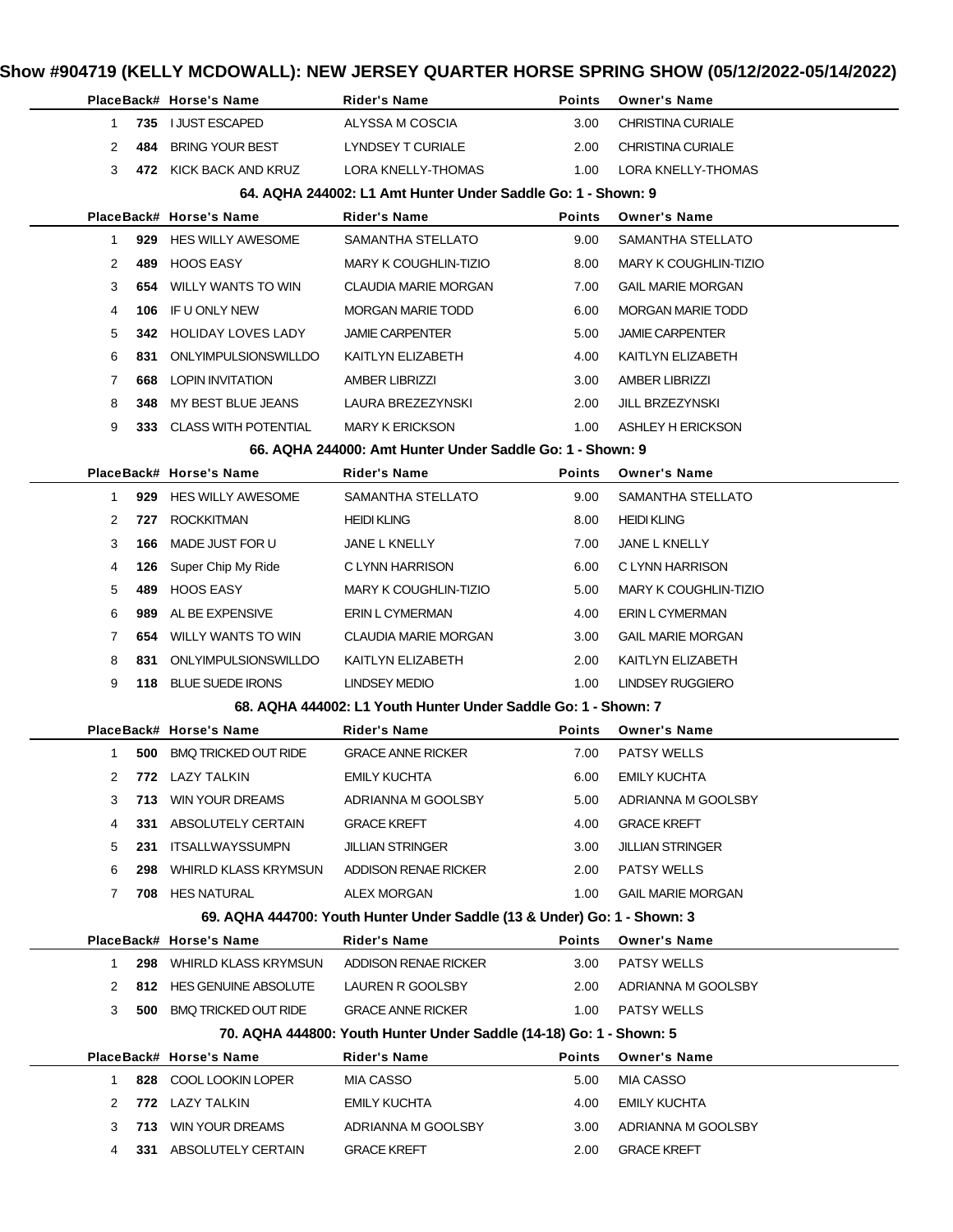| 5  |     | 708 HES NATURAL            | <b>ALEX MORGAN</b>                                                  | 1.00          | <b>GAIL MARIE MORGAN</b>     |
|----|-----|----------------------------|---------------------------------------------------------------------|---------------|------------------------------|
|    |     |                            | 71. AQHA 144200: Senior Hunter Under Saddle Go: 1 - Shown: 4        |               |                              |
|    |     | PlaceBack# Horse's Name    | <b>Rider's Name</b>                                                 | <b>Points</b> | <b>Owner's Name</b>          |
| 1. |     | 457 RUSLEEPING             | NICOLE JACOBSEN                                                     | 4.00          | SUSAN GOUGH                  |
| 2  | 489 | <b>HOOS EASY</b>           | SAMANTHA L MARKLEY                                                  | 3.00          | <b>MARY K COUGHLIN-TIZIO</b> |
| 3  | 106 | IF U ONLY NEW              | <b>MORGAN MARIE TODD</b>                                            | 2.00          | <b>MORGAN MARIE TODD</b>     |
| 4  |     | 826 REAL HOT KRYMSUN       | LYNDSEY T CURIALE                                                   | 1.00          | <b>CAROLINE WISNIEWSKI</b>   |
|    |     |                            | 72. SM FRY 7007: LEADLINE Go: 1 - Shown: 8                          |               |                              |
|    |     | PlaceBack# Horse's Name    | Rider's Name                                                        | Points        | <b>Owner's Name</b>          |
| 0  |     | 700 LEGENDARY KIDD         | <b>ISABELLA NORLEEN</b>                                             | 0.00          | LLC MIDGE HAVEN FARMS        |
| 0  | 653 | CUSTOM LOLITA              | RAELEE DUBOIS                                                       | 0.00          | JILLIAN/FULLER; SHIELA       |
| 0  |     | 622 ROCKIN ROLEX           | <b>BROCK BEERS</b>                                                  | 0.00          | <b>MARISSA DE MATTIO</b>     |
| 0  |     | 714 SHES TOO GOOD FOR YOU  | <b>HARRISON MEDIO</b>                                               | 0.00          | <b>LINDSEY MEDIO</b>         |
| 0  |     | 331 ABSOLUTELY CERTAIN     | OLIVIA NEWHARD                                                      | 0.00          | <b>GRACE KREFT</b>           |
| 0  | 953 | ALL OF THE BEST            | <b>BOONE CURIALE</b>                                                | 0.00          | <b>HADDIE CURIALE</b>        |
| 0  | 446 | ONA IMPULSIVE COWBOY       | <b>BRIGID JOHNSON</b>                                               | 0.00          | MARGARET A ZEPKA             |
| 0  |     | 477 IM SUCHA GOODIE        | <b>WILLIAM VOCKE</b>                                                | 0.00          | KATHERINE E O'DRISCOLL       |
|    |     |                            | 73. SM FRY 7002: SMALL FRY ENGLISH WALK TROT Go: 1 - Shown: 5       |               |                              |
|    |     | PlaceBack# Horse's Name    | Rider's Name                                                        | <b>Points</b> | <b>Owner's Name</b>          |
| 1  |     | 473 COOL TO BE INVITED     | LUCI COLASANTE                                                      | 5.00          | LUCI COLASANTE               |
| 2  | 484 | <b>BRING YOUR BEST</b>     | <b>HADDIE F CURIALE</b>                                             | 4.00          | <b>CHRISTINA CURIALE</b>     |
| 3  | 451 | CIERRAS BEAUTY SLEEP       | NATALEE G DEGROOT                                                   | 3.00          | <b>CHARLENE MCDONALD</b>     |
| 4  | 476 | ABITA REDFORDS CHIP        | LEVI MARX                                                           | 2.00          | KAREN L MARX                 |
| 5  |     | 364 TOO HOT N RADICAL      | SAMANTHA ZIMMERMAN                                                  | 1.00          | <b>KELLI WEEKS</b>           |
|    |     |                            | 74. SM FRY 7003: SMALL FRY WALK TROT HS EQUITATION Go: 1 - Shown: 5 |               |                              |
|    |     | PlaceBack# Horse's Name    | Rider's Name                                                        | Points        | <b>Owner's Name</b>          |
| 1  |     | 473 COOL TO BE INVITED     | LUCI COLASANTE                                                      | 5.00          | LUCI COLASANTE               |
| 2  |     | 364 TOO HOT N RADICAL      | SAMANTHA ZIMMERMAN                                                  | 4.00          | <b>KELLI WEEKS</b>           |
| 3  |     | 476 ABITA REDFORDS CHIP    | LEVI MARX                                                           | 3.00          | KAREN L MARX                 |
| 4  | 484 | <b>BRING YOUR BEST</b>     | <b>HADDIE F CURIALE</b>                                             | 2.00          | <b>CHRISTINA CURIALE</b>     |
| 5  |     | 451 CIERRAS BEAUTY SLEEP   | NATALEE G DEGROOT                                                   | 1.00          | <b>CHARLENE MCDONALD</b>     |
|    |     |                            | 75. NJQH 975: OPEN W/T EQUITATION JACKPOT OPEN Go: 1 - Shown: 8     |               |                              |
|    |     | PlaceBack# Horse's Name    | Rider's Name                                                        | Points        | <b>Owner's Name</b>          |
| 1  |     | 772 LAZY TALKIN            | EMILY KUCHTA                                                        | 8.00          | <b>EMILY KUCHTA</b>          |
| 2  | 929 | <b>HES WILLY AWESOME</b>   | SAMANTHA STELLATO                                                   | 7.00          | SAMANTHA STELLATO            |
| 3  | 654 | <b>WILLY WANTS TO WIN</b>  | <b>CLAUDIA MARIE MORGAN</b>                                         | 6.00          | <b>GAIL MARIE MORGAN</b>     |
| 4  | 468 | MAJORS CINDY CHEX          | SHIELA FULLER                                                       | 5.00          | <b>MARK CASSTELLANO</b>      |
| 5  | 831 | ONLYIMPULSIONSWILLDO       | KAITLYN ELIZABETH                                                   | 4.00          | KAITLYN ELIZABETH            |
| 6  | 348 | MY BEST BLUE JEANS         | LAURA BREZEZYNSKI                                                   | 3.00          | JILL BRZEZYNSKI              |
| 7  | 708 | HES NATURAL                | ALEX MORGAN                                                         | 2.00          | <b>GAIL MARIE MORGAN</b>     |
|    |     | <b>713 WIN YOUR DREAMS</b> | ADRIANNA M GOOLSBY                                                  | 1.00          | ADRIANNA M GOOLSBY           |
| 8  |     |                            | 76. AQHA 252002: L1 Amt Hunt Seat Equitation Go: 1 - Shown: 8       |               |                              |
|    |     |                            | Rider's Name                                                        | Points        | <b>Owner's Name</b>          |
|    |     | PlaceBack# Horse's Name    |                                                                     |               |                              |
| 1. |     | 831 ONLYIMPULSIONSWILLDO   | KAITLYN ELIZABETH                                                   | 8.00          | KAITLYN ELIZABETH            |
| 2  | 106 | IF U ONLY NEW              | <b>MORGAN MARIE TODD</b>                                            | 7.00          | <b>MORGAN MARIE TODD</b>     |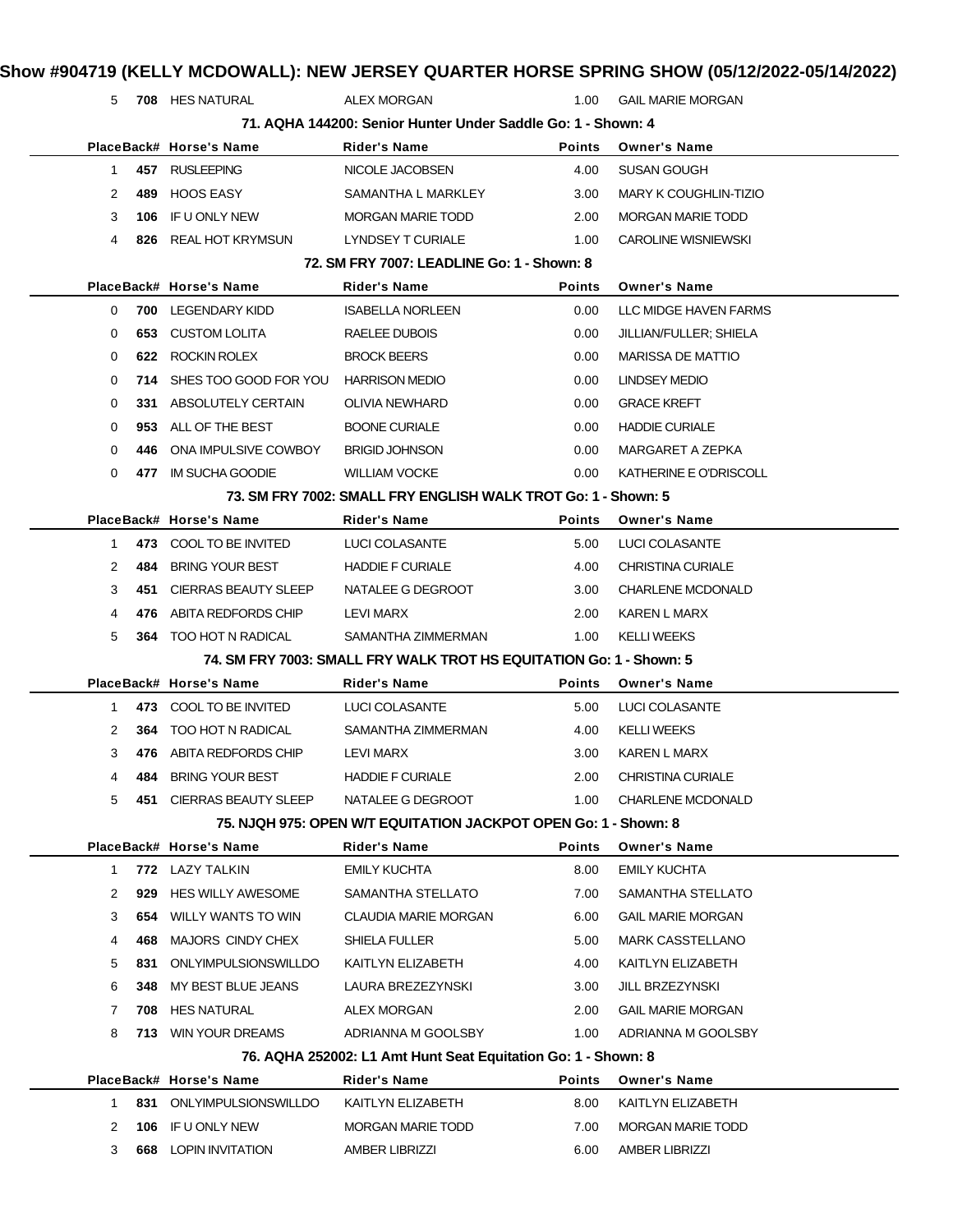| 4            | 118                                                        | <b>BLUE SUEDE IRONS</b>         | <b>LINDSEY MEDIO</b>                                            | 5.00          | LINDSEY RUGGIERO           |  |  |  |  |
|--------------|------------------------------------------------------------|---------------------------------|-----------------------------------------------------------------|---------------|----------------------------|--|--|--|--|
| 5            | 342.                                                       | <b>HOLIDAY LOVES LADY</b>       | <b>JAMIE CARPENTER</b>                                          | 4.00          | <b>JAMIE CARPENTER</b>     |  |  |  |  |
| 6            | 654                                                        | WILLY WANTS TO WIN              | CLAUDIA MARIE MORGAN                                            | 3.00          | <b>GAIL MARIE MORGAN</b>   |  |  |  |  |
| 7            | 500                                                        | <b>BMQ TRICKED OUT RIDE</b>     | <b>PATSY WELLS</b>                                              | 2.00          | <b>PATSY WELLS</b>         |  |  |  |  |
| 8            |                                                            | 333 CLASS WITH POTENTIAL        | <b>MARY K ERICKSON</b>                                          | 1.00          | ASHLEY H ERICKSON          |  |  |  |  |
|              | 78. AQHA 252000: Amt Hunt Seat Equitation Go: 1 - Shown: 7 |                                 |                                                                 |               |                            |  |  |  |  |
|              |                                                            | PlaceBack# Horse's Name         | <b>Rider's Name</b>                                             | <b>Points</b> | <b>Owner's Name</b>        |  |  |  |  |
| 1            | 727                                                        | <b>ROCKKITMAN</b>               | <b>HEIDI KLING</b>                                              | 7.00          | <b>HEIDI KLING</b>         |  |  |  |  |
| 2            | 126                                                        | Super Chip My Ride              | C LYNN HARRISON                                                 | 6.00          | C LYNN HARRISON            |  |  |  |  |
| 3            | 929                                                        | <b>HES WILLY AWESOME</b>        | SAMANTHA STELLATO                                               | 5.00          | SAMANTHA STELLATO          |  |  |  |  |
| 4            | 831                                                        | ONLYIMPULSIONSWILLDO            | KAITLYN ELIZABETH                                               | 4.00          | KAITLYN ELIZABETH          |  |  |  |  |
| 5            | 554                                                        | <b>GOTA SHOW ME OFF</b>         | REBECCA A BROWN                                                 | 3.00          | REBECCA A BROWN            |  |  |  |  |
| DQ           | 668                                                        | LOPIN INVITATION                | <b>AMBER LIBRIZZI</b>                                           | 2.00          | <b>AMBER LIBRIZZI</b>      |  |  |  |  |
| DQ           | 106                                                        | IF U ONLY NEW                   | <b>MORGAN MARIE TODD</b>                                        | 1.00          | <b>MORGAN MARIE TODD</b>   |  |  |  |  |
|              |                                                            |                                 | 79. AQHA 452002: L1 Youth Hunt Seat Equitation Go: 1 - Shown: 6 |               |                            |  |  |  |  |
|              |                                                            | PlaceBack# Horse's Name         | <b>Rider's Name</b>                                             | Points        | <b>Owner's Name</b>        |  |  |  |  |
| 1            | 167                                                        | <b>JUS CALL ME SOUTHERN</b>     | ALISSA MONETTI                                                  | 6.00          | <b>ALISSA MONETTI</b>      |  |  |  |  |
| 2            | 826                                                        | REAL HOT KRYMSUN                | <b>CAROLINE WISNIEWSKI</b>                                      | 5.00          | <b>CAROLINE WISNIEWSKI</b> |  |  |  |  |
| 3            | 231                                                        | ITSALLWAYSSUMPN                 | <b>JILLIAN STRINGER</b>                                         | 4.00          | <b>JILLIAN STRINGER</b>    |  |  |  |  |
| 4            | 331                                                        | ABSOLUTELY CERTAIN              | <b>GRACE KREFT</b>                                              | 3.00          | <b>GRACE KREFT</b>         |  |  |  |  |
| 5            | 812.                                                       | HES GENUINE ABSOLUTE            | LAUREN R GOOLSBY                                                | 2.00          | ADRIANNA M GOOLSBY         |  |  |  |  |
| 6            | 708                                                        | <b>HES NATURAL</b>              | <b>ALEX MORGAN</b>                                              | 1.00          | <b>GAIL MARIE MORGAN</b>   |  |  |  |  |
|              | 82. AQHA 138004: L1 Trail Go: 1 - Shown: 4                 |                                 |                                                                 |               |                            |  |  |  |  |
|              |                                                            | PlaceBack# Horse's Name         | Rider's Name                                                    | Points        | <b>Owner's Name</b>        |  |  |  |  |
| 1            | 474                                                        | THE MIDNIGHT LOPER              | ANDREW GROVES                                                   | 4.00          | SUZANNE W GONZALES         |  |  |  |  |
| 2            | 470                                                        | <b>THINKIN OUT LOUD</b>         | <b>JULIE ZALASKUS</b>                                           | 3.00          | <b>KATELYN WASHART</b>     |  |  |  |  |
| 3            | 727                                                        | <b>ROCKKITMAN</b>               | LORA KNELLY-THOMAS                                              | 2.00          | <b>HEIDI KLING</b>         |  |  |  |  |
| DQ           | 385                                                        | PSU DYNAMIC LOPER               | LORA KNELLY-THOMAS                                              | 1.00          | LORA KNELLY-THOMAS         |  |  |  |  |
|              |                                                            |                                 | 83. AQHA 238002: L1 Amt Trail Go: 1 - Shown: 3                  |               |                            |  |  |  |  |
|              |                                                            | PlaceBack# Horse's Name         | Rider's Name                                                    | Points        | <b>Owner's Name</b>        |  |  |  |  |
| 1            | 329                                                        | HAPPENS TOBE INVITED            | SAMANTHA STELLATO                                               | 3.00          | SAMANTHA STELLATO          |  |  |  |  |
| 2            | 474                                                        | THE MIDNIGHT LOPER              | SUZANNE W GONZALES                                              | 2.00          | SUZANNE W GONZALES         |  |  |  |  |
| 3            |                                                            | 333 CLASS WITH POTENTIAL        | <b>MARY K ERICKSON</b>                                          | 1.00          | ASHLEY H ERICKSON          |  |  |  |  |
|              | 85. AQHA 238000: Amt Trail Go: 1 - Shown: 6                |                                 |                                                                 |               |                            |  |  |  |  |
|              |                                                            | PlaceBack# Horse's Name         | Rider's Name                                                    | <b>Points</b> | <b>Owner's Name</b>        |  |  |  |  |
| $\mathbf{1}$ |                                                            | 166 MADE JUST FOR U             | JANE L KNELLY                                                   | 6.00          | JANE L KNELLY              |  |  |  |  |
| 2            | 126                                                        | Super Chip My Ride              | C LYNN HARRISON                                                 | 5.00          | C LYNN HARRISON            |  |  |  |  |
| 3            | 329                                                        | <b>HAPPENS TOBE INVITED</b>     | SAMANTHA STELLATO                                               | 4.00          | SAMANTHA STELLATO          |  |  |  |  |
| 4            | 821                                                        | MITOS HOT INVESTMENT            | <b>MARY K ERICKSON</b>                                          | 3.00          | <b>MARY K ERICKSON</b>     |  |  |  |  |
| 5            | 474                                                        | THE MIDNIGHT LOPER              | SUZANNE W GONZALES                                              | 2.00          | SUZANNE W GONZALES         |  |  |  |  |
| 6            |                                                            | 333 CLASS WITH POTENTIAL        | <b>MARY K ERICKSON</b>                                          | 1.00          | ASHLEY H ERICKSON          |  |  |  |  |
|              |                                                            |                                 | 86. AQHA 438002: L1 Youth Trail Go: 1 - Shown: 4                |               |                            |  |  |  |  |
|              |                                                            | PlaceBack# Horse's Name         | Rider's Name                                                    | <b>Points</b> | <b>Owner's Name</b>        |  |  |  |  |
| 1            |                                                            | <b>167 JUS CALL ME SOUTHERN</b> | <b>ALISSA MONETTI</b>                                           | 4.00          | <b>ALISSA MONETTI</b>      |  |  |  |  |
| 2            |                                                            | 812 HES GENUINE ABSOLUTE        | LAUREN R GOOLSBY                                                | 3.00          | ADRIANNA M GOOLSBY         |  |  |  |  |
| DQ           |                                                            | 331 ABSOLUTELY CERTAIN          | <b>GRACE KREFT</b>                                              | 2.00          | <b>GRACE KREFT</b>         |  |  |  |  |
|              |                                                            |                                 |                                                                 |               |                            |  |  |  |  |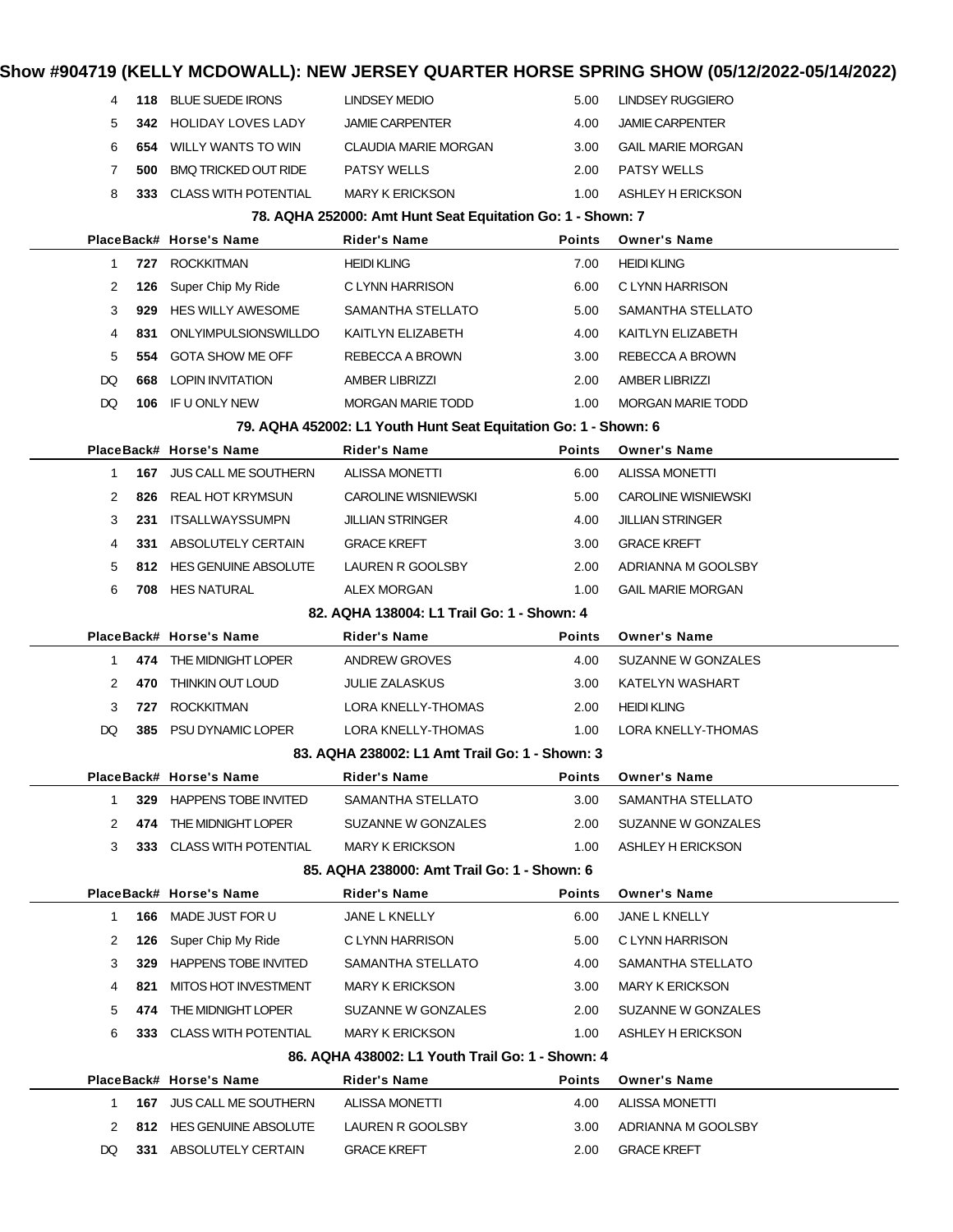| DQ.      |           | 830 GOOD KIND OF LAZY           | <b>ALEX MORGAN</b>                                                     | 1.00          | <b>CLAUDIA MARIE MORGAN</b> |
|----------|-----------|---------------------------------|------------------------------------------------------------------------|---------------|-----------------------------|
|          |           |                                 | 87. AQHA 438000: Youth Trail Go: 1 - Shown: 4                          |               |                             |
|          |           | PlaceBack# Horse's Name         | Rider's Name                                                           | <b>Points</b> | <b>Owner's Name</b>         |
| 1        |           | 167 JUS CALL ME SOUTHERN        | <b>ALISSA MONETTI</b>                                                  | 4.00          | <b>ALISSA MONETTI</b>       |
| 2        |           | 812 HES GENUINE ABSOLUTE        | LAUREN R GOOLSBY                                                       | 3.00          | ADRIANNA M GOOLSBY          |
| 3        |           | 331 ABSOLUTELY CERTAIN          | <b>GRACE KREFT</b>                                                     | 2.00          | <b>GRACE KREFT</b>          |
| 4        |           | 830 GOOD KIND OF LAZY           | <b>ALEX MORGAN</b>                                                     | 1.00          | <b>CLAUDIA MARIE MORGAN</b> |
|          |           |                                 | 88. AQHA 138000: Trail Go: 1 - Shown: 5                                |               |                             |
|          |           | PlaceBack# Horse's Name         | <b>Rider's Name</b>                                                    | <b>Points</b> | <b>Owner's Name</b>         |
| 1        | 166       | MADE JUST FOR U                 | LORA KNELLY-THOMAS                                                     | 5.00          | JANE L KNELLY               |
| 2        | 329       | <b>HAPPENS TOBE INVITED</b>     | LORA KNELLY-THOMAS                                                     | 4.00          | SAMANTHA STELLATO           |
| 3        | 473       | COOL TO BE INVITED              | <b>JULIE ZALASKUS</b>                                                  | 3.00          | LUCI COLASANTE              |
| 4        | 386       | <b>IM FUN SIZED</b>             | NICOLE JACOBSEN                                                        | 2.00          | <b>WILLIAM &amp; URSULA</b> |
| DQ       |           | 727 ROCKKITMAN                  | LORA KNELLY-THOMAS                                                     | 1.00          | <b>HEIDI KLING</b>          |
|          |           |                                 | 89. SM FRY 7008: Small Fry Trail Go: 1 - Shown: 3                      |               |                             |
|          |           | PlaceBack# Horse's Name         | Rider's Name                                                           | <b>Points</b> | <b>Owner's Name</b>         |
| 1        |           | 473 COOL TO BE INVITED          | LUCI COLASANTE                                                         | 3.00          | LUCI COLASANTE              |
| 2        | 451       | <b>CIERRAS BEAUTY SLEEP</b>     | NATALEE G DEGROOT                                                      | 2.00          | <b>CHARLENE MCDONALD</b>    |
| 3        |           | 476 ABITA REDFORDS CHIP         | LEVI MARX                                                              | 1.00          | KAREN L MARX                |
|          |           |                                 | 90. NJQH 2: ALL AGE WALK/TROT TRAIL JACKPOT Go: 1 - Shown: 7           |               |                             |
|          |           | PlaceBack# Horse's Name         | <b>Rider's Name</b>                                                    | <b>Points</b> | <b>Owner's Name</b>         |
| 1.       | 469       | HOT FRIDAY NIGHT                | <b>ALISSA MONETTI</b>                                                  | 7.00          | <b>ALISSA MONETTI</b>       |
|          | 2 2868    | <b>SECRET SANTA</b>             | KELLY J BUTZ                                                           | 6.00          | KELLY J BUTZ                |
| 3        | 329       | <b>HAPPENS TOBE INVITED</b>     | SAMANTHA STELLATO                                                      | 5.00          | SAMANTHA STELLATO           |
| 4        | 391       | <b>SUSPICIOUS MYNDS</b>         | DIANE J WAMPOLE                                                        | 4.00          | DIANE J WAMPOLE             |
| 5        | 468       | MAJORS CINDY CHEX               | SHIELA FULLER                                                          | 3.00          | <b>MARK CASSTELLANO</b>     |
| 6        | 915       | <b>DIRTY RICH</b>               | <b>DENISE M QUICK</b>                                                  | 2.00          | <b>DENISE M QUICK</b>       |
| 7        |           | 312 CURVES THAT KICK            | <b>CLAUDIA MARIE MORGAN</b>                                            | 1.00          | <b>GAIL MARIE MORGAN</b>    |
|          |           |                                 | 91. NJQH 991: NON PRO TRAIL STAKES Go: 1 - Shown: 3                    |               |                             |
|          |           | PlaceBack# Horse's Name         | <b>Rider's Name</b>                                                    | <b>Points</b> | <b>Owner's Name</b>         |
| 0        |           | 166 MADE JUST FOR U             | JANE L KNELLY                                                          | 0.00          | JANE L KNELLY               |
| 0        |           | <b>167 JUS CALL ME SOUTHERN</b> | <b>ALISSA MONETTI</b>                                                  | 0.00          | <b>ALISSA MONETTI</b>       |
| 0        |           | 329 HAPPENS TOBE INVITED        | SAMANTHA STELLATO                                                      | 0.00          | SAMANTHA STELLATO           |
|          |           |                                 | 92. NJQH 201: OPEN ALL AGE TRAIL STAKES Go: 1 - Shown: 2               |               |                             |
|          |           | PlaceBack# Horse's Name         | Rider's Name                                                           | <b>Points</b> | <b>Owner's Name</b>         |
| 0        |           | <b>166 MADE JUST FOR U</b>      | LORA KNELLY-THOMAS                                                     | 0.00          | JANE L KNELLY               |
| 0        |           | 329 HAPPENS TOBE INVITED        | LORA KNELLY-THOMAS                                                     | 0.00          | SAMANTHA STELLATO           |
|          |           |                                 | 93. NJQH 993: MOCK CLASS WESTER PLEASURE OPEN Go: 1 - Shown: 3         |               |                             |
|          |           | PlaceBack# Horse's Name         | Rider's Name                                                           | <b>Points</b> | <b>Owner's Name</b>         |
|          |           | 0 630 ON RED ALERT              | <b>JONATHAN MEILLEUR</b>                                               | 0.00          | KAREN CINDY VANECSWYK       |
|          |           | 0 1231 NOTHINGBUTPERFECTION     | SHILPA R DESHPANDE                                                     | 0.00          | SHILPA R DESHPANDE          |
| $\Omega$ |           | 477 IM SUCHA GOODIE             | KATHERINE E O'DRISCOLL                                                 | 0.00          | KATHERINE E O'DRISCOLL      |
|          |           |                                 | 94. SM FRY 7004: SMALL FRY WALK TROT WESTERN PLEASURE Go: 1 - Shown: 5 |               |                             |
|          |           | PlaceBack# Horse's Name         | Rider's Name                                                           | <b>Points</b> | <b>Owner's Name</b>         |
|          | $1 \quad$ | 473 COOL TO BE INVITED          | LUCI COLASANTE                                                         | 5.00          | LUCI COLASANTE              |
| 2        |           | 451 CIERRAS BEAUTY SLEEP        | NATALEE G DEGROOT                                                      | 4.00          | <b>CHARLENE MCDONALD</b>    |
|          |           |                                 |                                                                        |               |                             |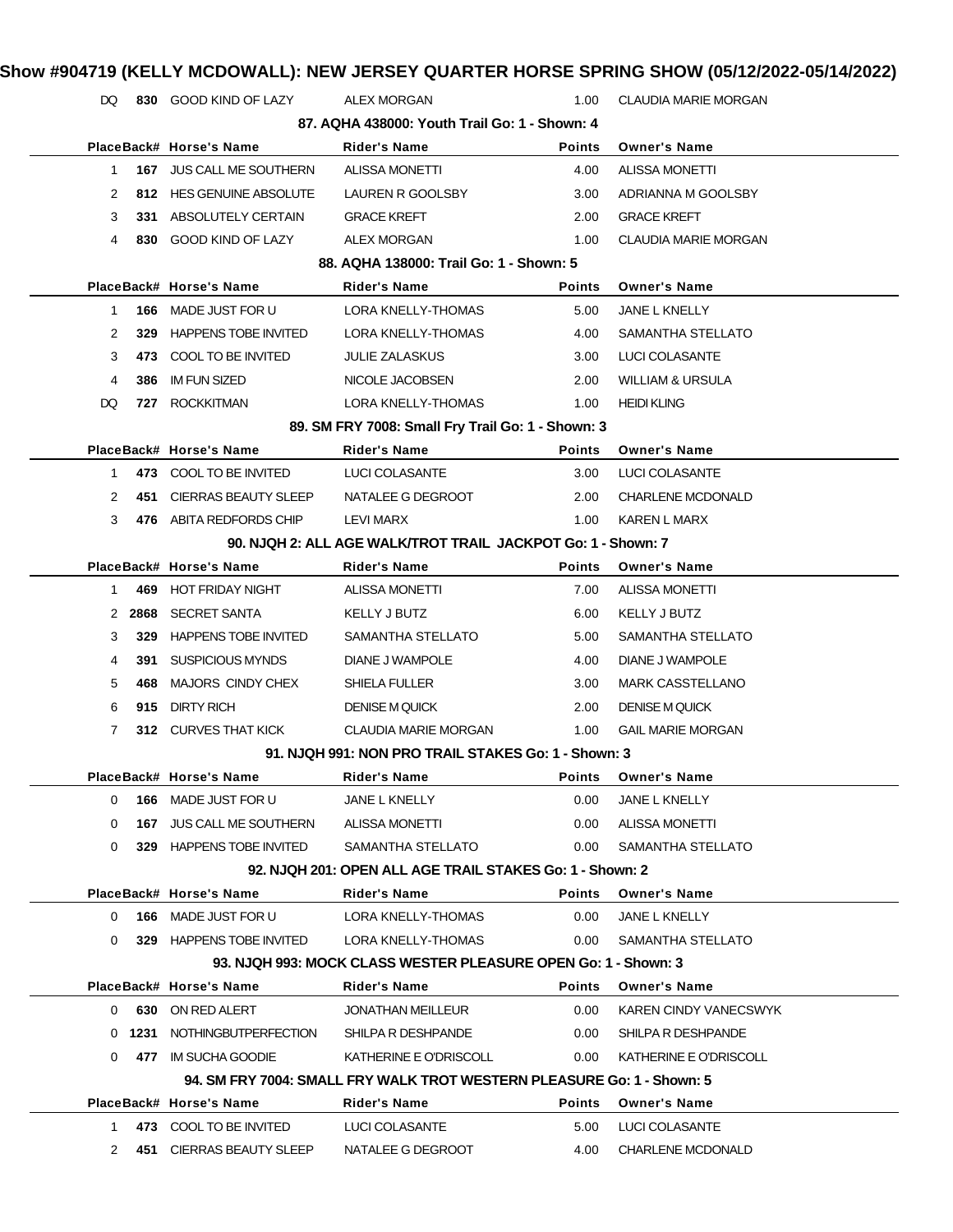|              |      |                                        |                                                                           |               | Show #904719 (KELLY MCDOWALL): NEW JERSEY QUARTER HORSE SPRING SHOW (05/12/2022-05/14/2022) |
|--------------|------|----------------------------------------|---------------------------------------------------------------------------|---------------|---------------------------------------------------------------------------------------------|
| 3            | 469  | <b>HOT FRIDAY NIGHT</b>                | MADELINE G REYNOLDS                                                       | 3.00          | <b>ALISSA MONETTI</b>                                                                       |
| 4            | 476  | ABITA REDFORDS CHIP                    | LEVI MARX                                                                 | 2.00          | <b>KAREN L MARX</b>                                                                         |
| 5            |      | 478 ZIPPOS MR GOOD BODY                | <b>ISABELLA R REYNOLDS</b>                                                | 1.00          | ADRIANA TOTTEN                                                                              |
|              |      |                                        | 95. SM FRY 7005: SMALL FRY WESTER HORSEMANSHIP Go: 1 - Shown: 6           |               |                                                                                             |
|              |      | PlaceBack# Horse's Name                | <b>Rider's Name</b>                                                       | Points        | <b>Owner's Name</b>                                                                         |
| 1            | 451  | CIERRAS BEAUTY SLEEP                   | NATALEE G DEGROOT                                                         | 6.00          | <b>CHARLENE MCDONALD</b>                                                                    |
| 2            | 473  | COOL TO BE INVITED                     | LUCI COLASANTE                                                            | 5.00          | LUCI COLASANTE                                                                              |
| 3            | 364  | TOO HOT N RADICAL                      | SAMANTHA ZIMMERMAN                                                        | 4.00          | <b>KELLI WEEKS</b>                                                                          |
| 4            | 478  | ZIPPOS MR GOOD BODY                    | <b>ISABELLA R REYNOLDS</b>                                                | 3.00          | ADRIANA TOTTEN                                                                              |
| 5            | 476  | ABITA REDFORDS CHIP                    | LEVI MARX                                                                 | 2.00          | <b>KAREN L MARX</b>                                                                         |
| 6            | 469  | <b>HOT FRIDAY NIGHT</b>                | MADELINE G REYNOLDS                                                       | 1.00          | <b>ALISSA MONETTI</b>                                                                       |
|              |      |                                        | 96. NJQH 996: OPEN W/T WESTERN PLEASURE JACKPOT ALL AGE Go: 1 - Shown: 11 |               |                                                                                             |
|              |      | PlaceBack# Horse's Name                | Rider's Name                                                              | Points        | <b>Owner's Name</b>                                                                         |
| 1            | 329  | <b>HAPPENS TOBE INVITED</b>            | SAMANTHA STELLATO                                                         | 9.00          | SAMANTHA STELLATO                                                                           |
| 2            | 585  | SWEET AND SEMI LAZY                    | <b>MORRA NEVELLS</b>                                                      | 8.00          | <b>MORRA NEVELLS</b>                                                                        |
| 3            | 772  | LAZY TALKIN                            | <b>EMILY KUCHTA</b>                                                       | 7.00          | EMILY KUCHTA                                                                                |
| 4            | 305  | FLASHNTHEDARK                          | <b>ALEX MORGAN</b>                                                        | 6.00          | <b>GAIL MARIE MORGAN</b>                                                                    |
| 5            | 283  | WILL HE BE HOT                         | <b>KARLSON BAUER</b>                                                      | 5.00          | <b>KARLSON BAUER</b>                                                                        |
| 6            | 391  | SUSPICIOUS MYNDS                       | DIANE J WAMPOLE                                                           | 4.00          | DIANE J WAMPOLE                                                                             |
| 7            | 941  | INVEST IN A GOOD ONE                   | LORI CYMERMAN                                                             | 3.00          | <b>LORI CYMERMAN</b>                                                                        |
| 8            | 333  | <b>CLASS WITH POTENTIAL</b>            | <b>MARY K ERICKSON</b>                                                    | 2.00          | ASHLEY H ERICKSON                                                                           |
| 9            | 146  | KRYMSUNS MY NAME                       | ALEXANDER KHAN                                                            | 1.00          | <b>MICHELLE KHAN</b>                                                                        |
|              |      |                                        | 97. AQHA 142004: L1 Western Pleasure Go: 1 - Shown: 4                     |               |                                                                                             |
|              |      |                                        |                                                                           |               |                                                                                             |
|              |      | PlaceBack# Horse's Name                | Rider's Name                                                              | Points        | <b>Owner's Name</b>                                                                         |
| 1            |      | 727 ROCKKITMAN                         | <b>HEIDI KLING</b>                                                        | 4.00          | <b>HEIDI KLING</b>                                                                          |
| 2            | 595  | IM WILLY IMPULSIVE                     | PIERRE BRIERE                                                             | 3.00          | <b>JOSHUA M INMAN</b>                                                                       |
| 3            | 385  | <b>PSU DYNAMIC LOPER</b>               | LORA KNELLY-THOMAS                                                        | 2.00          | LORA KNELLY-THOMAS                                                                          |
| 4            |      | 333 CLASS WITH POTENTIAL               | <b>MARY K ERICKSON</b>                                                    | 1.00          | ASHLEY H ERICKSON                                                                           |
|              |      |                                        | 98. AQHA 242002: L1 Amt Western Pleasure Go: 1 - Shown: 8                 |               |                                                                                             |
|              |      | PlaceBack# Horse's Name                | Rider's Name                                                              | <b>Points</b> | <b>Owner's Name</b>                                                                         |
| $\mathbf{1}$ |      | 474 THE MIDNIGHT LOPER                 | SUZANNE W GONZALES                                                        | 8.00          | SUZANNE W GONZALES                                                                          |
| 2            | 459  | A CERTAIN COWGIRL                      | <b>MICHELLE FELVER</b>                                                    | 7.00          | <b>MICHELLE FELVER</b>                                                                      |
| 3            | 333  | <b>CLASS WITH POTENTIAL</b>            | <b>MARY K ERICKSON</b>                                                    | 6.00          | ASHLEY H ERICKSON                                                                           |
| 4            | 2868 | <b>SECRET SANTA</b>                    | KELLY J BUTZ                                                              | 5.00          | KELLY J BUTZ                                                                                |
| 5            | 945  | <b>BROKE MACHINE</b>                   | DANIEL J MALETIC                                                          | 4.00          | DANIEL J MALETIC                                                                            |
| 6            | 391  | SUSPICIOUS MYNDS                       | <b>DIANE J WAMPOLE</b>                                                    | 3.00          | DIANE J WAMPOLE                                                                             |
| 7            | 342  | HOLIDAY LOVES LADY                     | <b>JAMIE CARPENTER</b>                                                    | 2.00          | <b>JAMIE CARPENTER</b>                                                                      |
|              |      | 8 1231 NOTHINGBUTPERFECTION            | SHILPA R DESHPANDE                                                        | 1.00          | SHILPA R DESHPANDE                                                                          |
|              |      |                                        | 100. AQHA 242000: Amt Western Pleasure Go: 1 - Shown: 7                   |               |                                                                                             |
|              |      | PlaceBack# Horse's Name                | Rider's Name                                                              | Points        | <b>Owner's Name</b>                                                                         |
| 1.           |      | 630 ON RED ALERT                       | <b>KAREN CINDY</b>                                                        | 7.00          | KAREN CINDY VANECSWYK                                                                       |
| 2            | 727  | <b>ROCKKITMAN</b>                      | <b>HEIDI KLING</b>                                                        | 6.00          | <b>HEIDI KLING</b>                                                                          |
| 3            | 446  | ONA IMPULSIVE COWBOY                   | MARGARET A ZEPKA                                                          | 5.00          | MARGARET A ZEPKA                                                                            |
| 4            | 915  | DIRTY RICH                             | <b>DENISE M QUICK</b>                                                     | 4.00          | <b>DENISE M QUICK</b>                                                                       |
| 5<br>6       | 459  | A CERTAIN COWGIRL<br>945 BROKE MACHINE | <b>MICHELLE FELVER</b><br>DANIEL J MALETIC                                | 3.00<br>2.00  | <b>MICHELLE FELVER</b><br>DANIEL J MALETIC                                                  |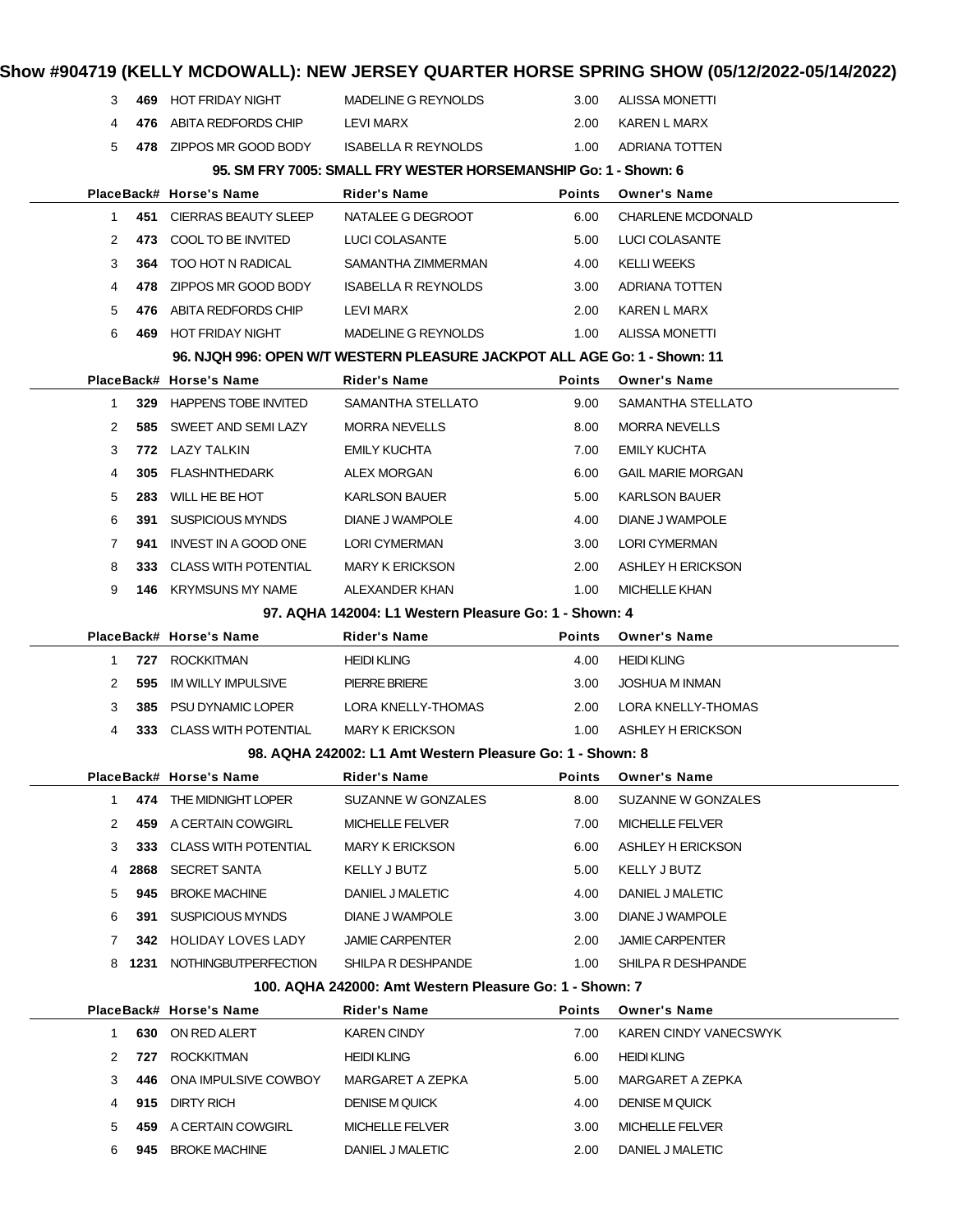DQ 474 THE MIDNIGHT LOPER SUZANNE W GONZALES 1.00 SUZANNE W GONZALES

|              | 102. AQHA 442002: L1 Youth Western Pleasure Go: 1 - Shown: 5 |                               |                                                                         |               |                          |  |  |
|--------------|--------------------------------------------------------------|-------------------------------|-------------------------------------------------------------------------|---------------|--------------------------|--|--|
|              |                                                              | PlaceBack# Horse's Name       | Rider's Name                                                            | Points        | <b>Owner's Name</b>      |  |  |
| 1            |                                                              | 167 JUS CALL ME SOUTHERN      | <b>ALISSA MONETTI</b>                                                   | 5.00          | <b>ALISSA MONETTI</b>    |  |  |
| 2            |                                                              | 812 HES GENUINE ABSOLUTE      | LAUREN R GOOLSBY                                                        | 4.00          | ADRIANNA M GOOLSBY       |  |  |
| 3            | 146                                                          | KRYMSUNS MY NAME              | ALEXANDER KHAN                                                          | 3.00          | <b>MICHELLE KHAN</b>     |  |  |
| 4            | 331                                                          | ABSOLUTELY CERTAIN            | <b>GRACE KREFT</b>                                                      | 2.00          | <b>GRACE KREFT</b>       |  |  |
| 5            |                                                              | 305 FLASHNTHEDARK             | ALEX MORGAN                                                             | 1.00          | <b>GAIL MARIE MORGAN</b> |  |  |
|              |                                                              |                               | 106. NJQH 9106: OPEN W/T WESTERN HORSEMANSHIP JACKPOT Go: 1 - Shown: 12 |               |                          |  |  |
|              |                                                              | PlaceBack# Horse's Name       | <b>Rider's Name</b>                                                     | <b>Points</b> | <b>Owner's Name</b>      |  |  |
| $\mathbf{1}$ |                                                              | 772 LAZY TALKIN               | <b>EMILY KUCHTA</b>                                                     | 9.00          | <b>EMILY KUCHTA</b>      |  |  |
| 2            |                                                              | 585 SWEET AND SEMI LAZY       | <b>MORRA NEVELLS</b>                                                    | 8.00          | <b>MORRA NEVELLS</b>     |  |  |
| 3            | 146                                                          | KRYMSUNS MY NAME              | ALEXANDER KHAN                                                          | 7.00          | <b>MICHELLE KHAN</b>     |  |  |
| 4            | 459                                                          | A CERTAIN COWGIRL             | <b>MICHELLE FELVER</b>                                                  | 6.00          | <b>MICHELLE FELVER</b>   |  |  |
| 5            | 329                                                          | <b>HAPPENS TOBE INVITED</b>   | SAMANTHA STELLATO                                                       | 5.00          | SAMANTHA STELLATO        |  |  |
| 6            | 1231                                                         | <b>NOTHINGBUTPERFECTION</b>   | SHILPA R DESHPANDE                                                      | 4.00          | SHILPA R DESHPANDE       |  |  |
| 7            |                                                              | 118 BLUE SUEDE IRONS          | LINDSEY MEDIO                                                           | 3.00          | <b>LINDSEY RUGGIERO</b>  |  |  |
| 8            | 941                                                          | INVEST IN A GOOD ONE          | <b>LORI CYMERMAN</b>                                                    | 2.00          | <b>LORI CYMERMAN</b>     |  |  |
| 9            |                                                              | 312 CURVES THAT KICK          | CLAUDIA MARIE MORGAN                                                    | 1.00          | <b>GAIL MARIE MORGAN</b> |  |  |
|              |                                                              |                               | 107. AQHA 240002: L1 Amt Western Horsemanship Go: 1 - Shown: 13         |               |                          |  |  |
|              |                                                              | PlaceBack# Horse's Name       | <b>Rider's Name</b>                                                     | <b>Points</b> | <b>Owner's Name</b>      |  |  |
| 0            |                                                              | 470 THINKIN OUT LOUD          | <b>VERONICA M TENNARIELLO</b>                                           | 0.00          | KATELYN WASHART          |  |  |
| -1           | 460                                                          | SURE FEELS GOOD               | KIMBERLY HOSTETLER                                                      | 9.00          | KIMBERLY HOSTETLER       |  |  |
| 2            | 915                                                          | <b>DIRTY RICH</b>             | <b>DENISE M QUICK</b>                                                   | 8.00          | <b>DENISE M QUICK</b>    |  |  |
| 3            | 668                                                          | <b>LOPIN INVITATION</b>       | <b>AMBER LIBRIZZI</b>                                                   | 7.00          | <b>AMBER LIBRIZZI</b>    |  |  |
| 4            |                                                              | 329 HAPPENS TOBE INVITED      | SAMANTHA STELLATO                                                       | 6.00          | SAMANTHA STELLATO        |  |  |
| 5            | 831                                                          | ONLYIMPULSIONSWILLDO          | KAITLYN ELIZABETH                                                       | 5.00          | KAITLYN ELIZABETH        |  |  |
| 6            | 333                                                          | <b>CLASS WITH POTENTIAL</b>   | <b>MARY K ERICKSON</b>                                                  | 4.00          | <b>ASHLEY H ERICKSON</b> |  |  |
| 7            |                                                              | 554 GOTA SHOW ME OFF          | REBECCA A BROWN                                                         | 3.00          | REBECCA A BROWN          |  |  |
| 8            |                                                              | <b>342 HOLIDAY LOVES LADY</b> | <b>JAMIE CARPENTER</b>                                                  | 2.00          | <b>JAMIE CARPENTER</b>   |  |  |
|              |                                                              |                               | 108. AQHA 240800: Amt Select Western Horsemanship Go: 1 - Shown: 4      |               |                          |  |  |
|              |                                                              | PlaceBack# Horse's Name       | Rider's Name                                                            | <b>Points</b> | <b>Owner's Name</b>      |  |  |
| $\mathbf 1$  | 166                                                          | MADE JUST FOR U               | JANE L KNELLY                                                           | 4.00          | JANE L KNELLY            |  |  |
| 2            | 126                                                          | Super Chip My Ride            | C LYNN HARRISON                                                         | 3.00          | C LYNN HARRISON          |  |  |
| 3            | 915                                                          | <b>DIRTY RICH</b>             | <b>DENISE M QUICK</b>                                                   | 2.00          | <b>DENISE M QUICK</b>    |  |  |
| 4            | 945                                                          | <b>BROKE MACHINE</b>          | DANIEL J MALETIC                                                        | 1.00          | DANIEL J MALETIC         |  |  |
|              |                                                              |                               | 109. AQHA 240000: Amt Western Horsemanship Go: 1 - Shown: 3             |               |                          |  |  |
|              |                                                              | PlaceBack# Horse's Name       | Rider's Name                                                            | Points        | <b>Owner's Name</b>      |  |  |
| $\mathbf 1$  | 446                                                          | ONA IMPULSIVE COWBOY          | MARGARET A ZEPKA                                                        | 3.00          | MARGARET A ZEPKA         |  |  |
| 2            | 727                                                          | <b>ROCKKITMAN</b>             | <b>HEIDI KLING</b>                                                      | 2.00          | <b>HEIDI KLING</b>       |  |  |
| DQ           | 831                                                          | ONLYIMPULSIONSWILLDO          | KAITLYN ELIZABETH                                                       | 1.00          | KAITLYN ELIZABETH        |  |  |
|              |                                                              |                               | 110. AQHA 440002: L1 Youth Western Horsemanship Go: 1 - Shown: 7        |               |                          |  |  |
|              |                                                              | PlaceBack# Horse's Name       | <b>Rider's Name</b>                                                     | Points        | <b>Owner's Name</b>      |  |  |
| 1            |                                                              | 167 JUS CALL ME SOUTHERN      | <b>ALISSA MONETTI</b>                                                   | 7.00          | <b>ALISSA MONETTI</b>    |  |  |
| 2            | 231                                                          | <b>ITSALLWAYSSUMPN</b>        | <b>JILLIAN STRINGER</b>                                                 | 6.00          | <b>JILLIAN STRINGER</b>  |  |  |
| 3            | 146                                                          | <b>KRYMSUNS MY NAME</b>       | ALEXANDER KHAN                                                          | 5.00          | <b>MICHELLE KHAN</b>     |  |  |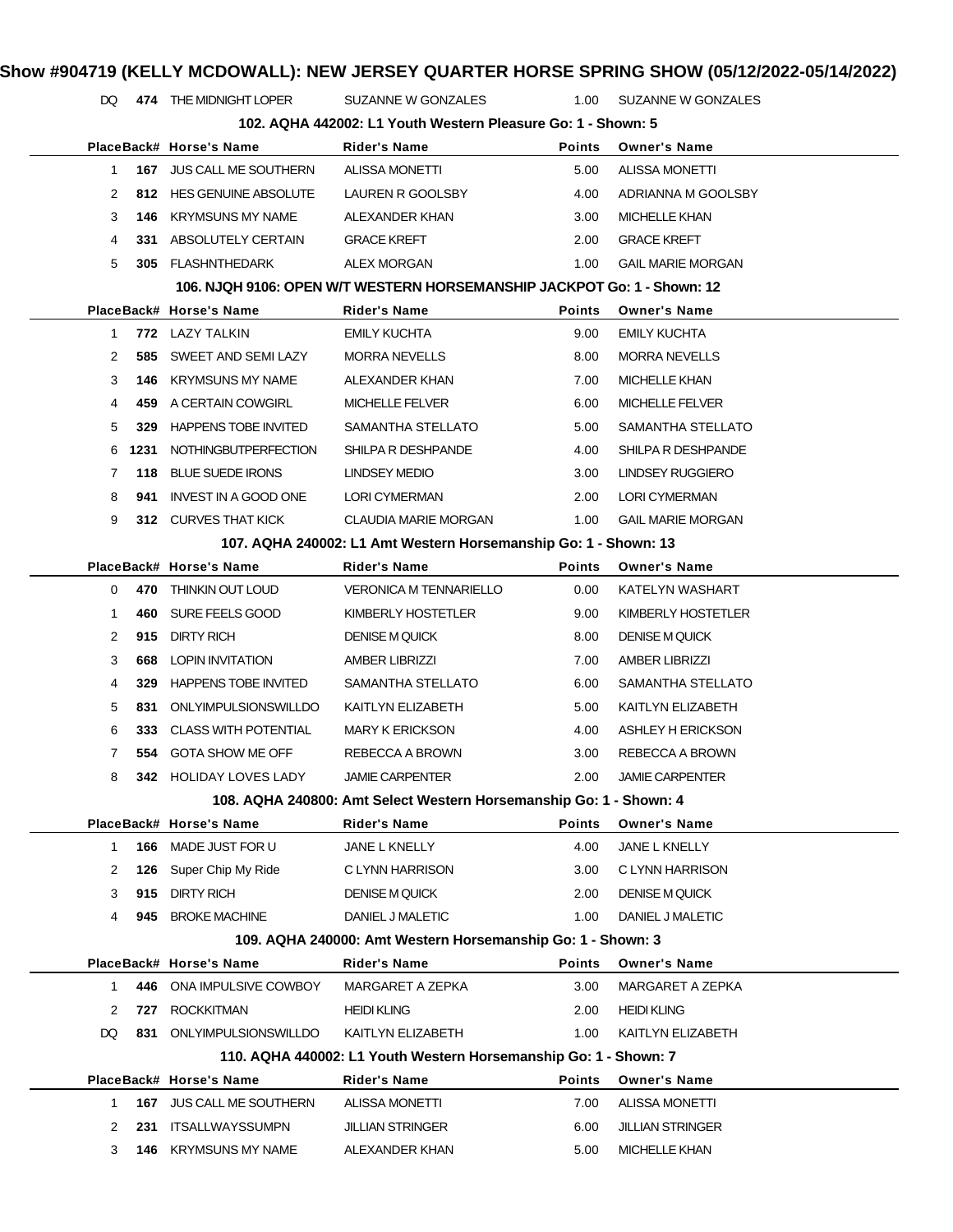|                                                        | 4            |      | 812 HES GENUINE ABSOLUTE | LAUREN R GOOLSBY                                         | 4.00          | ADRIANNA M GOOLSBY          |  |
|--------------------------------------------------------|--------------|------|--------------------------|----------------------------------------------------------|---------------|-----------------------------|--|
|                                                        | 5            | 331  | ABSOLUTELY CERTAIN       | <b>GRACE KREFT</b>                                       | 3.00          | <b>GRACE KREFT</b>          |  |
|                                                        | 6            | 830  | <b>GOOD KIND OF LAZY</b> | <b>ALEX MORGAN</b>                                       | 2.00          | <b>CLAUDIA MARIE MORGAN</b> |  |
|                                                        | 7            |      | 772 LAZY TALKIN          | <b>EMILY KUCHTA</b>                                      | 1.00          | <b>EMILY KUCHTA</b>         |  |
|                                                        |              |      |                          | 113. AQHA 136004: L1 Western Riding Go: 1 - Shown: 3     |               |                             |  |
|                                                        |              |      | PlaceBack# Horse's Name  | <b>Rider's Name</b>                                      | <b>Points</b> | <b>Owner's Name</b>         |  |
|                                                        | 1            |      | 727 ROCKKITMAN           | LORA KNELLY-THOMAS                                       | 3.00          | <b>HEIDI KLING</b>          |  |
|                                                        | 2            |      | 772 LAZY TALKIN          | <b>EMILY KUCHTA</b>                                      | 2.00          | <b>EMILY KUCHTA</b>         |  |
|                                                        | DQ           |      | 166 MADE JUST FOR U      | LORA KNELLY-THOMAS                                       | 1.00          | JANE L KNELLY               |  |
|                                                        |              |      |                          | 114. AQHA 436000: Youth Western Riding Go: 1 - Shown: 1  |               |                             |  |
|                                                        |              |      | PlaceBack# Horse's Name  | <b>Rider's Name</b>                                      | <b>Points</b> | <b>Owner's Name</b>         |  |
|                                                        | 1            |      | 893 SIMPLE IS BEST       | ALYSSA PAPIEZ                                            | 1.00          | <b>ALYSSA PAPIEZ</b>        |  |
|                                                        |              |      |                          | 116. AQHA 136000: Western Riding Go: 1 - Shown: 2        |               |                             |  |
|                                                        |              |      | PlaceBack# Horse's Name  | <b>Rider's Name</b>                                      | <b>Points</b> | <b>Owner's Name</b>         |  |
|                                                        | 1            |      | 460 SURE FEELS GOOD      | <b>PIERRE BRIERE</b>                                     | 2.00          | KIMBERLY HOSTETLER          |  |
|                                                        | 2            |      | 893 SIMPLE IS BEST       | <b>PIERRE BRIERE</b>                                     | 1.00          | ALYSSA PAPIEZ               |  |
|                                                        |              |      |                          | 117. AQHA 143004: L1 Ranch Riding Go: 1 - Shown: 7       |               |                             |  |
|                                                        |              |      | PlaceBack# Horse's Name  | <b>Rider's Name</b>                                      | <b>Points</b> | <b>Owner's Name</b>         |  |
|                                                        | 1            |      | 453 VOODOO U THINK U R   | <b>KRISTY LEE SMITH</b>                                  | 7.00          | REBECCA SPLAN               |  |
|                                                        | 2            | 468  | MAJORS CINDY CHEX        | <b>ALISSA MONETTI</b>                                    | 6.00          | <b>MARK CASSTELLANO</b>     |  |
|                                                        | 3            | 454  | REDO MY VOODOO           | <b>KRISTY LEE SMITH</b>                                  | 5.00          | KIM K VANDERWENDE           |  |
|                                                        | 4            | 452  | SMOKINGUNS N WHIZKEY     | BRIANNA LYNN ORLANDO                                     | 4.00          | BRIANNA LYNN ORLANDO        |  |
|                                                        | 5            | 495  | THE ONE IN THE DARK      | KARL BAUER                                               | 3.00          | <b>KARL BAUER</b>           |  |
|                                                        | 6            | 523. | CADBURY PEPTO            | DANIELLE E MARCINE                                       | 2.00          | THERESE PERRETTE            |  |
|                                                        | DQ           |      | 455 CNF FROSTED PISTOL   | NICOLE GONZALEZ                                          | 1.00          | LAURA RAPA                  |  |
|                                                        |              |      |                          | 118. AQHA 443002: L1 Youth Ranch Riding Go: 1 - Shown: 2 |               |                             |  |
|                                                        |              |      | PlaceBack# Horse's Name  | <b>Rider's Name</b>                                      | <b>Points</b> | <b>Owner's Name</b>         |  |
|                                                        | 1            | 468  | MAJORS CINDY CHEX        | <b>ALISSA MONETTI</b>                                    | 2.00          | <b>MARK CASSTELLANO</b>     |  |
|                                                        | 2            |      | 511 A DREAM KAT          | <b>KARLSON BAUER</b>                                     | 1.00          | <b>KARL BAUER</b>           |  |
|                                                        |              |      |                          | 119. AQHA 443000: Youth Ranch Riding Go: 1 - Shown: 1    |               |                             |  |
|                                                        |              |      | PlaceBack# Horse's Name  | Rider's Name                                             | <b>Points</b> | <b>Owner's Name</b>         |  |
|                                                        | $\mathbf{1}$ |      | 511 A DREAM KAT          | <b>KARLSON BAUER</b>                                     | 1.00          | <b>KARL BAUER</b>           |  |
| 120. AQHA 243002: L1 Amt Ranch Riding Go: 1 - Shown: 5 |              |      |                          |                                                          |               |                             |  |
|                                                        |              |      | PlaceBack# Horse's Name  | <b>Rider's Name</b>                                      | <b>Points</b> | <b>Owner's Name</b>         |  |
|                                                        | 1            |      | 455 CNF FROSTED PISTOL   | LINDA HENDRICKSON                                        | 5.00          | LAURA RAPA                  |  |
|                                                        | 2            | 508  | PERFECT IN THE DARK      | COURTNEY VANGROUW                                        | 4.00          | <b>COURTNEY VANGROUW</b>    |  |
|                                                        | 3            | 821  | MITOS HOT INVESTMENT     | <b>MARY K ERICKSON</b>                                   | 3.00          | <b>MARY K ERICKSON</b>      |  |
|                                                        | 4            | 668  | LOPIN INVITATION         | THERESE PERRETTE                                         | 2.00          | <b>AMBER LIBRIZZI</b>       |  |
|                                                        | 5            |      | 452 SMOKINGUNS N WHIZKEY | BRIANNA LYNN ORLANDO                                     | 1.00          | BRIANNA LYNN ORLANDO        |  |
|                                                        |              |      |                          | 121. AQHA 243000: Amt Ranch Riding Go: 1 - Shown: 7      |               |                             |  |
|                                                        |              |      | PlaceBack# Horse's Name  | <b>Rider's Name</b>                                      | <b>Points</b> | <b>Owner's Name</b>         |  |
|                                                        | 1            |      | 455 CNF FROSTED PISTOL   | LINDA HENDRICKSON                                        | 7.00          | LAURA RAPA                  |  |
|                                                        | 2            | 508  | PERFECT IN THE DARK      | COURTNEY VANGROUW                                        | 6.00          | COURTNEY VANGROUW           |  |
|                                                        | 3            | 454  | REDO MY VOODOO           | KIM K VANDERWENDE                                        | 5.00          | KIM K VANDERWENDE           |  |
|                                                        | 4            | 452  | SMOKINGUNS N WHIZKEY     | BRIANNA LYNN ORLANDO                                     | 4.00          | BRIANNA LYNN ORLANDO        |  |
|                                                        | 5            | 541  | <b>GO JOE WHIZ</b>       | <b>FRED DIETRICH</b>                                     | 3.00          | FRED DIETRICH               |  |
|                                                        |              |      |                          |                                                          |               |                             |  |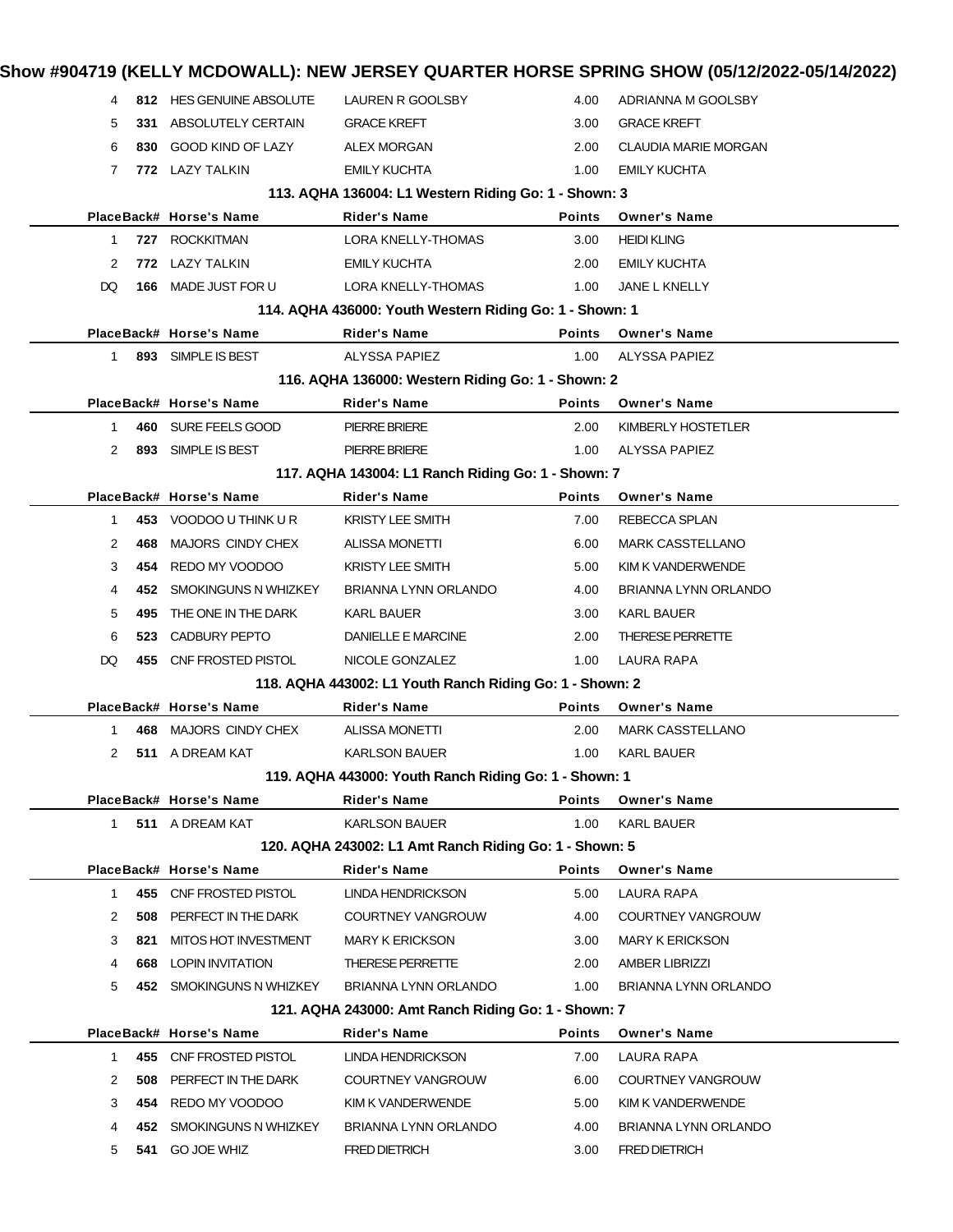### 6 **821** MITOS HOT INVESTMENT MARY K ERICKSON 2.00 MARY K ERICKSON DQ 453 VOODOO U THINK U R REBECCA SPLAN 1.00 REBECCA SPLAN **122. AQHA 143000: Ranch Riding Go: 1 - Shown: 6 PlaceBack# Horse's Name Rider's Name Points Owner's Name** 1 **453** VOODOO U THINK U R REBECCA SPLAN 6.00 REBECCA SPLAN 2 **454** REDO MY VOODOO KRISTY LEE SMITH 5.00 KIM K VANDERWENDE 3 **541** GO JOE WHIZ FRED DIETRICH 4.00 FRED DIETRICH 4 **523** CADBURY PEPTO DANIELLE E MARCINE 3.00 THERESE PERRETTE 5 **452** SMOKINGUNS N WHIZKEY BRIANNA LYNN ORLANDO 2.00 BRIANNA LYNN ORLANDO DQ **455** CNF FROSTED PISTOL NICOLE GONZALEZ 1.00 LAURA RAPA **124. AQHA 234000: Amt Reining Go: 1 - Shown: 1 PlaceBack# Horse's Name Rider's Name Points Owner's Name** DQ **541** GO JOE WHIZ FRED DIETRICH 1.00 FRED DIETRICH **127. AQHA 228002: L1 Amt Barrel Racing Go: 1 - Shown: 1 PlaceBack# Horse's Name Rider's Name Points Owner's Name** 1 **471** A SABE VANDA HUNTER MORGAN 1.00 GAIL MARIE MORGAN **130. AQHA 128000: Barrel Racing Go: 1 - Shown: 1 PlaceBack# Horse's Name Rider's Name Points Owner's Name** 1 **471** A SABE VANDA **HUNTER MORGAN** 1.00 GAIL MARIE MORGAN **132. AQHA 230002: L1 Amt Pole Bending Go: 1 - Shown: 1 PlaceBack# Horse's Name Rider's Name Points Owner's Name** DQ **471** A SABE VANDA HUNTER MORGAN 1.00 GAIL MARIE MORGAN **135. AQHA 130000: Pole Bending Go: 1 - Shown: 1 PlaceBack# Horse's Name Rider's Name Points Owner's Name** 1 **471** A SABE VANDA HUNTER MORGAN 1.00 GAIL MARIE MORGAN **138. AQHA 452000: Youth Hunt Seat Equitation Go: 1 - Shown: 6 PlaceBack# Horse's Name Rider's Name Points Owner's Name** 1 **167** JUS CALL ME SOUTHERN ALISSA MONETTI 6.00 ALISSA MONETTI 2 **772** LAZY TALKIN EMILY KUCHTA 5.00 EMILY KUCHTA 3 **828** COOL LOOKIN LOPER MIA CASSO 4.00 MIA CASSO 4 **231** ITSALLWAYSSUMPN JILLIAN STRINGER 3.00 JILLIAN STRINGER 5 **331** ABSOLUTELY CERTAIN GRACE KREFT 2.00 GRACE KREFT 6 **812** HES GENUINE ABSOLUTE LAUREN R GOOLSBY 1.00 ADRIANNA M GOOLSBY **139. AQHA 442000: Youth Western Pleasure Go: 1 - Shown: 5 PlaceBack# Horse's Name Rider's Name Points Owner's Name** 1 **893** SIMPLE IS BEST ALYSSA PAPIEZ 5.00 ALYSSA PAPIEZ 2 **812** HES GENUINE ABSOLUTE LAUREN R GOOLSBY 4.00 ADRIANNA M GOOLSBY 3 **283** WILL HE BE HOT KARLSON BAUER 3.00 KARLSON BAUER 4 **331** ABSOLUTELY CERTAIN GRACE KREFT 2.00 GRACE KREFT 5 **305** FLASHNTHEDARK ALEX MORGAN 1.00 GAIL MARIE MORGAN **140. AQHA 440000: Youth Western Horsemanship Go: 1 - Shown: 9 PlaceBack# Horse's Name Rider's Name Points Owner's Name** 1 **893** SIMPLE IS BEST ALYSSA PAPIEZ 9.00 ALYSSA PAPIEZ 2 828 COOL LOOKIN LOPER MIA CASSO 8.00 MIA CASSO 3 **772** LAZY TALKIN EMILY KUCHTA 7.00 EMILY KUCHTA 4 **231** ITSALLWAYSSUMPN JILLIAN STRINGER 6.00 JILLIAN STRINGER